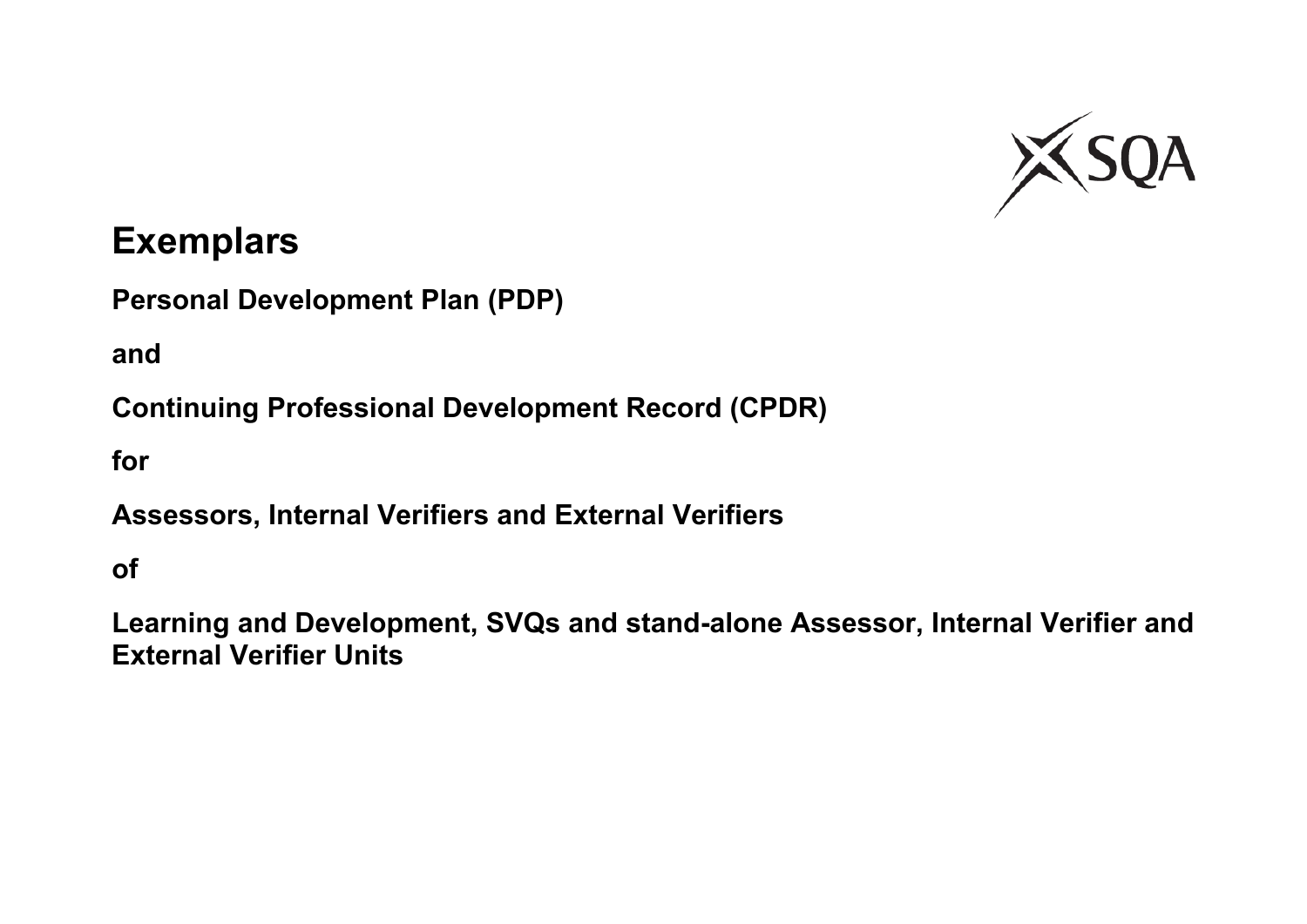## **Contents**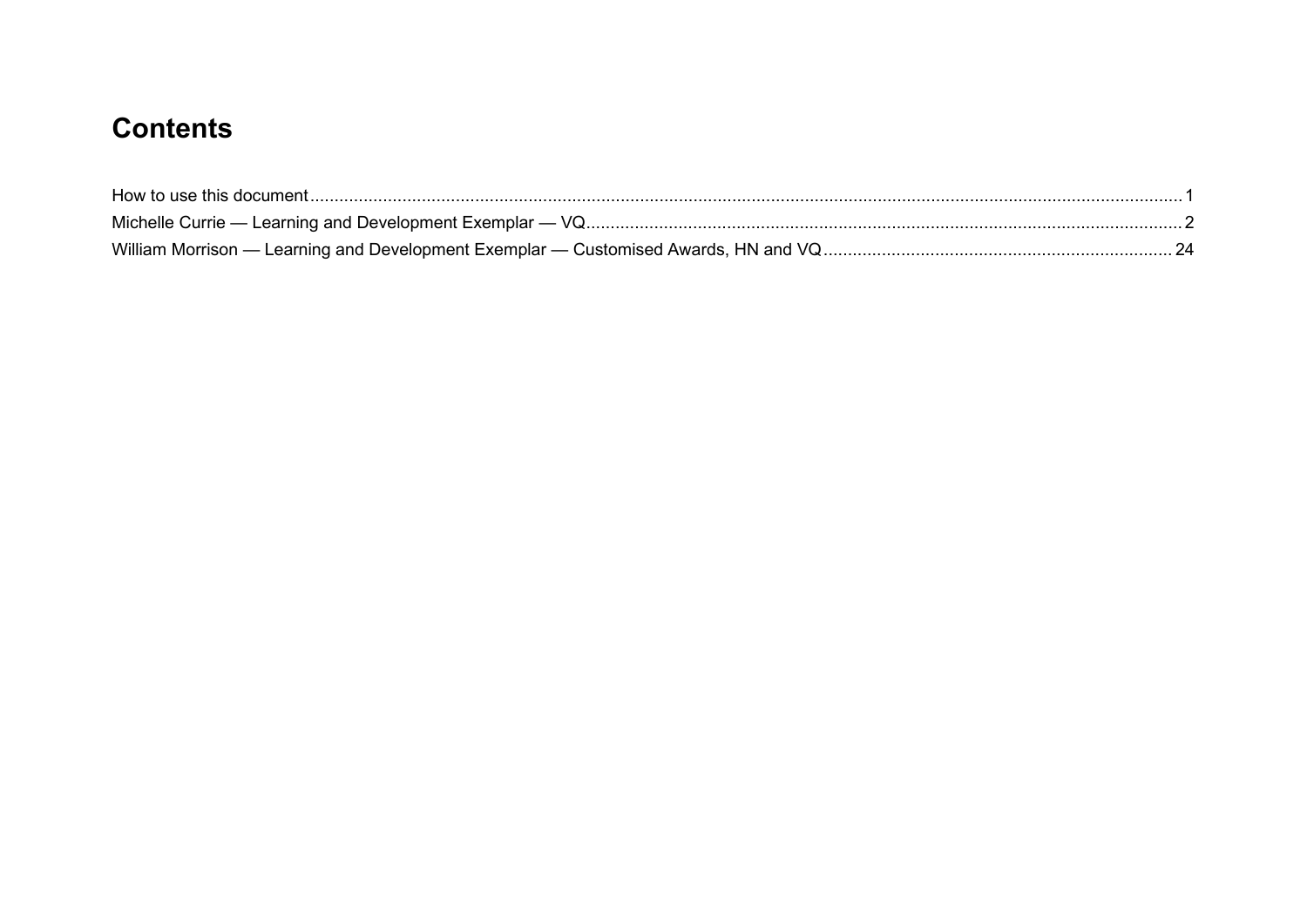## <span id="page-2-0"></span>**How to use this document**

Senior external verifiers/external verifiers will have one or more of the following appointments:

- ♦ Customised Awards (CA).
- Higher National (HN).
- ♦ Vocational Qualifications (VQ).

## **Customised Awards (CA) remit**

If you have a Customised Award (CA) remit only, please refer to the William Morrison's exemplar if your customised award is made up predominantly of HN Units.

If you have a Customised Award (CA) remit only, please refer to the William Morrison's exemplar if your customised award is made up predominantly of VQ Units.

#### **Higher National (HN) remit**

If you have a Higher National (HN) remit only, please refer to the William Morrison's exemplar.

#### **Vocational Qualifications (VQ) remit**

If you have a Vocational Qualifications (VQ) remit only, please refer to the Michelle Currie's exemplar.

#### **Higher National (HN) and Vocational Qualifications (VQ) remit**

If you have a Higher National (HN) and Vocational Qualifications (VQ) remit, please refer to the William Morrison and Michelle Currie exemplars.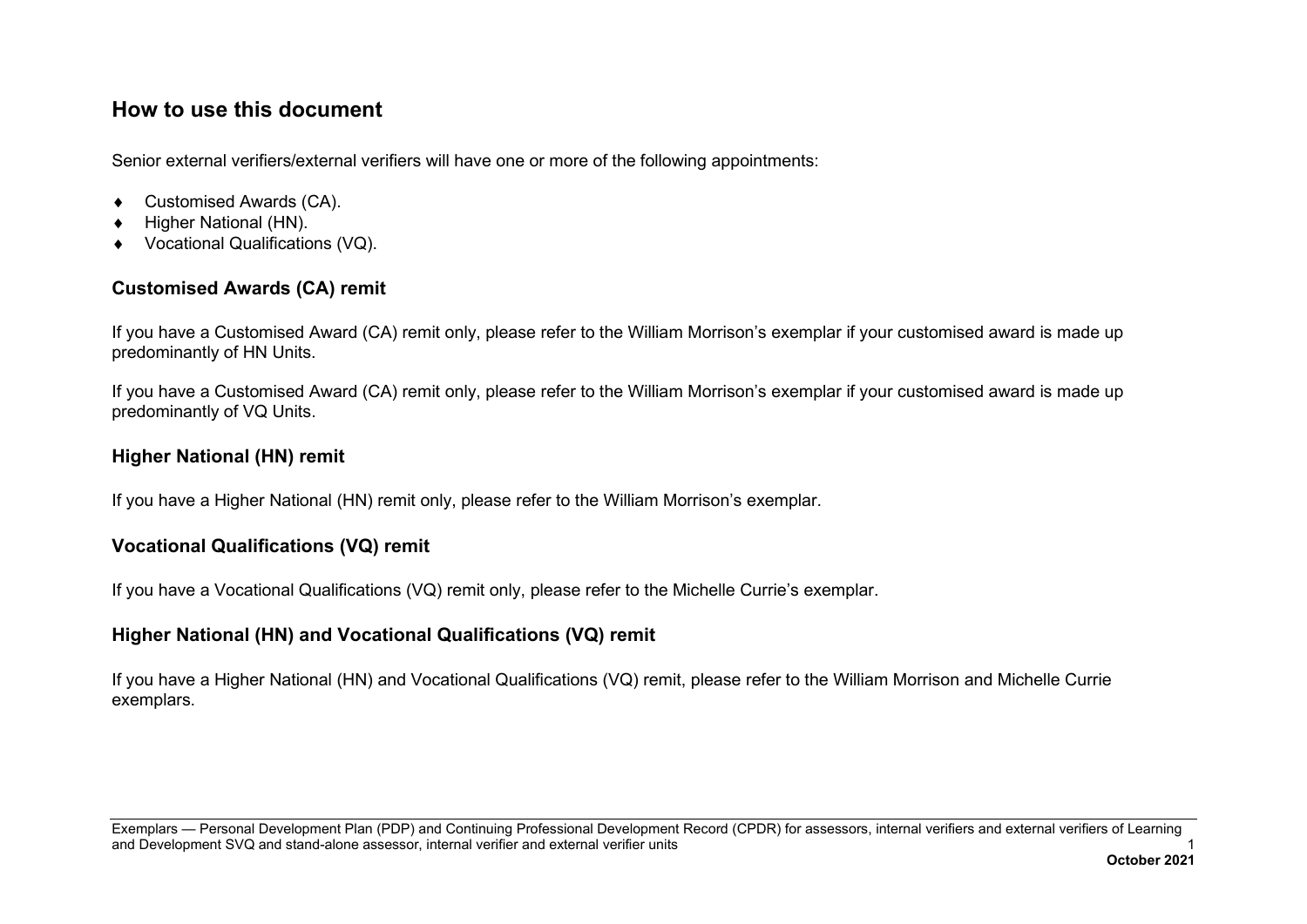

## <span id="page-3-0"></span>**Michelle Currie — Learning and Development Exemplar — VQ**

## **Personal Development Plan (PDP) and Continuing Professional Development Record (CPDR) — Exemplification**

This is Michelle's Personal Development Plan (PDP) and Continuing Professional Development Record (CPDR). Michelle holds the following post within SQA:

♦ Senior External Verifier.

Michelle is Senior External Verifier the following verification group:

♦ Learning and Development (242) — VQ.

Exemplar — In this instance, Michelle is an SEV covering one verification group within SQA.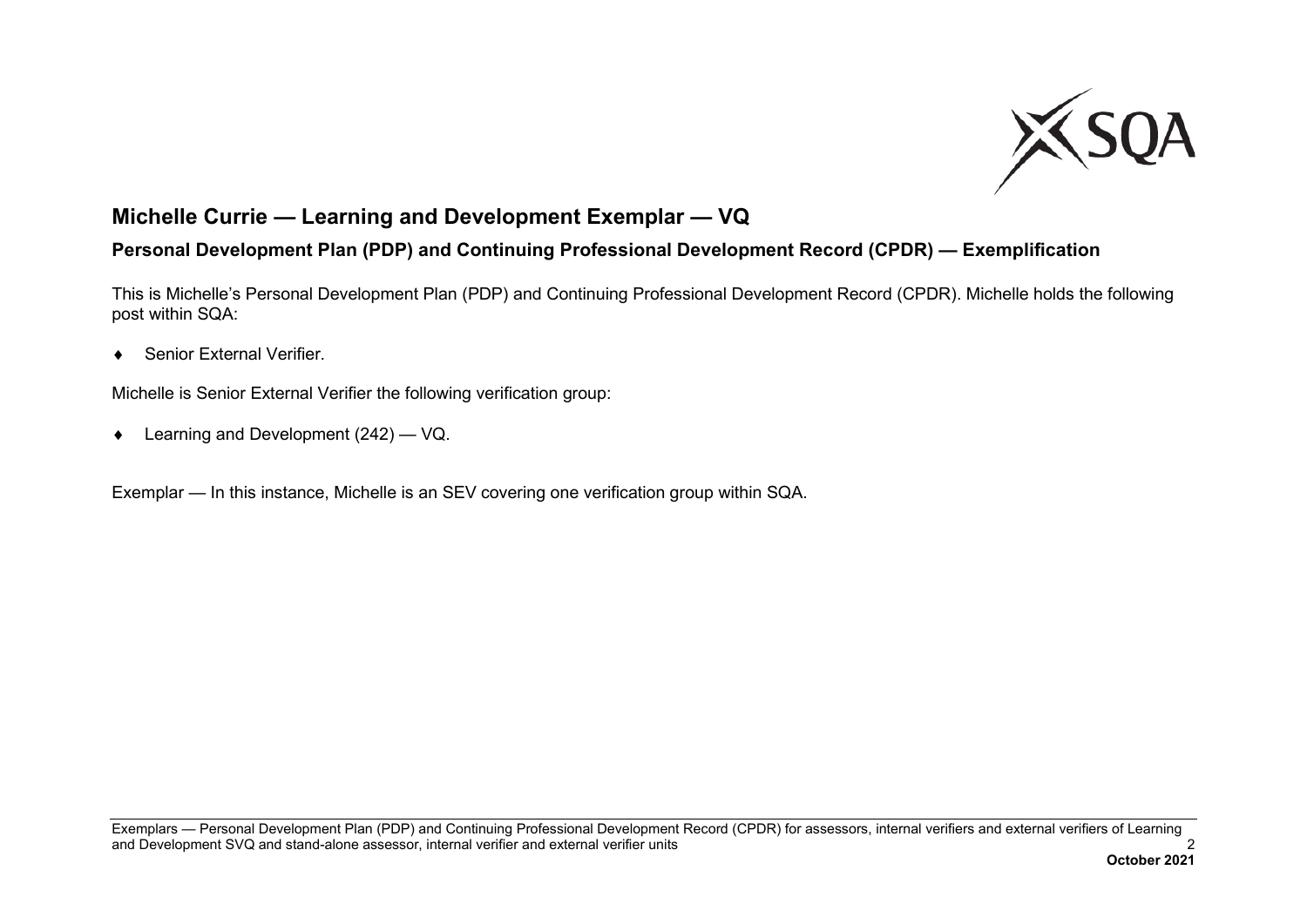**Personal Development Plan (PDP) and Continuing Professional Development Record (CPDR) for assessors, internal verifiers and external verifiers of Learning and Development SVQs and stand-alone assessor, internal verifier and external verifier units**

#### **Personal details**

| Name:                             | Michelle Currie |
|-----------------------------------|-----------------|
| <b>National Insurance Number:</b> | VB4832647A*     |
| Covering period from:             | August 2021     |
| Covering period to:               | 30 June 2022    |

#### **Auditable requirements**

| <b>Occupational or</b>            | MSc in Human Resources Management                   |  |
|-----------------------------------|-----------------------------------------------------|--|
| <b>Registrable qualifications</b> | Post Graduate Diploma in Human Resources Management |  |
|                                   | BA (Hons) in Business Studies                       |  |
|                                   | SVQ in Learning and Development — Level 4           |  |
| Date obtained:                    | 2000, 1998, 1996, 2009                              |  |

| .<br>Taarh<br>qualifications<br>chınc<br>יוס ו | applicable<br>Not |
|------------------------------------------------|-------------------|
| <b>Date</b>                                    | applicable        |
| obtained:                                      | Not               |

| <b>Assessing qualification(s)</b> | Assess Learner Performance - B2WH 04                         |  |  |
|-----------------------------------|--------------------------------------------------------------|--|--|
|                                   | Assess Learner Using Differing Sources of Evidence — B2WJ 04 |  |  |
| Date obtained:                    | 1998, 1998                                                   |  |  |
|                                   |                                                              |  |  |

| ---<br>cualification(s)<br>∃ntern<br>. veritler<br>на | <b>B08W</b><br>$\sim$<br>.<br>⊥iall∨<br>, Unit) .<br>erity the<br>Intern<br>Accaccmant<br>Procacc<br>- U4<br>nen<br>וככסככר<br>I UUGOO |
|-------------------------------------------------------|----------------------------------------------------------------------------------------------------------------------------------------|
| <b>Date</b><br>Obtained:                              | 1999                                                                                                                                   |

| <br>- -<br><b>r</b> qualification(s)<br>veritie<br>∠xte·<br>на | $\cdots$<br>Workplace<br>⊧xternall∨<br>Assessment<br>Maintain the<br>Monitor<br>and<br>⊾ualıtv<br>44ص<br>-04<br>υı |
|----------------------------------------------------------------|--------------------------------------------------------------------------------------------------------------------|
| Date                                                           | nned                                                                                                               |
| obtained.                                                      | טו ט                                                                                                               |

\*The National Insurance Number quoted is fictitious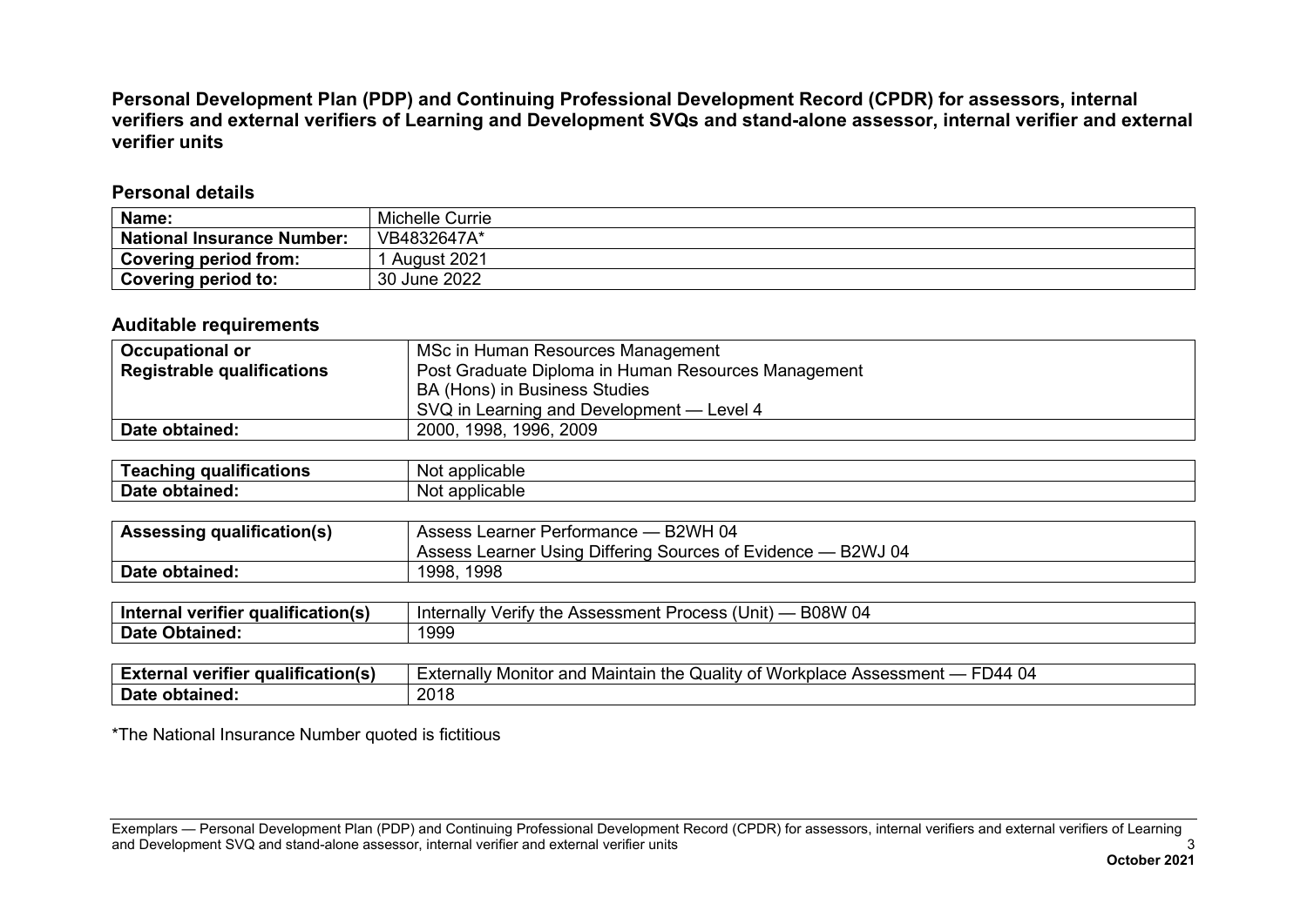#### **Planned outcome**

Where do I want to be by the end of this period? What do I want to be doing? (This may be evolutionary or 'more of the same').

| What will I do to achieve                                                                                                                                                                                                                                       |                                                                                                                                                                                                                                                                            |                                                                                                                                                |                                                     |
|-----------------------------------------------------------------------------------------------------------------------------------------------------------------------------------------------------------------------------------------------------------------|----------------------------------------------------------------------------------------------------------------------------------------------------------------------------------------------------------------------------------------------------------------------------|------------------------------------------------------------------------------------------------------------------------------------------------|-----------------------------------------------------|
|                                                                                                                                                                                                                                                                 | What resources or support will<br>l need?                                                                                                                                                                                                                                  | What will my success<br>criteria be? (How have I<br>implemented my<br>learning and what<br>impact has this had at<br>work/outside work)?       | <b>Target dates for</b><br>review and<br>completion |
| Attend induction.<br>Complete online course<br>requirements.<br><b>Attend EV Standardisation</b><br>meetings.<br>Shadow SEV.<br>Review Guidance on SQA<br>Gain an understanding of<br>SQA systems and<br>procedures, effectively using<br>operating systems and | Shadow SEV and take on board<br>feedback.<br>Complete double bank visit with<br>SEV (take on board feedback).<br>Successfully complete visit plans<br>and reports (taking on board<br>feedback).<br>Work with other EVs accepting<br>support and advice where<br>required. | Successful completion of<br>first EV Visits for L&D with<br>SQA.<br>Receive positive feedback<br>from SEV/EVs and centres<br>with whom I work. | 30 June 2022                                        |
|                                                                                                                                                                                                                                                                 | creating plans and reports in<br>accordance with guidance.                                                                                                                                                                                                                 |                                                                                                                                                |                                                     |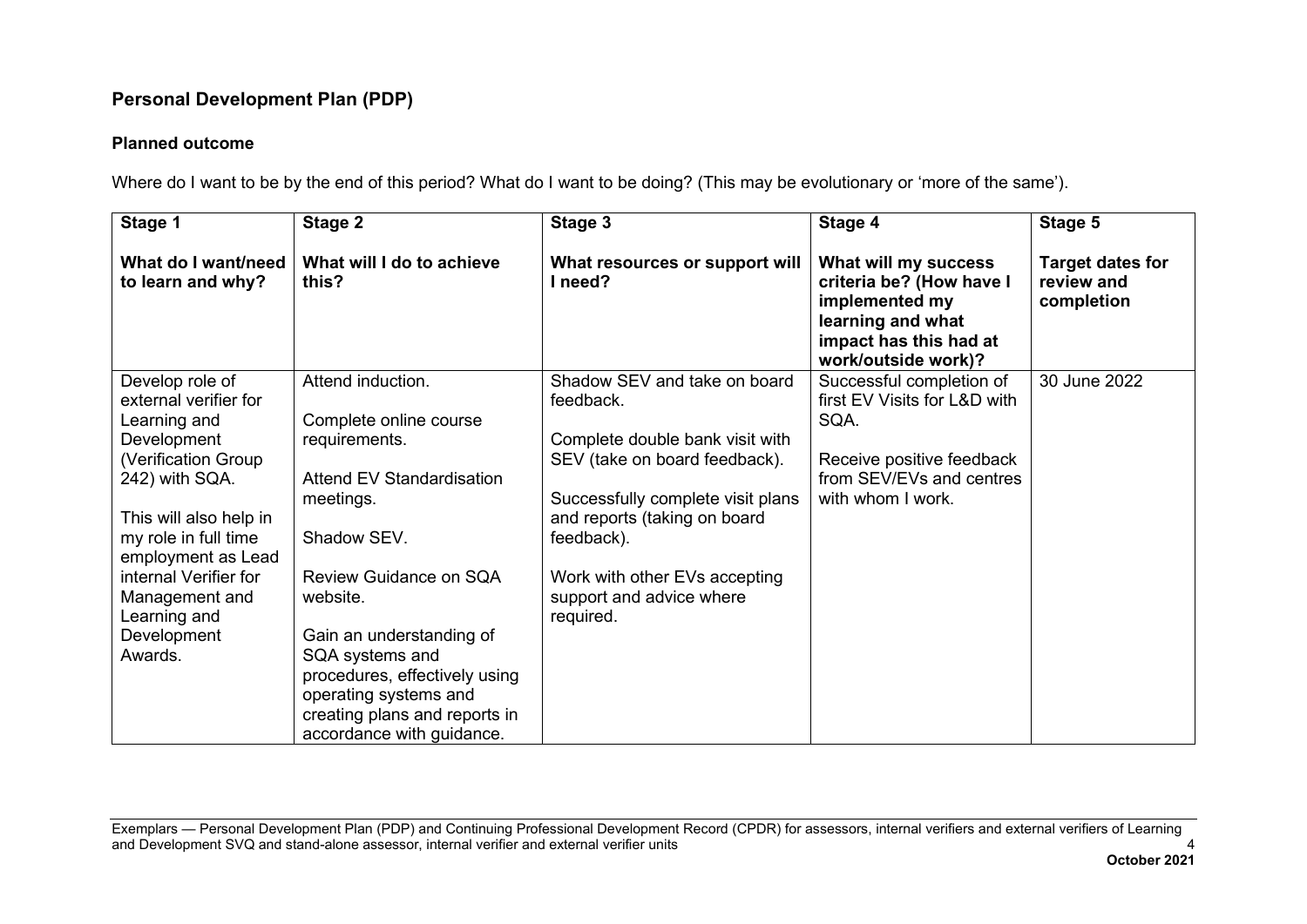| Stage 1                                                                                                                                                                      | Stage 2                                                                                                                                                                                                                                                                                                                                                                                                      | Stage 3                                                                                                                                                            | Stage 4                                                                                                                                  | Stage 5                                             |
|------------------------------------------------------------------------------------------------------------------------------------------------------------------------------|--------------------------------------------------------------------------------------------------------------------------------------------------------------------------------------------------------------------------------------------------------------------------------------------------------------------------------------------------------------------------------------------------------------|--------------------------------------------------------------------------------------------------------------------------------------------------------------------|------------------------------------------------------------------------------------------------------------------------------------------|-----------------------------------------------------|
| What do I want/need<br>to learn and why?                                                                                                                                     | What will I do to achieve<br>this?                                                                                                                                                                                                                                                                                                                                                                           | What resources or support will<br>I need?                                                                                                                          | What will my success<br>criteria be? (How have I<br>implemented my<br>learning and what<br>impact has this had at<br>work/outside work)? | <b>Target dates for</b><br>review and<br>completion |
| Further develop role<br>as Associate Lecturer<br>with the Open<br>University in<br>Assessment and<br>Delivery of the<br>Leadership,<br>Management and<br>Care Module (K313). | Continue to work with<br>Scotland's Management<br>Team ensure successful<br>completion by students.<br>Work with other ALs, using<br>the Tutor Forum to a greater<br>degree and working with<br>monitors to effectively<br>implement suggested<br>feedback.<br>Work with students to ensure<br>successful completion of the<br>module and deliver effective<br>tutorials, meeting student's<br>requirements. | Support from other ALs and<br><b>Health and Social Care</b><br><b>Management Team</b><br>Effective use of resource<br>materials to deliver support to<br>students. | Positive feedback from<br>students, monitoring of<br>work marked ad<br>management team within<br>the faculty.                            | 30 June 2022                                        |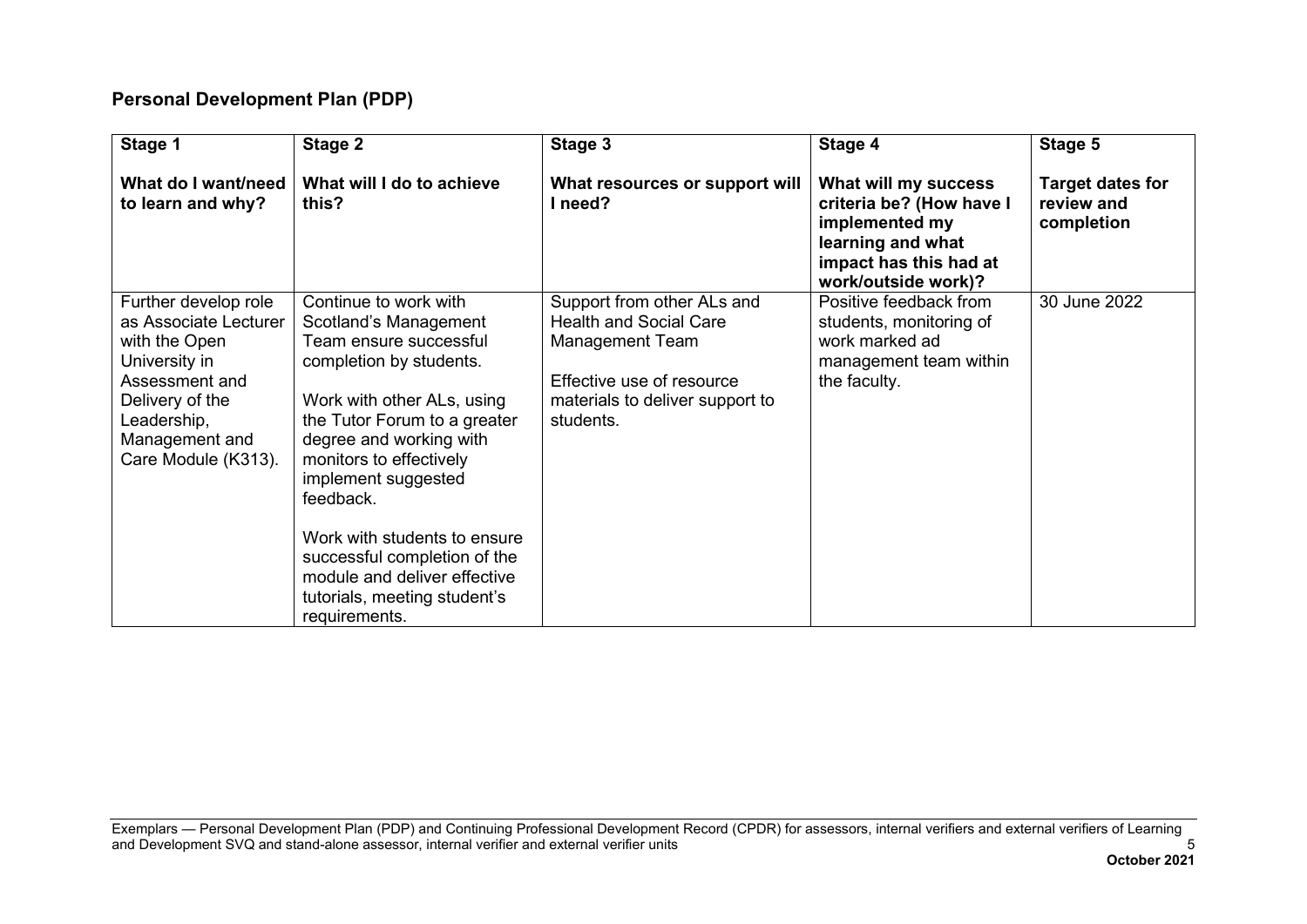**Continuing Professional Development Record for assessors, internal verifiers and external verifiers of Learning and Development SVQs and stand-alone assessor, internal verifier and external verifier units**

**1 Identify what you need to know or do to keep your practice up-to-date.**

| Date of<br>activity                       | Identify own current performance requirements | What did you do that contributed to your<br>CPD?                                                                                                                                                                                                                               | Insert the<br>number of CPD<br>hours completed |
|-------------------------------------------|-----------------------------------------------|--------------------------------------------------------------------------------------------------------------------------------------------------------------------------------------------------------------------------------------------------------------------------------|------------------------------------------------|
| 1 August<br>2021to 30<br><b>June 2022</b> |                                               | In my role as a Senior Learning and<br>Development Officer within the Health and<br>Social Care Sector, I am continually required to<br>reflect on the design, delivery and review of<br>learning programmes but also Internal Verifier<br>and Assessor of SVQ Qualifications. | 4 hours per week                               |

**Please select what role(s) you undertook for this entry.**

| <b>CPD</b><br><b>CPD</b><br>$\cap$<br>CDF<br><b>Assessor/lecturer</b><br><b>Occupational</b><br>veritier<br>-vtorne'<br>veritier<br>Inte<br>.xter<br>лна<br>$\bullet$<br>наг<br>$\cdots$ |
|------------------------------------------------------------------------------------------------------------------------------------------------------------------------------------------|
|------------------------------------------------------------------------------------------------------------------------------------------------------------------------------------------|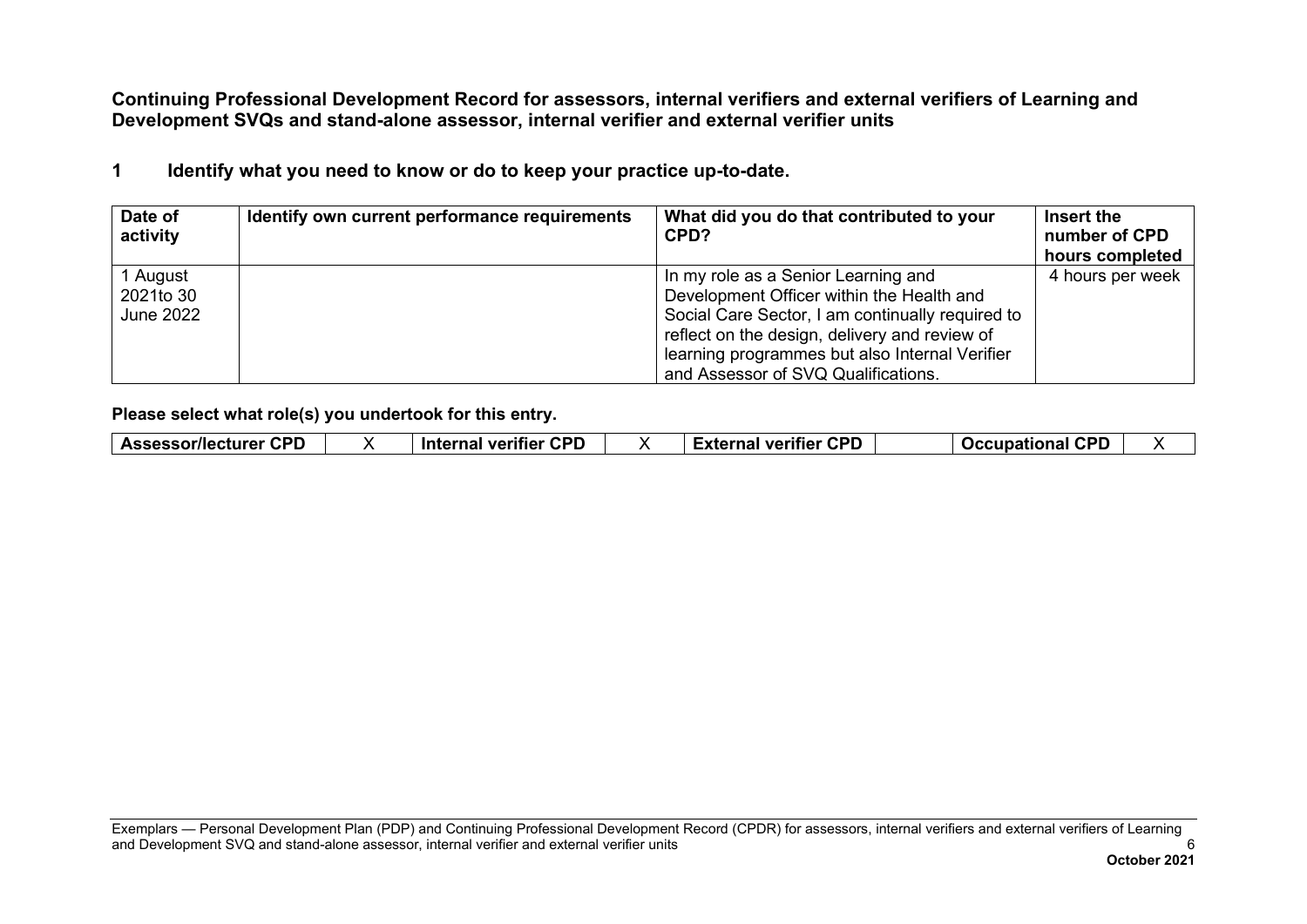#### **1 Identify what you need to know or do to keep your practice up-to-date.**

| Date of<br>activity                 | Identifying trends and developments relevant to<br>your skills, knowledge and practice | What did you do that contributed to your<br>CPD?                                                                                                                                            | Insert the<br>number of CPD<br>hours completed |
|-------------------------------------|----------------------------------------------------------------------------------------|---------------------------------------------------------------------------------------------------------------------------------------------------------------------------------------------|------------------------------------------------|
| 1 August<br>2021 to 30<br>June 2021 |                                                                                        | In my role as a Senior Learning and<br>Development Officer within the Health and<br>Social Care Sector, I designed, delivered and<br>reviewed programmes internally on an ongoing<br>basis. | 4 hours per week                               |
|                                     |                                                                                        | I kept myself up-to-date with the current<br>requirements as an assessor, internal verifier<br>and external verifier.                                                                       |                                                |

**Please select what role(s) you undertook for this entry.**

| <b>CPD</b><br>ron<br>CPD<br>сог<br>Assessor/lecturer<br><b>Internal verifier</b><br><b>veritier</b><br>1.7777<br><b>BAALLAALLAA</b><br>.<br>шаг<br>. |
|------------------------------------------------------------------------------------------------------------------------------------------------------|
|------------------------------------------------------------------------------------------------------------------------------------------------------|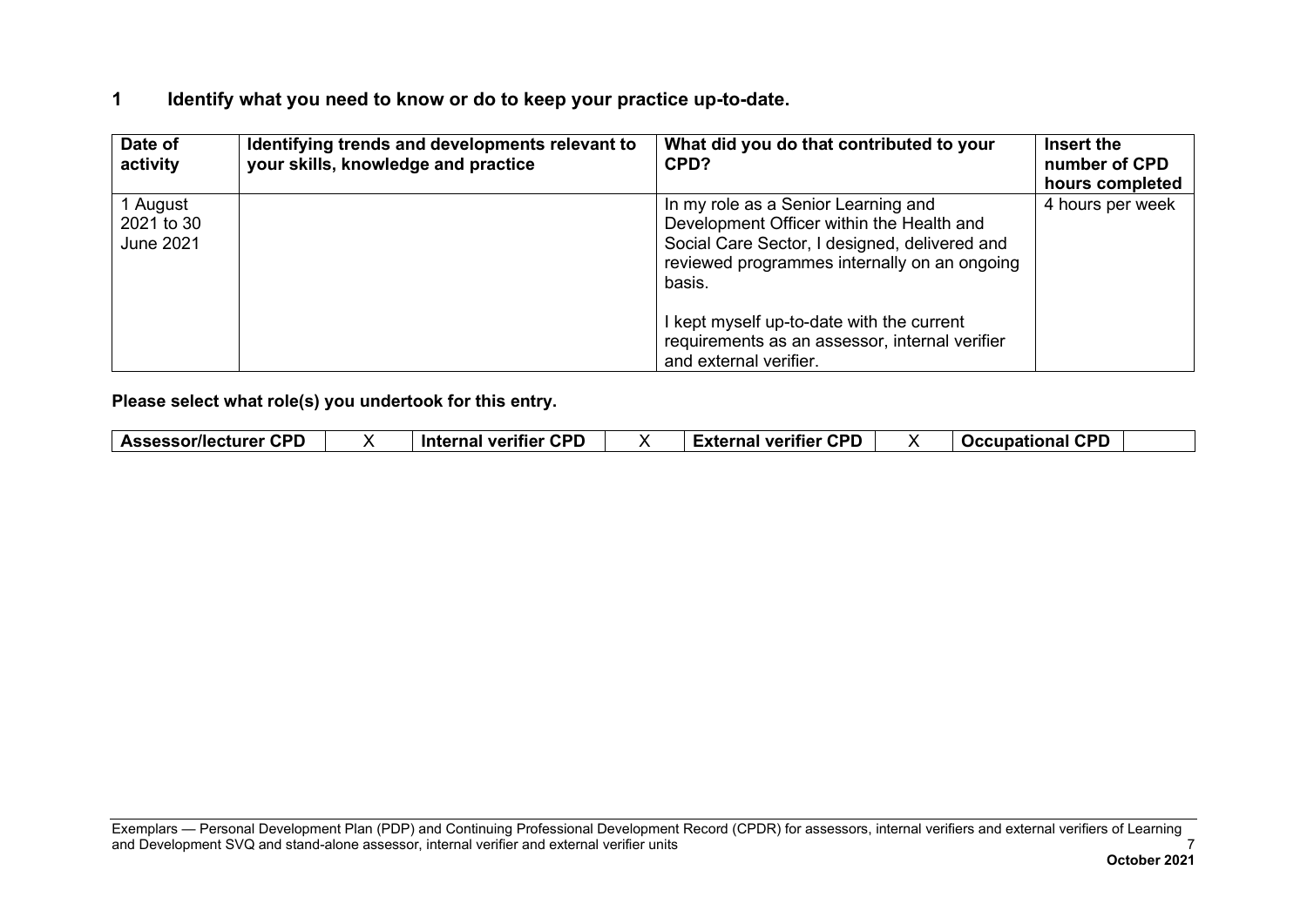#### **1 Identify what you need to know or do to keep your practice up-to-date.**

| Date of<br>activity                        | Identify and critically reflect on own beliefs and<br>attitudes and how these influence your own<br>practice | What did you do that contributed to your<br>CPD?                                                                                                                                                                                                                                                                                                                                                                                                                                                                                                                                                                                                                                                       | Insert the<br>number of CPD<br>hours completed |
|--------------------------------------------|--------------------------------------------------------------------------------------------------------------|--------------------------------------------------------------------------------------------------------------------------------------------------------------------------------------------------------------------------------------------------------------------------------------------------------------------------------------------------------------------------------------------------------------------------------------------------------------------------------------------------------------------------------------------------------------------------------------------------------------------------------------------------------------------------------------------------------|------------------------------------------------|
| 1 August<br>2021 to 30<br><b>June 2022</b> |                                                                                                              | In my role as a Senior Learning and<br>Development Officer within the Health and<br>Social Care Sector, I am continually required to<br>reflect on my own beliefs and attitudes in both<br>the design, delivery and review of learning<br>programmes but also internal verifier and<br>assessor of SVQ qualifications.<br>In my role as SQA External Verifier, I must<br>ensure that a minimum standard is applied<br>within centres and that centres may take<br>different approaches in achieving the desired<br>outcome. This may not be to the standard that<br>would apply within my own centre of with<br>learners with whom I work however, recognition<br>that SQA requirements are being met. | 4 to 6 hours per<br>week                       |

|  | <b>Assessor/lecturer CPD</b> |  | <b>CPD</b><br><b>Internal verifier</b> |  | <b>CPD</b><br><i>∃</i> xternal verifier ∶<br>=xle<br>на |  | CDF<br><b>Occupational</b> |  |
|--|------------------------------|--|----------------------------------------|--|---------------------------------------------------------|--|----------------------------|--|
|--|------------------------------|--|----------------------------------------|--|---------------------------------------------------------|--|----------------------------|--|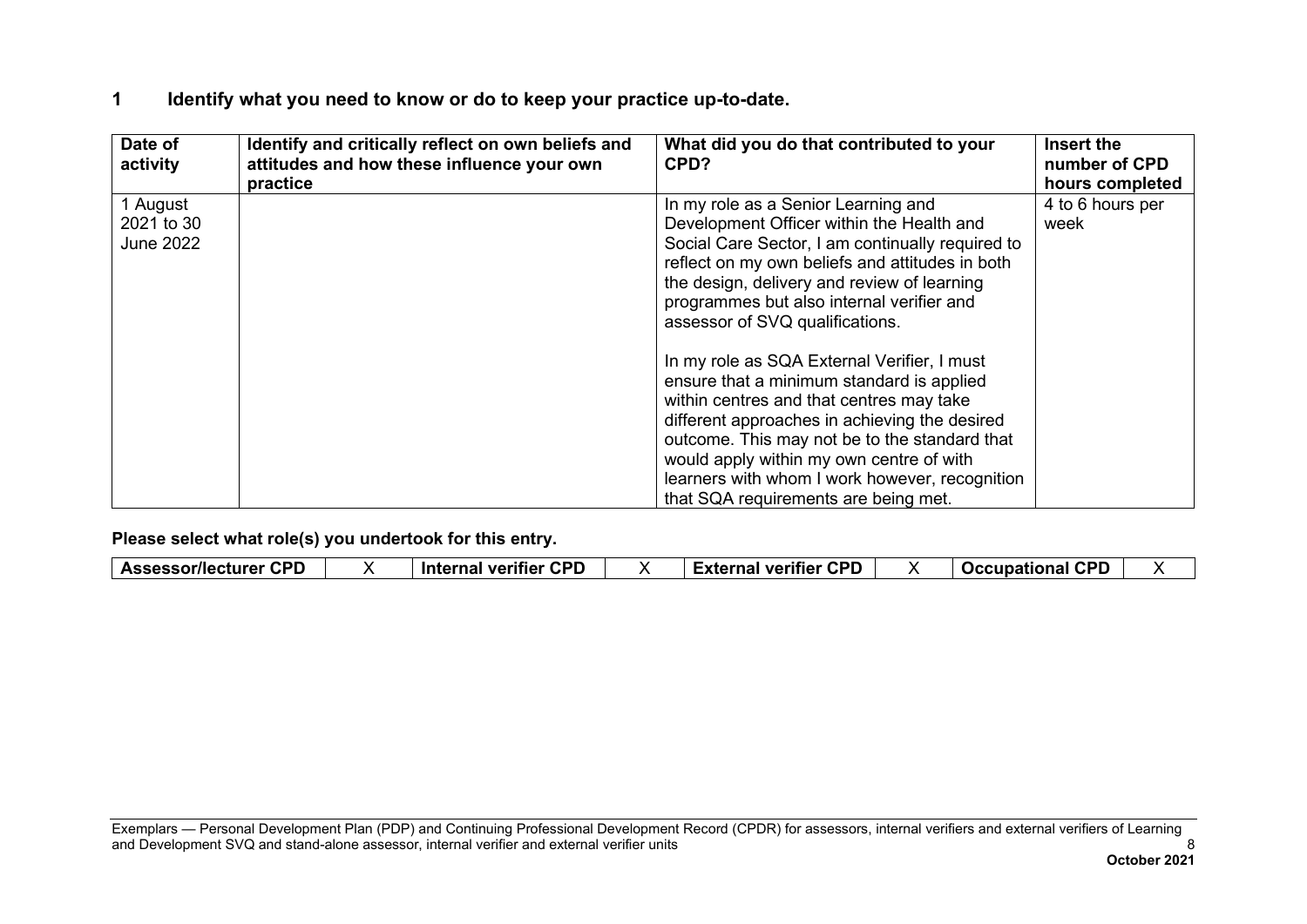| Date of<br>activity                        | Seek feedback, collect information and reflect<br>this against your own performance | What did you do that contributed to your<br>CPD?                                                                                                                                                                                         | Insert the<br>number of CPD<br>hours completed |
|--------------------------------------------|-------------------------------------------------------------------------------------|------------------------------------------------------------------------------------------------------------------------------------------------------------------------------------------------------------------------------------------|------------------------------------------------|
| 1 August<br>2021 to 30<br><b>June 2022</b> |                                                                                     | I do seek feedback on my performance within<br>my work role in terms of delivery and evaluation<br>of training programmes I have designed and<br>delivered and also SVQ learners being taken<br>through their award. This is achieved by | 6 hours                                        |
|                                            |                                                                                     | completion of evaluation forms.                                                                                                                                                                                                          |                                                |

**Please select what role(s) you undertook for this entry.**

| Date of<br>activity                        | Assess the extent of your own practice is<br>inclusive and how well you promote equality and<br>diversity | What did you do that contributed to your<br>CPD?                                                                                                                                                                                                                                                                                                                                                         | Insert the<br>number of CPD<br>hours completed |
|--------------------------------------------|-----------------------------------------------------------------------------------------------------------|----------------------------------------------------------------------------------------------------------------------------------------------------------------------------------------------------------------------------------------------------------------------------------------------------------------------------------------------------------------------------------------------------------|------------------------------------------------|
| 1 August<br>2021 to 30<br><b>June 2022</b> |                                                                                                           | In terms of being inclusive and ensuring<br>equality my role in full time work requires<br>transparency and equality in terms of selection<br>and access to learning and development<br>opportunities. My role as an Associate Lecturer<br>with the Open University (OU) requires me to<br>apply assessment criteria fairly and equally.<br>This is monitored by a Monitor appointed to me<br>by the OU. | 6 hours per month                              |

**Please select what role(s) you undertook for this entry.**

| <b>CPD</b><br>verifier CPD<br><b>CPD</b><br>Assessor/lecturer CPD<br><b>Occupational</b><br>.<br>arnal veritier<br>$-$<br><b>inte</b><br>ша. |
|----------------------------------------------------------------------------------------------------------------------------------------------|
|----------------------------------------------------------------------------------------------------------------------------------------------|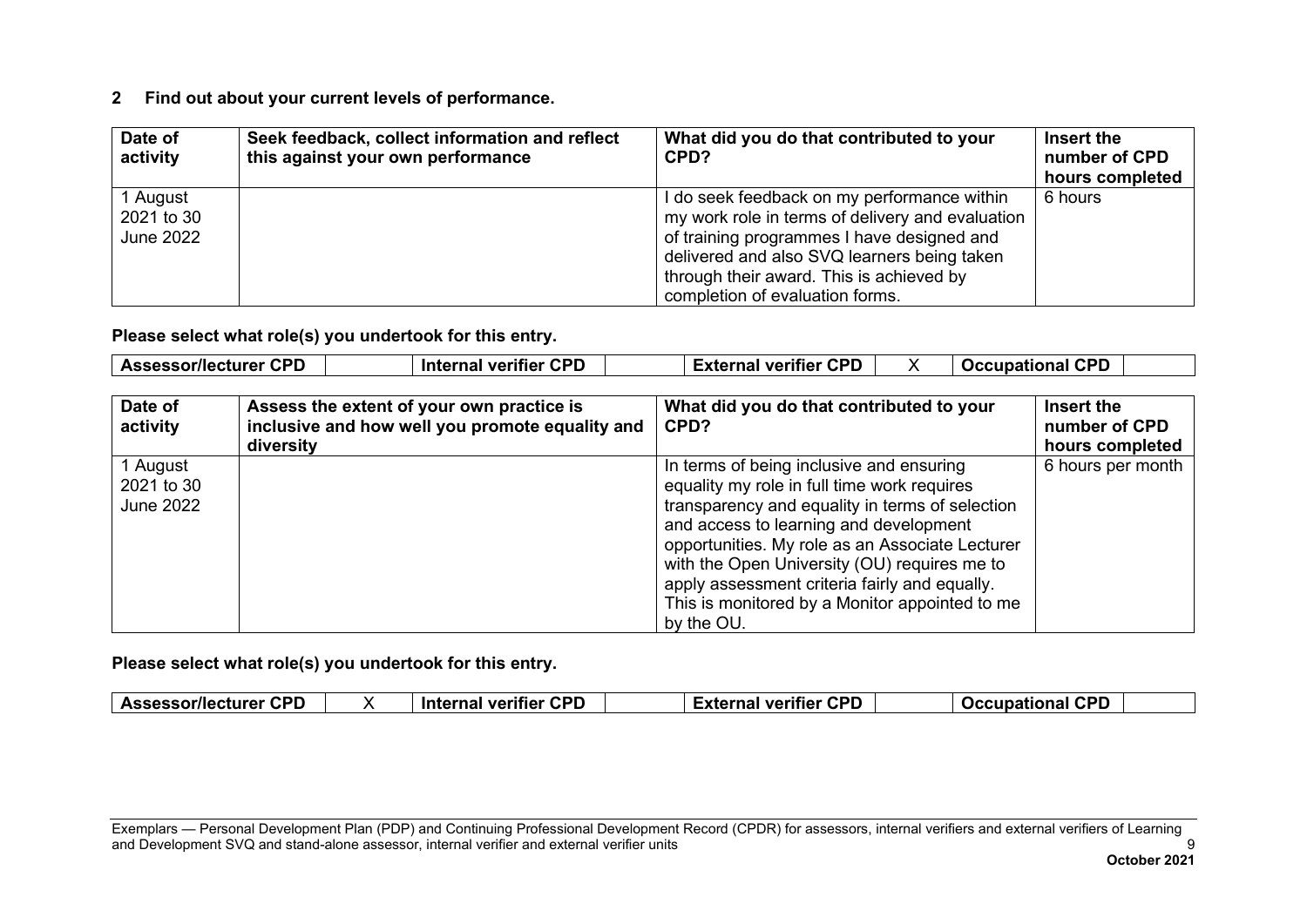| Date of<br>activity                 | Review and evaluate your own skills, knowledge<br>and practice against available information | Possible sources of evidence                                                                                                                                                                                                    | Insert the<br>number of CPD<br>hours completed          |
|-------------------------------------|----------------------------------------------------------------------------------------------|---------------------------------------------------------------------------------------------------------------------------------------------------------------------------------------------------------------------------------|---------------------------------------------------------|
| 1 August<br>2021 to 30<br>June 2021 |                                                                                              | In my role as Senior External Verifier, I have<br>sought feedback from the Deputy Lead Verifier<br>and taken on board this feedback,<br>implementing learning as I progress<br>undertaking Qualifications Verifications visits. | 4 to 6 hours $-$<br>over the duration<br>of the session |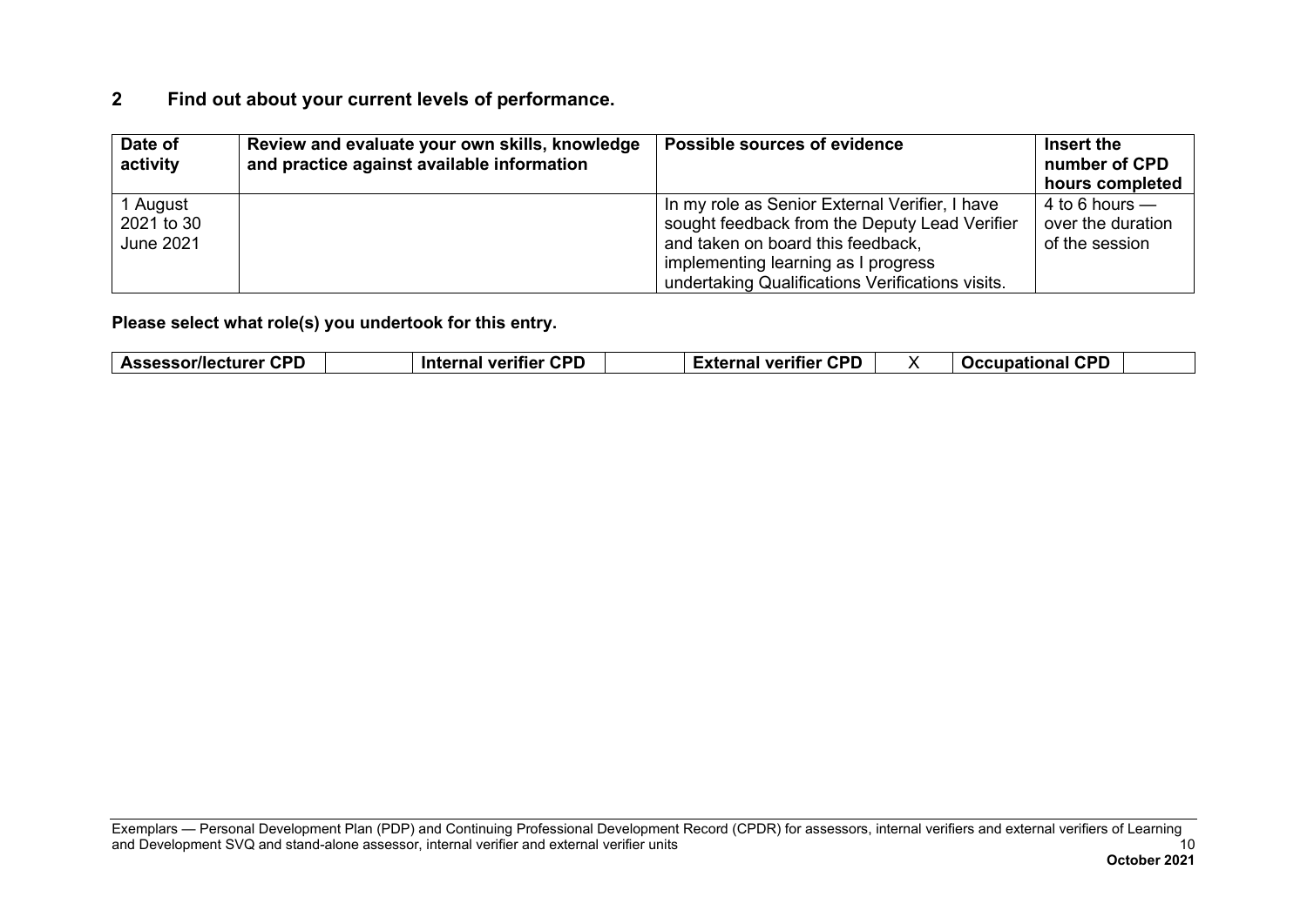#### **3 Plan your future CPD requirements.**

| Date of<br>activity                        | Prioritise areas for development and plan how<br>learning and development will be achieved | What did you do that contributed to your<br>CPD?                                                                                                                                                                                 | Insert the<br>number of CPD<br>hours completed |
|--------------------------------------------|--------------------------------------------------------------------------------------------|----------------------------------------------------------------------------------------------------------------------------------------------------------------------------------------------------------------------------------|------------------------------------------------|
| 1 August<br>2021 to 30<br><b>June 2022</b> |                                                                                            | In terms of informing individuals and using<br>appropriate systems to report and address<br>factors that might impact negatively on my<br>practice, I would speak to my own line manager<br>in my workplace - examples could be: | 4 to 6 hours per<br>month                      |
|                                            |                                                                                            | Low attendance on training programmes.<br>Workplace assessors not providing support<br>required.<br>Problems in working with learners from<br>other authorities.                                                                 |                                                |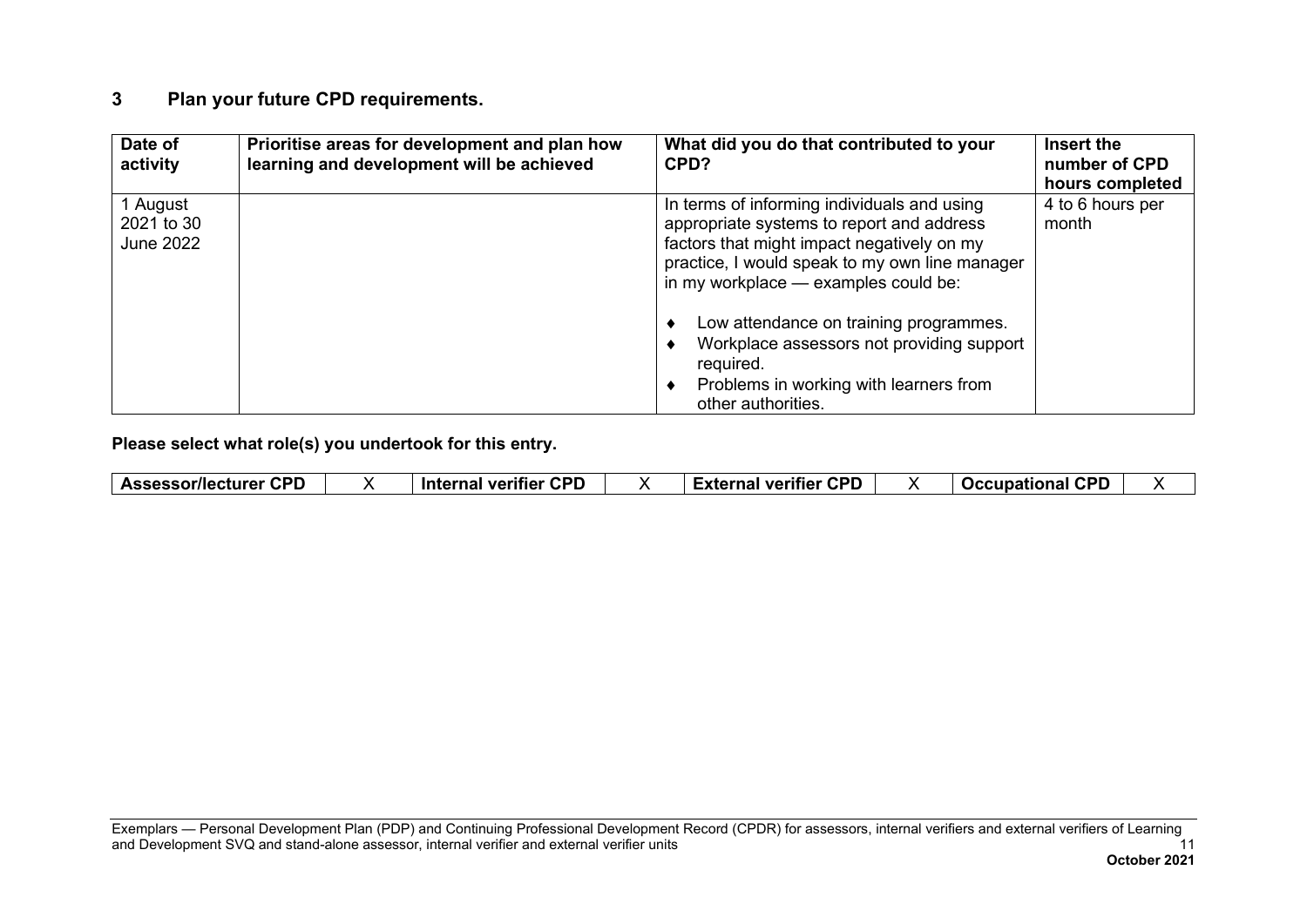#### **3 Plan your future CPD requirements.**

| Date of<br>activity                        | Inform relevant individuals and use appropriate<br>systems to report and address factors that<br>impact negatively on own practice | What did you do that contributed to your<br>CPD?                                                                                                                                                            | Insert the<br>number of CPD<br>hours completed |
|--------------------------------------------|------------------------------------------------------------------------------------------------------------------------------------|-------------------------------------------------------------------------------------------------------------------------------------------------------------------------------------------------------------|------------------------------------------------|
| 1 August<br>2021 to 30<br><b>June 2022</b> |                                                                                                                                    | In terms of the OU, I would inform management<br>of the faculty in Scotland of various problems:<br>Students problems.<br>Difficulty in accessing OU systems.<br>Lack of clarity in OU assessment guidance. | 4 to 6 hours per<br>month                      |
|                                            |                                                                                                                                    | In terms of my role as external verifier, I have<br>sought various different areas of advice from<br>my Senior EV, eg:                                                                                      |                                                |
|                                            |                                                                                                                                    | Review of evidence via e portfolio<br>highlighting issues.<br>Centres not providing information required.<br>Centres not working with SQA paperwork.                                                        |                                                |

|  | <b>CDF</b><br>:nr/lar<br>ecturer<br><b>Assess</b><br>uг |  | rnr<br>--<br>⊟ Intern<br>. Vor $\cdot$<br>. Itier<br>'' на |  | CPD<br>.<br>$\lambda$<br>.<br>-A LG<br>. |  | con<br>acc.<br>.<br>.<br>. |  |
|--|---------------------------------------------------------|--|------------------------------------------------------------|--|------------------------------------------|--|----------------------------|--|
|--|---------------------------------------------------------|--|------------------------------------------------------------|--|------------------------------------------|--|----------------------------|--|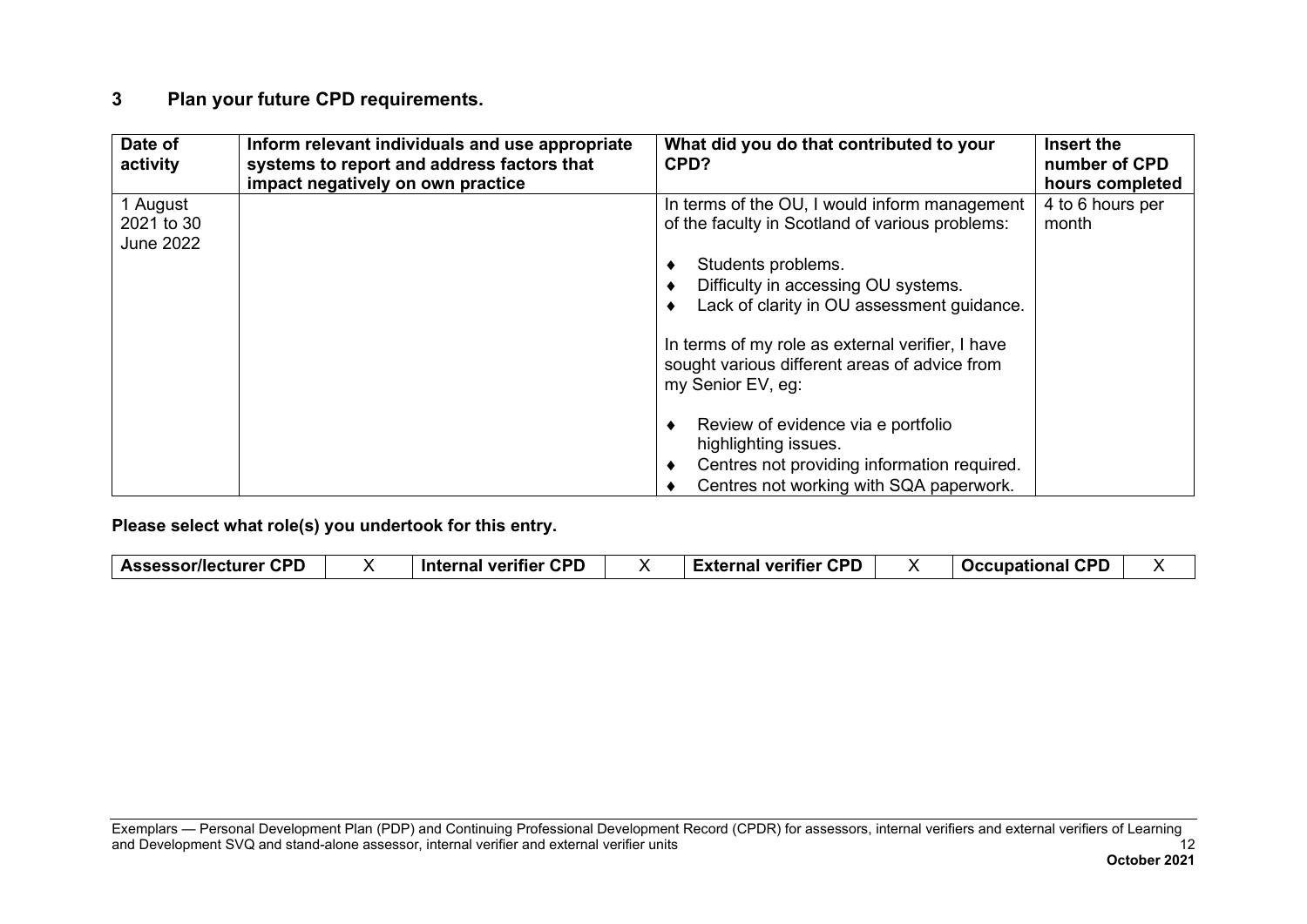| Date of<br>activity | Access personal development required to carry<br>out work more effectively, and continually use a<br>range of resources to keep own knowledge,<br>skills and practice up-to-date | What did you do that contributed to your<br>CPD?                                                                                                                                                                                                                                                                                                                                                                                              | Insert the number<br>of CPD hours<br>completed |
|---------------------|----------------------------------------------------------------------------------------------------------------------------------------------------------------------------------|-----------------------------------------------------------------------------------------------------------------------------------------------------------------------------------------------------------------------------------------------------------------------------------------------------------------------------------------------------------------------------------------------------------------------------------------------|------------------------------------------------|
| 19 February<br>2022 |                                                                                                                                                                                  | Chair Management award standardisation<br>as Lead Internal Verifier.<br>Develop the centre in line SQA<br>requirements and support assessors and<br>internal verifiers for the award.<br>Particular areas of the award were<br>explored and decisions agreed and noted.<br>Working towards all stakeholders, ie<br>learners, assessors and internal verifiers<br>understanding the standards and how<br>these should be applied consistently. | 3 hours                                        |

| .<br>.<br>$\cdot$ | CDC<br><b>Assessor/lecturer</b> |  | <b>CPD</b><br>- --<br>Internal verifier |  | con<br>External verifier |  | спг<br>Occupational |  |
|-------------------|---------------------------------|--|-----------------------------------------|--|--------------------------|--|---------------------|--|
|-------------------|---------------------------------|--|-----------------------------------------|--|--------------------------|--|---------------------|--|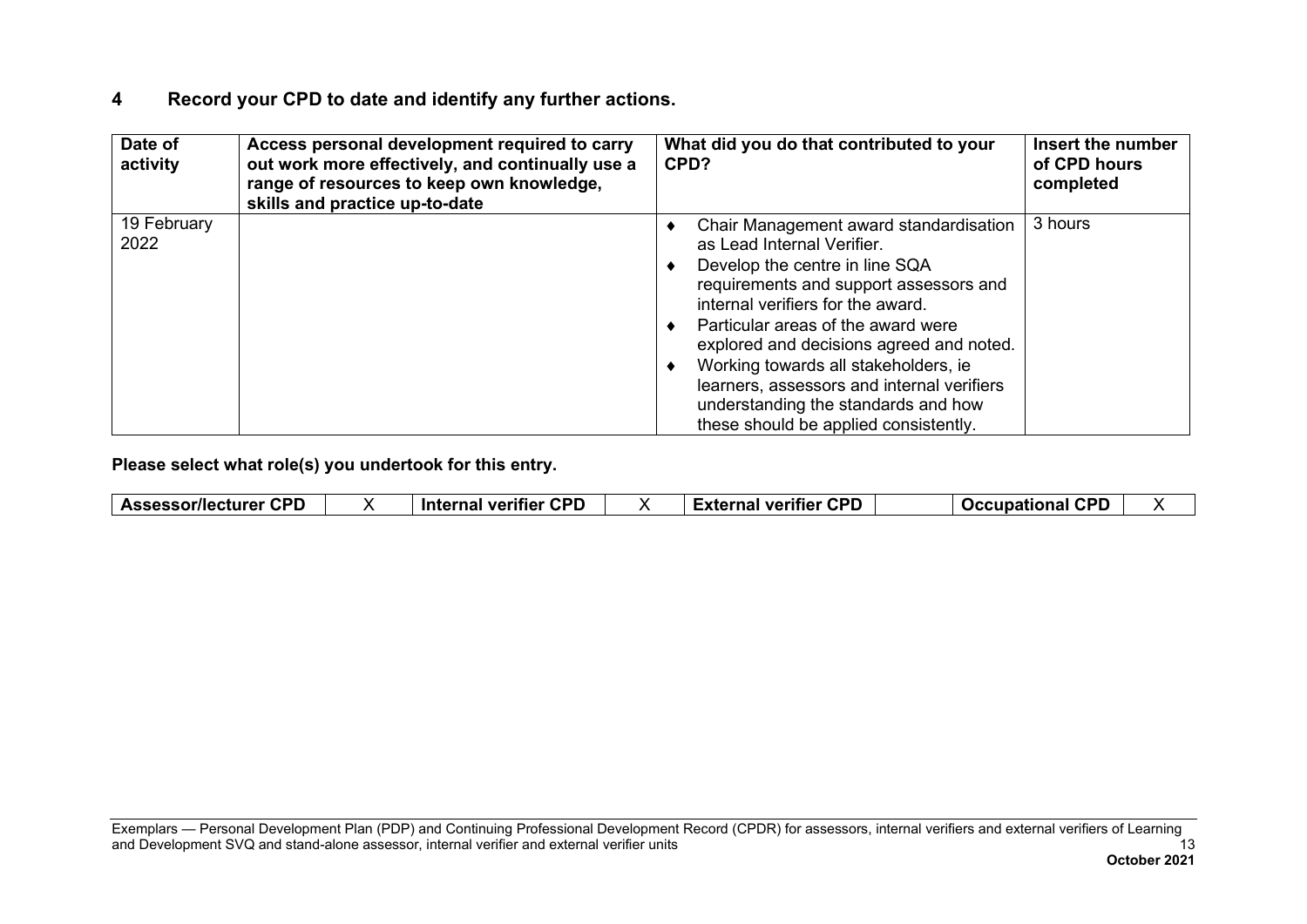| Date of<br>activity | Access personal development required to carry<br>out work more effectively, and continually use a<br>range of resources to keep own knowledge,<br>skills and practice up-to-date | What did you do that contributed to your<br>CPD?                                                                                                                                                                                                                                                                                                                                                                              | Insert the number<br>of CPD hours<br>completed |
|---------------------|----------------------------------------------------------------------------------------------------------------------------------------------------------------------------------|-------------------------------------------------------------------------------------------------------------------------------------------------------------------------------------------------------------------------------------------------------------------------------------------------------------------------------------------------------------------------------------------------------------------------------|------------------------------------------------|
| 30 March<br>2022    |                                                                                                                                                                                  | K313 Tutorial Review TMA 05.<br>Provided clarity to students re: exam<br>question and motivation as last TMA.<br>Provide appropriate advice and guidance<br>to students regarding TMA05.<br>Managers desk activities and managers<br>toolkit concept.<br>In my role as associate lecturer to provide<br>advice and assistance prior to submission<br>of TMA.<br>Also underpinning knowledge in delivery<br>of SVQ Management. | 4 hours                                        |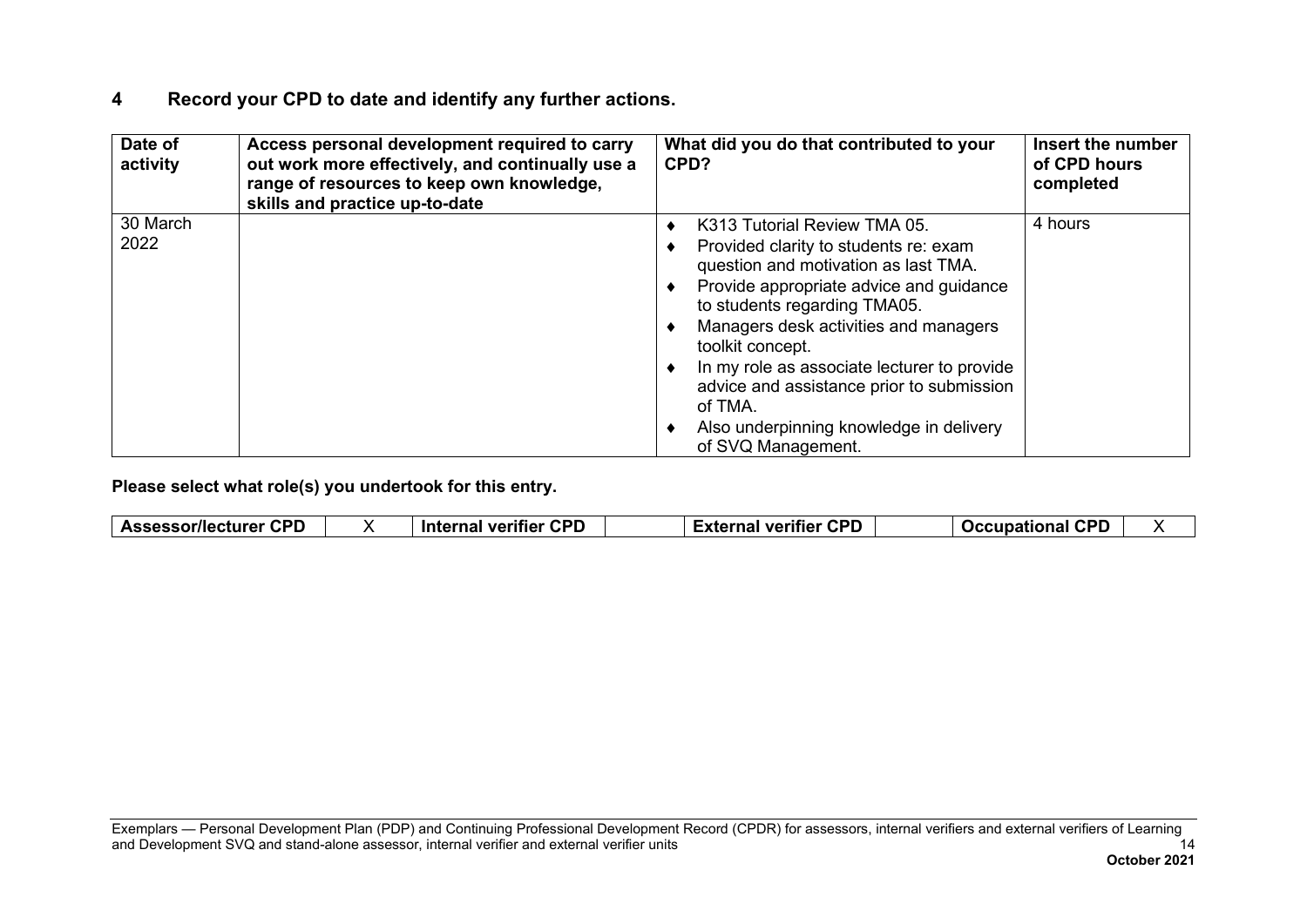| Date of<br>activity | Access personal development required to carry<br>out work more effectively, and continually use a<br>range of resources to keep own knowledge,<br>skills and practice up-to-date | What did you do that contributed to your<br>CPD?                                                                                                                                                                                                                                                                                                                                                                                                                                                                                                                                                     | Insert the<br>number of CPD<br>hours completed |
|---------------------|----------------------------------------------------------------------------------------------------------------------------------------------------------------------------------|------------------------------------------------------------------------------------------------------------------------------------------------------------------------------------------------------------------------------------------------------------------------------------------------------------------------------------------------------------------------------------------------------------------------------------------------------------------------------------------------------------------------------------------------------------------------------------------------------|------------------------------------------------|
| 19 March<br>2022    |                                                                                                                                                                                  | L&D EV Standardisation Meeting.<br>Develop and review understanding of SQA<br>policies and procedures in relation to the<br>EV Role.<br>Discussion with other EVs, SEV Update,<br>QV Standardisation discussions. Review of<br>HN Unit for 'Training for Trainers'<br>discussed, discussion on e-portfolios and<br>the role of EV.<br>Within my EV role and delivery of awards.<br>Also, role of training provider and possible<br>development of 'Training for Trainers'<br>course in house.<br>I will continue to review updates and<br>guidance issued by SEV.<br>Also, in working towards L&D12. | 5 hours                                        |

| <b>Assessor/lecturer CPD</b> |  | <b>CPD</b><br>Internal verifier |  | <b>CPD</b><br><b>External verifier</b> |  | con<br><b>Decupational</b><br>. |  |
|------------------------------|--|---------------------------------|--|----------------------------------------|--|---------------------------------|--|
|------------------------------|--|---------------------------------|--|----------------------------------------|--|---------------------------------|--|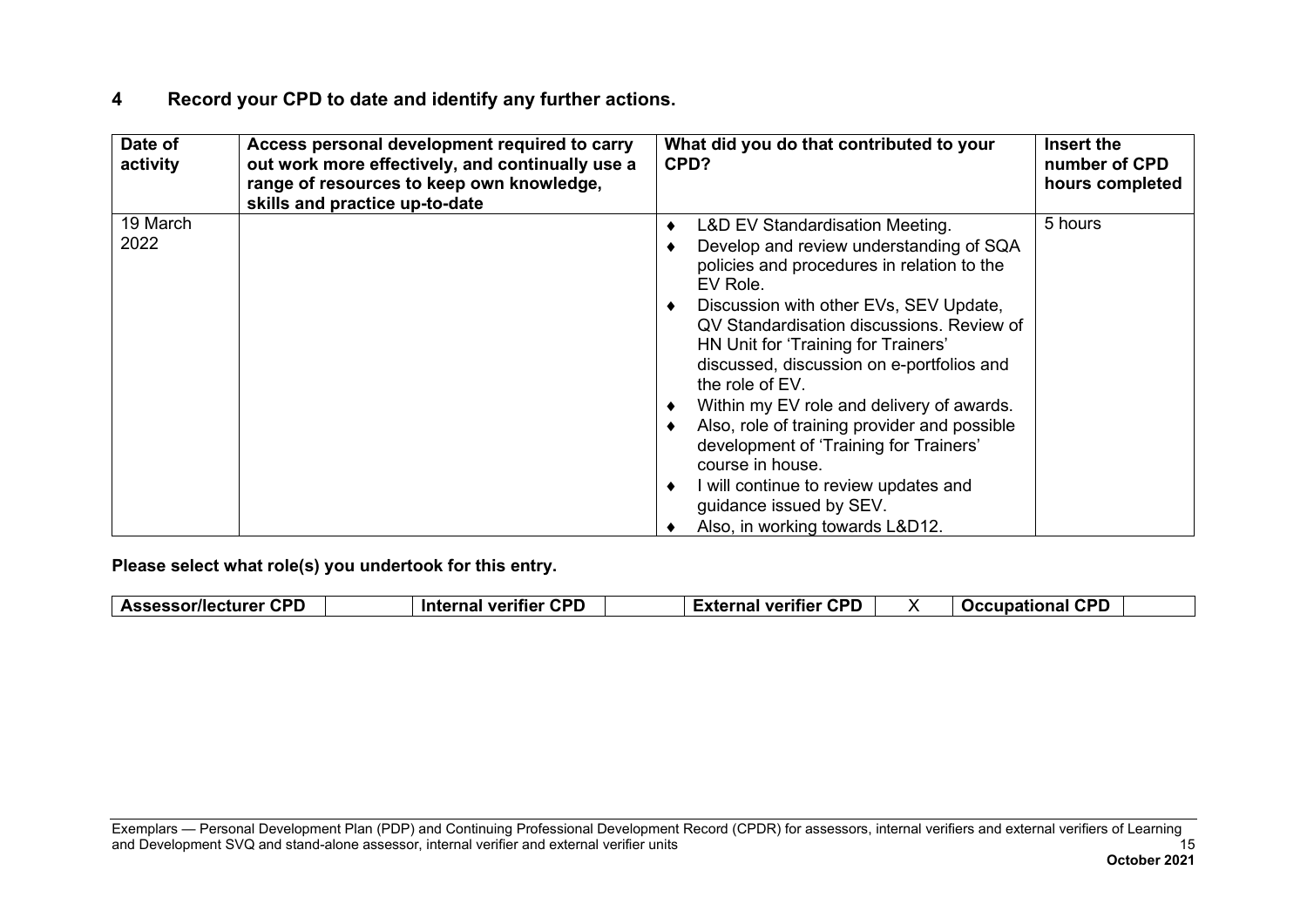| Date of<br>activity | Keep records of own actions, development plans<br>and progress, use them to support and inform<br>on-going reflective practice | What did you do that contributed to your<br>CPD?                                                                                                                              | Insert the<br>number of CPD<br>hours completed |
|---------------------|--------------------------------------------------------------------------------------------------------------------------------|-------------------------------------------------------------------------------------------------------------------------------------------------------------------------------|------------------------------------------------|
| 30 November<br>2021 |                                                                                                                                | Management award meeting.<br>Ensure standardised approach to<br>assessment and verification.<br>Discussion of how award could be<br>cascaded and current updates on learners. | 3 hours                                        |

**Please select what role(s) you undertook for this entry.**

| Date of<br>activity | Keep records of own actions, development plans<br>and progress, use them to support and inform<br>on-going reflective practice | What did you do that contributed to your<br>CPD?                                                                                                                                                                                                                                                                                                                           | Insert the<br>number of CPD<br>hours completed |
|---------------------|--------------------------------------------------------------------------------------------------------------------------------|----------------------------------------------------------------------------------------------------------------------------------------------------------------------------------------------------------------------------------------------------------------------------------------------------------------------------------------------------------------------------|------------------------------------------------|
| 18 November<br>2021 |                                                                                                                                | K313 Tutorial TMA03.<br>Providing clarity on topics of workplace<br>identity and quality within a Health and<br>Social Care sector.<br>Ensure students can complete TMA<br>assignment as required.<br>In my role as Associate Lecturer to provide<br>advice and assistance prior to submission<br>of TMA.<br>Also underpinning knowledge in delivery of<br>SVQ Management. | 4 hours                                        |

**Please select what role(s) you undertook for this entry.**

| -^ | <b>CPD</b><br><b>Assessor/lecturer</b> |  | <b>CPD</b><br>- --<br>Internal<br>veritier |  | <b>CPD</b><br><b>CONTRACTOR</b><br>veritier<br>на |  | CDP<br>$\sim$ cupa $\sim$<br>лын<br>$\bullet$ $\bullet$ $\blacksquare$ |  |
|----|----------------------------------------|--|--------------------------------------------|--|---------------------------------------------------|--|------------------------------------------------------------------------|--|
|----|----------------------------------------|--|--------------------------------------------|--|---------------------------------------------------|--|------------------------------------------------------------------------|--|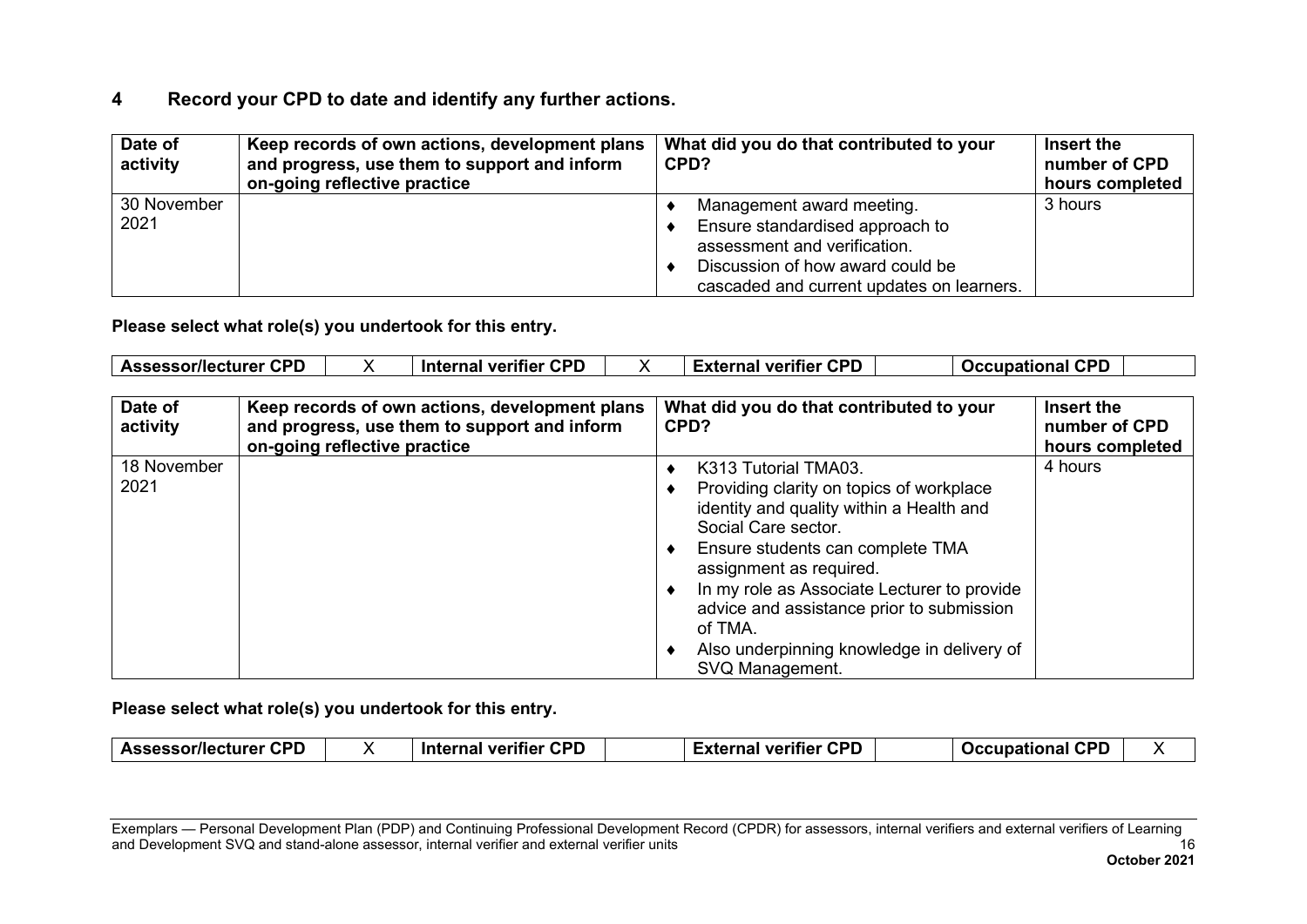| Date of<br>activity  | Keep records of own actions, development plans<br>and progress, use them to support and inform<br>on-going reflective practice | What did you do that contributed to your<br>CPD?                                                                                                                                                                                                                                                                                                                                                                                                                                                                                                                                                   | Insert the<br>number of CPD<br>hours completed |
|----------------------|--------------------------------------------------------------------------------------------------------------------------------|----------------------------------------------------------------------------------------------------------------------------------------------------------------------------------------------------------------------------------------------------------------------------------------------------------------------------------------------------------------------------------------------------------------------------------------------------------------------------------------------------------------------------------------------------------------------------------------------------|------------------------------------------------|
| 25 September<br>2021 |                                                                                                                                | Review of SQA Learning and Development<br>Documents Prior to Role of EV.<br>FAQ on assessor/verifier provision.<br>Review of Guide to Assessment.<br>Review of Guide to Choosing Appropriate<br>Assessor and Verifier Qualifications.<br>2012 and 2013 Internal Assessment<br>reports.<br>CPD Toolkits completed previously and<br>SQA.<br>This provided an excellent overview of all<br>resource materials, with a view to carry out<br>role of External Verifier. It also, helped in<br>role within Glasgow City Council.<br>In my role as External Verifier.<br>Also, in working towards L&D12. | 2 hours per week                               |

| <b>CPD</b><br>Assessor/lecturer ′ | <b>Internal verifier CPD</b> | <b>CPD</b><br>External verifier | <b>CPD</b><br><b>Occupational</b> |  |
|-----------------------------------|------------------------------|---------------------------------|-----------------------------------|--|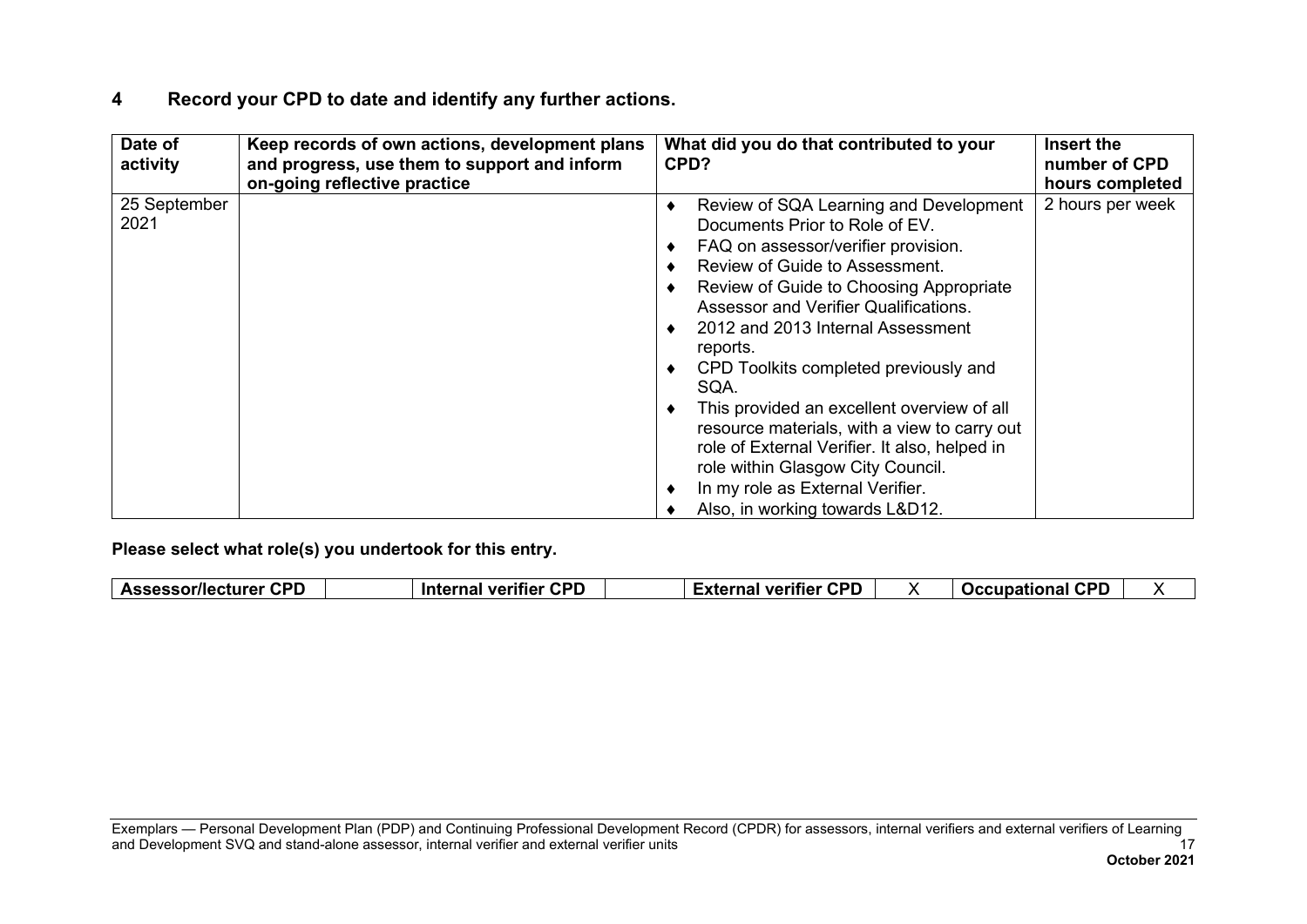| Date of<br>activity | Apply new knowledge and skills to consolidate<br>learning, improve own practice and review their<br>effectiveness | What did you do that contributed to your<br>CPD?                                                                                                                                                                                                                                                                                                                                                                                                                                                                                                             | Insert the<br>number of CPD<br>hours completed |
|---------------------|-------------------------------------------------------------------------------------------------------------------|--------------------------------------------------------------------------------------------------------------------------------------------------------------------------------------------------------------------------------------------------------------------------------------------------------------------------------------------------------------------------------------------------------------------------------------------------------------------------------------------------------------------------------------------------------------|------------------------------------------------|
| 24 April 2022       |                                                                                                                   | <b>Chair Management Award Standardisation</b><br>as Lead IV.<br>Develop the centre in line with SQA<br>requirements and support assessors and<br>verifiers for the award.<br>Particular areas of the award were<br>explored and decisions agreed noted in the<br>decision log.<br>Working towards all stakeholders, ie<br>learners, assessors and verifiers<br>understanding the standards and how<br>these should be applied consistently.<br>Raise standard agenda items and stimulate<br>discussion to ensure that all parties<br>understand application. | 3 hours                                        |

|  | ---<br>CDC<br>∴Assessor/lecturer<br>uru |  | CPD<br>veritier<br><b>Internal</b> |  | rdr<br>External verifier<br>. |  | $- -$<br>C.PL<br>Occupational<br>. . |  |
|--|-----------------------------------------|--|------------------------------------|--|-------------------------------|--|--------------------------------------|--|
|--|-----------------------------------------|--|------------------------------------|--|-------------------------------|--|--------------------------------------|--|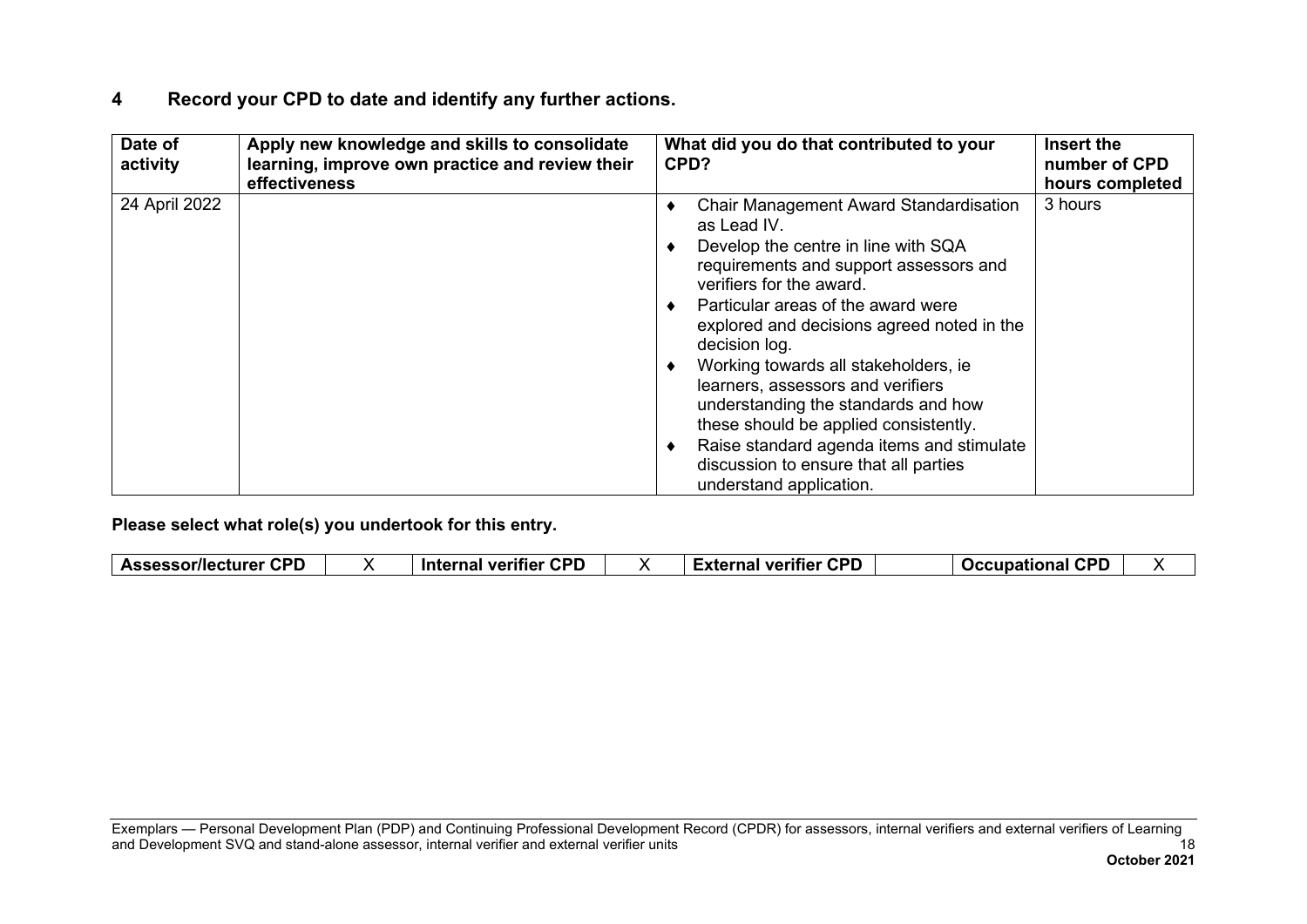| Date of<br>activity | Apply new knowledge and skills to consolidate<br>learning, improve own practice and review their | What did you do that contributed to your<br>CPD?                                                                                                                                                                                                                                    | Insert the<br>number of CPD |
|---------------------|--------------------------------------------------------------------------------------------------|-------------------------------------------------------------------------------------------------------------------------------------------------------------------------------------------------------------------------------------------------------------------------------------|-----------------------------|
|                     | effectiveness                                                                                    |                                                                                                                                                                                                                                                                                     | hours completed             |
| 17 June 2022        |                                                                                                  | OU Briefing for Potential Students on K313<br>Module.<br>Intake 2019/2020.<br>Knowledge of potential group help inform<br>information provide.<br>Develop resources appropriate to target<br>group on next intake.<br>Use knowledge to provide appropriate<br>information to group. | 4 hours                     |

| <b>CPD</b><br>Assessor/lecturer<br>veritier<br><b>Internal</b> | con<br><b>CPD</b><br>⊟xternal<br>∣ veritier<br>. UP | <u>rnr</u><br>Occupational |  |
|----------------------------------------------------------------|-----------------------------------------------------|----------------------------|--|
|----------------------------------------------------------------|-----------------------------------------------------|----------------------------|--|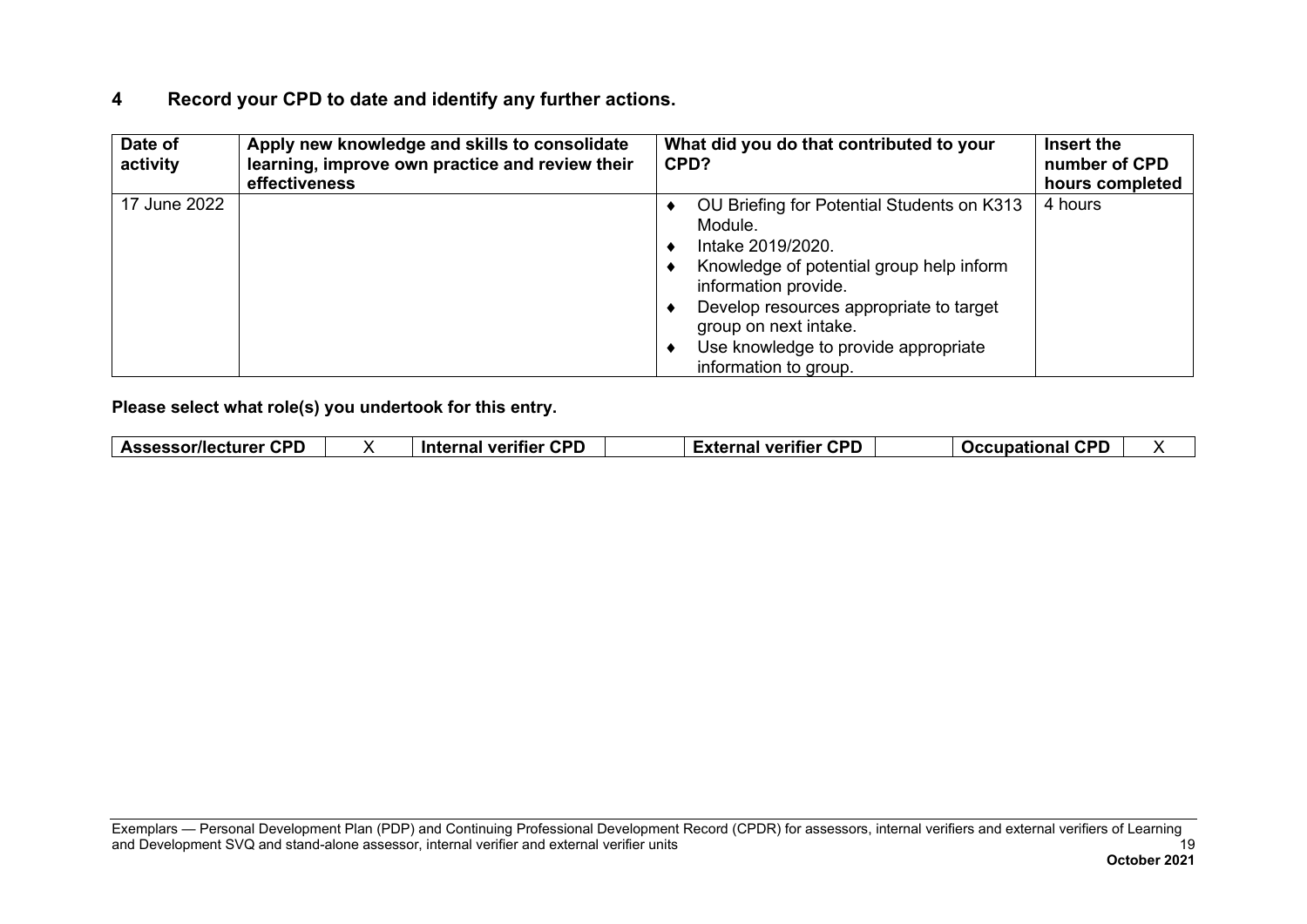| Date of<br>activity | Apply new knowledge and skills to consolidate<br>learning, improve own practice and review their<br>effectiveness | What did you do that contributed to your<br>CPD?                                                                                                                                                                                                                                                                                                                                                                                                                                                                                                                                                                                      | Insert the<br>number of CPD<br>hours completed |
|---------------------|-------------------------------------------------------------------------------------------------------------------|---------------------------------------------------------------------------------------------------------------------------------------------------------------------------------------------------------------------------------------------------------------------------------------------------------------------------------------------------------------------------------------------------------------------------------------------------------------------------------------------------------------------------------------------------------------------------------------------------------------------------------------|------------------------------------------------|
| 25 February<br>2022 |                                                                                                                   | Shadow EV Visit with Lead EV L&D.<br>This provided a clear overview of all<br>aspects of the visit and enabled me to<br>observe and reflect prior to undertaking<br>visit on my own.<br>I was able to get a clear understanding of<br>the pre planning work, visit plan content<br>visit programme and completing the visit<br>report. This was great as SEV carried out<br>the visit therefore I was able to gain a clear<br>vision of what should be carried out at all<br>stages.<br>In my role as External Verifier I am able to<br>reflect on this initial shadow visit and<br>develop the 'best practice' approach<br>observed. | 6 hours                                        |

| r CPD<br><b>Assessor/lecturer</b> | <b>CPD</b><br><b>Internal verifier</b> | <b>CPD</b><br>≓vtornal<br>veritier<br>наг<br>ו טוא. |  | CDF<br><b>Occupational</b><br>$\cdots$ |  |
|-----------------------------------|----------------------------------------|-----------------------------------------------------|--|----------------------------------------|--|
|-----------------------------------|----------------------------------------|-----------------------------------------------------|--|----------------------------------------|--|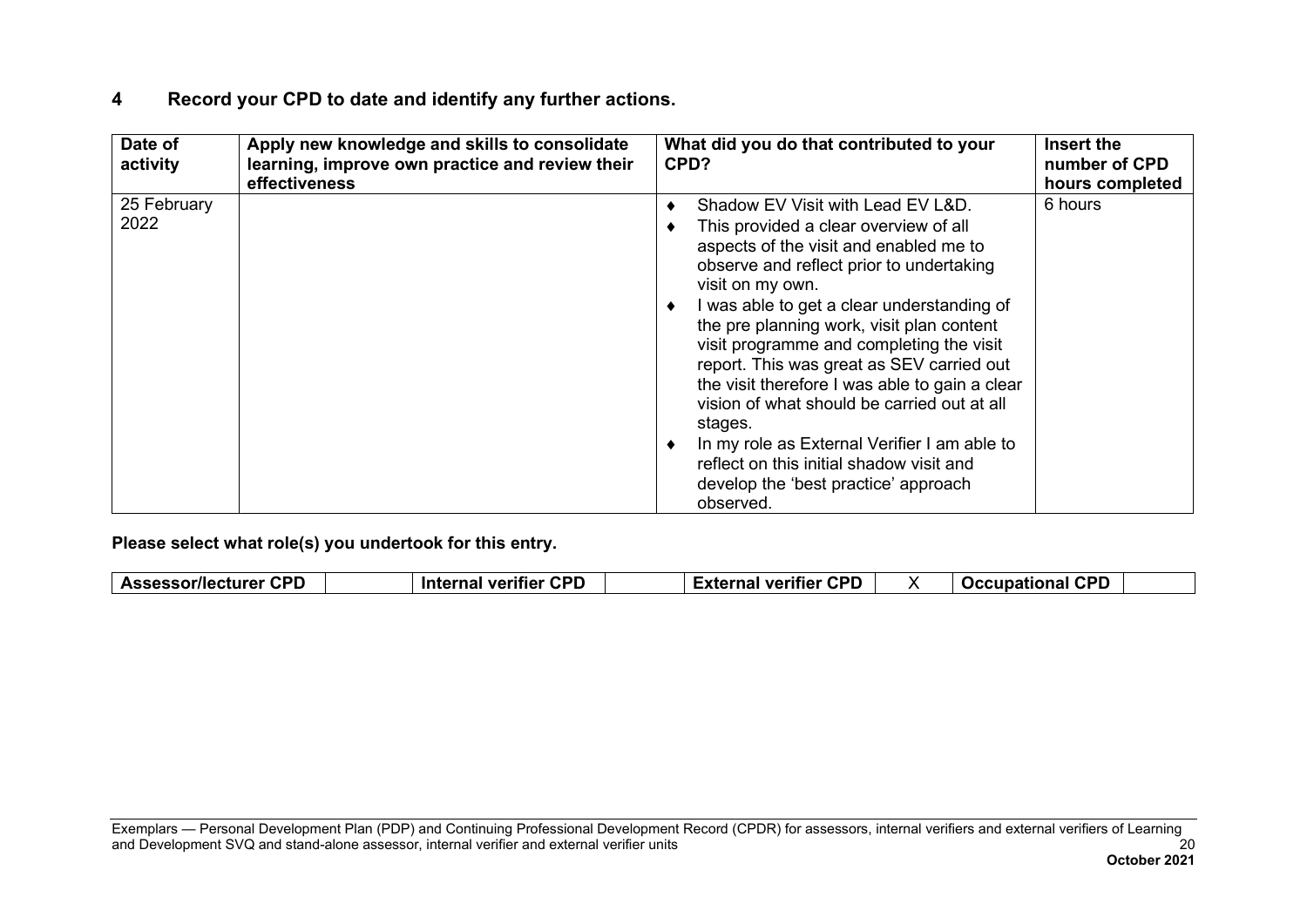| Date of<br>activity | Share knowledge, skills and improvements to<br>practice with colleagues where it is likely to be<br>beneficial to all concerned | What did you do that contributed to your<br>CPD?                                                                                                                                                                                                                                                    | Insert the<br>number of CPD<br>hours completed |
|---------------------|---------------------------------------------------------------------------------------------------------------------------------|-----------------------------------------------------------------------------------------------------------------------------------------------------------------------------------------------------------------------------------------------------------------------------------------------------|------------------------------------------------|
| 26 May 2022         |                                                                                                                                 | Attended Focus Group on Organisational<br>Culture.<br>Maintain general updates on management<br>issues across organisation.<br>Overview of culture prevalent within various<br>Council departments.<br>Assists in delivery of management<br>qualifications - K313 and SVQ level 4 in<br>Management. | 4 hours                                        |

**Please select what role(s) you undertook for this entry.**

| Date of<br>activity | Share knowledge, skills and improvements to<br>practice with colleagues where it is likely to be<br>beneficial to all concerned | What did you do that contributed to your<br>CPD?                                                                                                                                                                                                                                                                                    | Insert the<br>number of CPD<br>hours completed |
|---------------------|---------------------------------------------------------------------------------------------------------------------------------|-------------------------------------------------------------------------------------------------------------------------------------------------------------------------------------------------------------------------------------------------------------------------------------------------------------------------------------|------------------------------------------------|
| 11 May 2022         |                                                                                                                                 | K313 Tutorial Review 'Past Papers'.<br>Providing clarity to students on course<br>requirements.<br>Good overview of previous questions and<br>discussion with group re potential exam<br>questions and how to perhaps structure<br>answers.<br>In my role as associate lecturer to provide<br>advice and assistance prior to exams. | 4 hours                                        |

**Please select what role(s) you undertook for this entry.**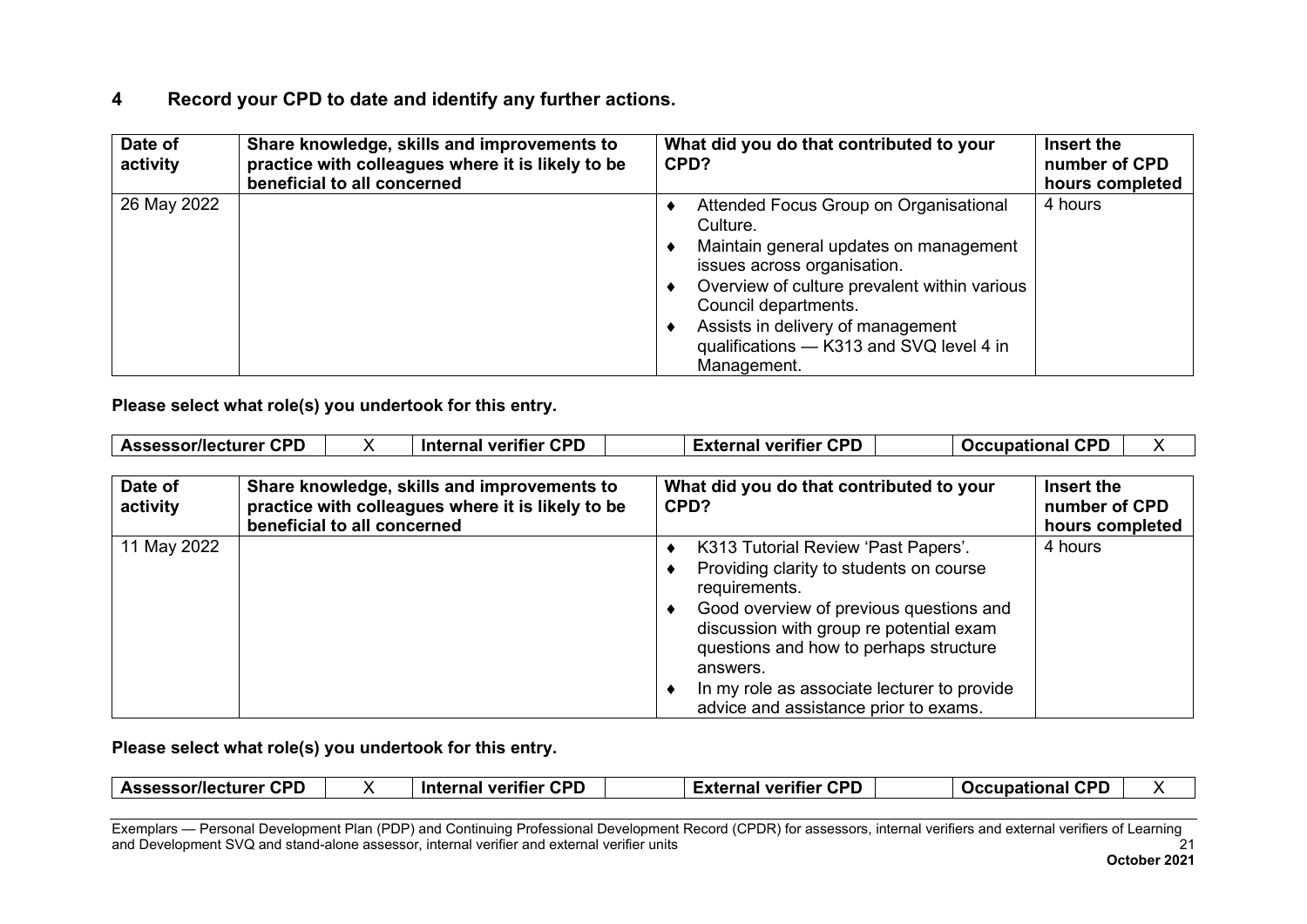| Date of<br>activity | Share knowledge, skills and improvements to<br>practice with colleagues where it is likely to be<br>beneficial to all concerned | What did you do that contributed to your<br>CPD?                                                                                                                                                                                                                                                                                                                                                | Insert the<br>number of CPD<br>hours completed |
|---------------------|---------------------------------------------------------------------------------------------------------------------------------|-------------------------------------------------------------------------------------------------------------------------------------------------------------------------------------------------------------------------------------------------------------------------------------------------------------------------------------------------------------------------------------------------|------------------------------------------------|
| 26 May 2022         |                                                                                                                                 | <b>L&amp;D EV Visit MAS.</b><br>This is the first EV completed on my own.<br>Links to role as L&D EV.<br>Developed my role as EV and carried out<br>visit well with good feedback and request<br>for development visit as feedback.<br>Developed confidence in role and sought<br>clarity from SEV during visit.<br>Within my EV role and delivery of awards.<br>Also in working towards L&D12. | 6 hours                                        |

**Please select what role(s) you undertook for this entry.**

**Remember to link actions identified in Stages 1 and 2 to Stages 3 and 4**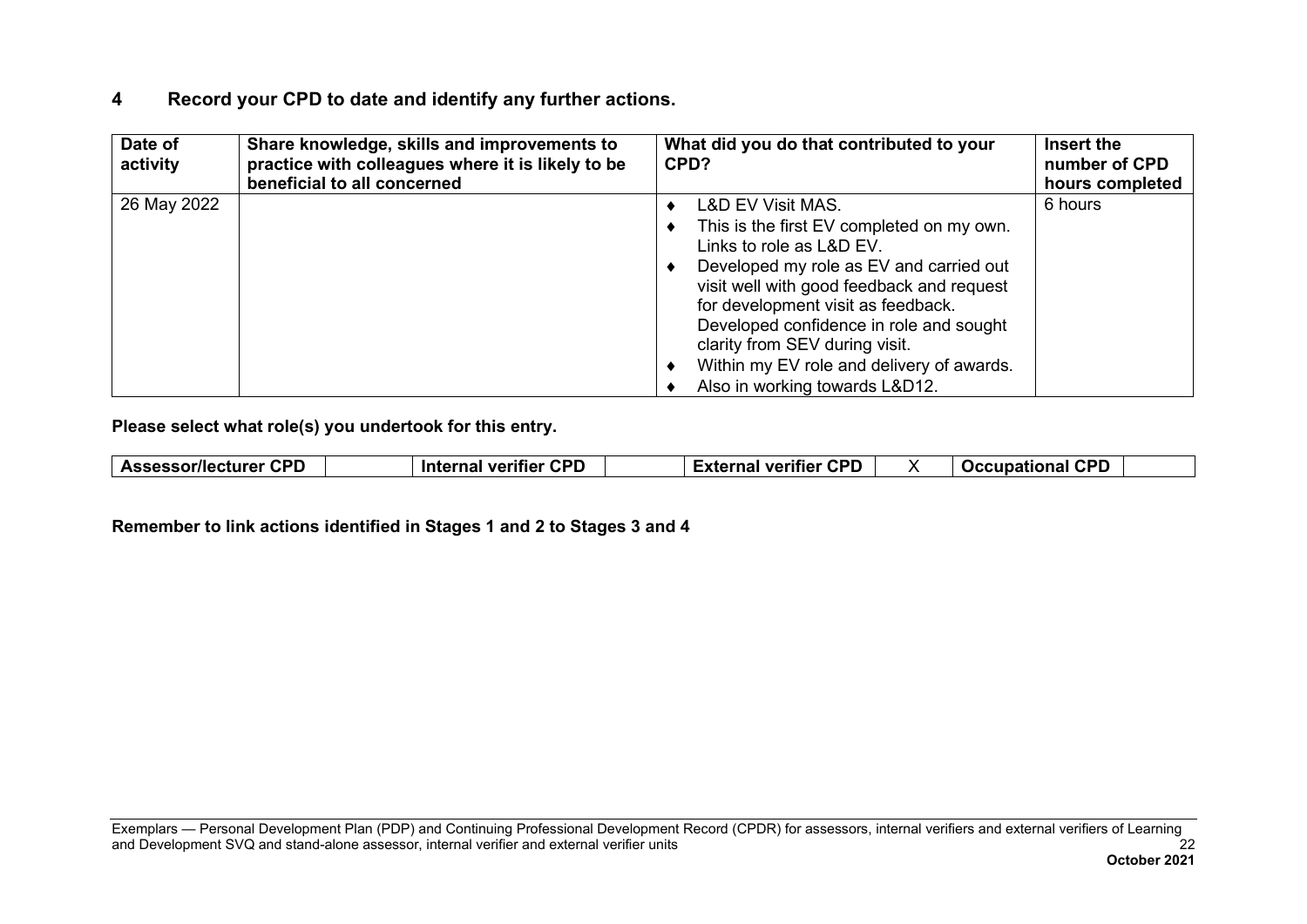| $\mid$ Assessment strategy requirement — Assessors/lecturers with a vocational qualification remit                                  |  |  |  |
|-------------------------------------------------------------------------------------------------------------------------------------|--|--|--|
| Please tick the box to confirm that you meet the occupational requirements of the assessment strategy for your area of expertise in |  |  |  |
| l anv one academic session.                                                                                                         |  |  |  |

| Assessment strategy requirement — Internal verifiers with a vocational qualification remit                                          |  |  |  |
|-------------------------------------------------------------------------------------------------------------------------------------|--|--|--|
| Please tick the box to confirm that you meet the occupational requirements of the assessment strategy for your area of expertise in |  |  |  |
| any one academic session.                                                                                                           |  |  |  |

| Assessment strategy requirement — External verifiers with a vocational qualification remit                                          |  |  |  |
|-------------------------------------------------------------------------------------------------------------------------------------|--|--|--|
| Please tick the box to confirm that you meet the occupational requirements of the assessment strategy for your area of expertise in |  |  |  |
| I anv one academic session.                                                                                                         |  |  |  |

| <b>Michelle Currie</b><br>18 June 2022<br><b>External verifier's signature:</b><br>Date: |  |
|------------------------------------------------------------------------------------------|--|
|------------------------------------------------------------------------------------------|--|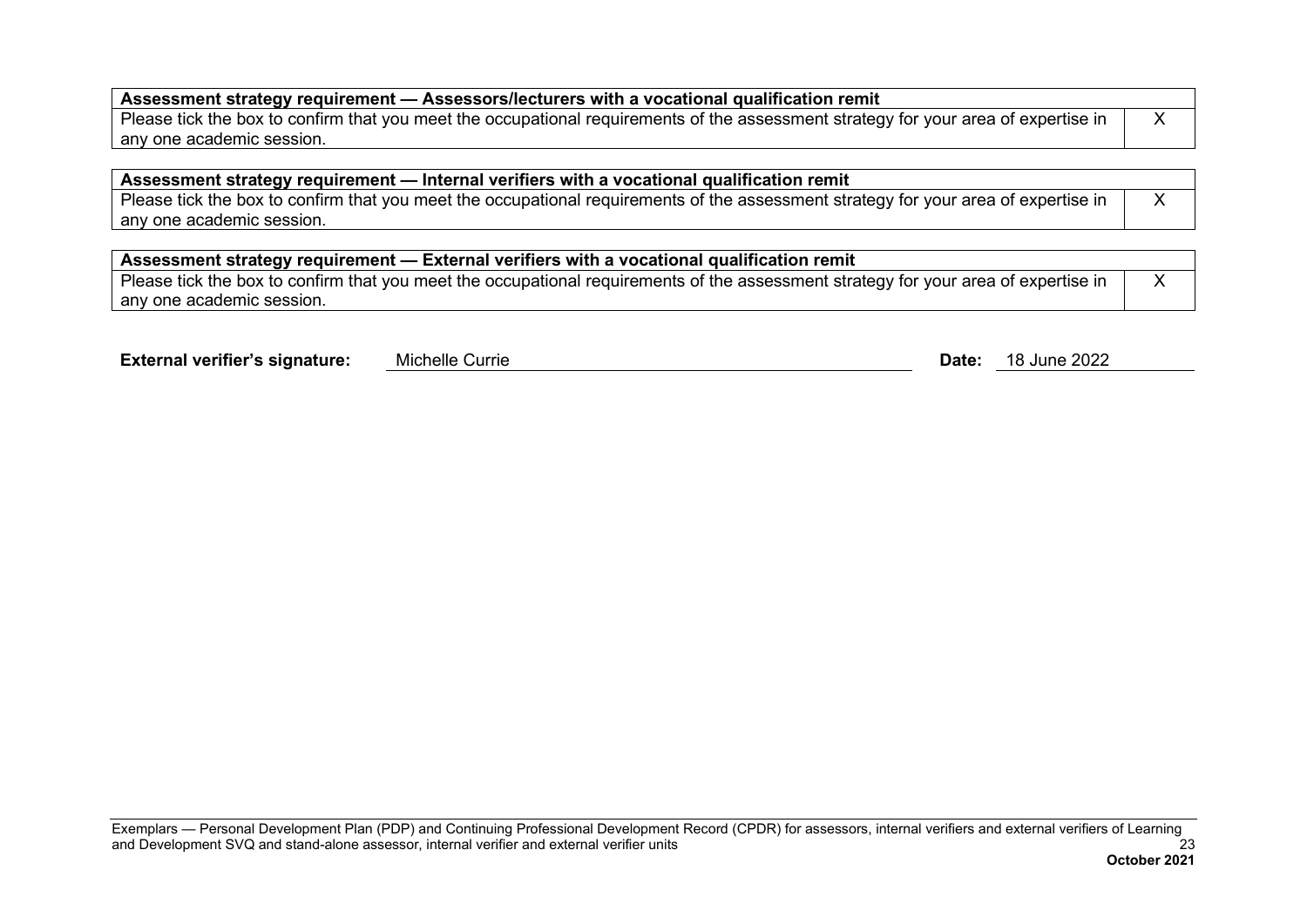

## <span id="page-25-0"></span>**William Morrison — Learning and Development Exemplar — Customised Awards, HN and VQ**

#### **Personal Development Plan (PDP) and Continuing Professional Development Record (CPDR) — Exemplification**

This is William's Personal Development Plan (PDP) and Continuing Professional Development Record (CPDR). William holds the following posts within SQA:

- ♦ Senior External Verifier.
- **External Verifier.**

William is Senior External Verifier the following verification group:

♦ SVQ Retailing (72) — Customised and SVQ remit.

William is an External Verifier the following verification groups:

- ♦ Customer Service (297) HN, NQ, VQ.
- ♦ Learning and Development (242) HN, VQ.
- ♦ Learning and Development (on-line delivery) (362) HN.
- ♦ Ofqual Customer Service (475) HN.
- ♦ Ofqual Justice Services (421) Customised.
- ♦ Ofqual Learning and Development (486) Customised.
- ♦ SVQ Warehousing and Distribution (69) Customised, VQ.

Exemplar — In this instance, William is an experienced SEV and EV covering eight verification groups within SQA.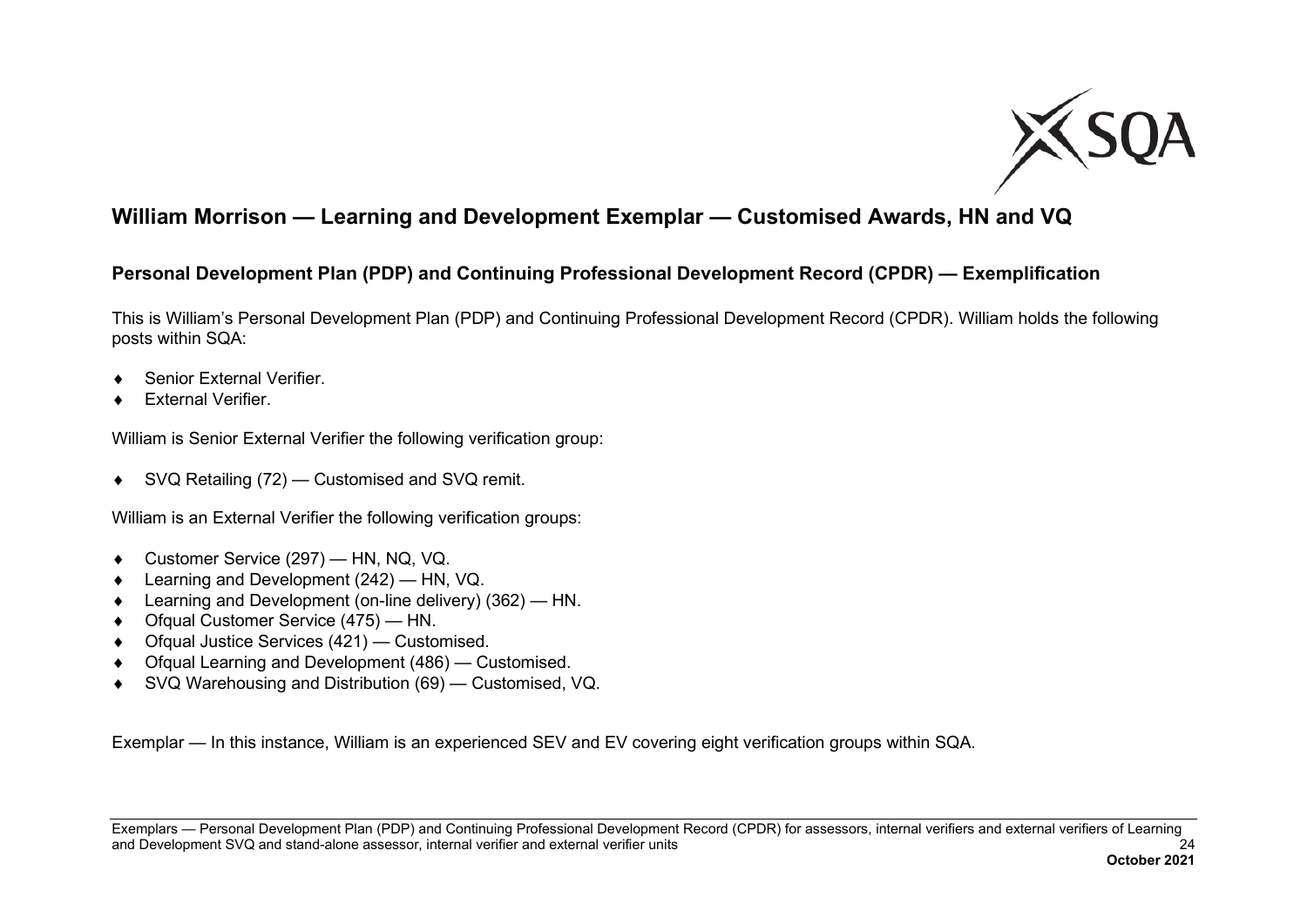**Personal Development Plan (PDP) and Continuing Professional Development Record (CPDR) for assessors, internal verifiers and external verifiers of Learning and Development SVQs and stand-alone assessor, internal verifier and external verifier units**

#### **Personal details**

| Name:                             | William Morrison |
|-----------------------------------|------------------|
| <b>National Insurance Number:</b> | AC457196D*       |
| Covering period from:             | August 2021      |
| Covering period to:               | 30 June 2022     |

#### **Auditable requirements**

| <b>Occupational or</b>     | Diploma in e-Learning Skills, awarded by Institute of IT Training |  |  |
|----------------------------|-------------------------------------------------------------------|--|--|
| Registrable qualifications |                                                                   |  |  |
| Date obtained:             | 29 March 2005                                                     |  |  |

| $\cdots$<br>qualifications<br>eaching<br>- | applicable<br>. Not    |
|--------------------------------------------|------------------------|
| <b>Date</b><br>obtained:                   | applicable<br>Not<br>w |

| <b>Assessing qualification(s)</b> | Assess Learner Performance - B2WH 04 - (D32)                             |  |  |
|-----------------------------------|--------------------------------------------------------------------------|--|--|
|                                   | Assess Learner Using Differing Sources of Evidence $-$ B2WJ 04 $-$ (D33) |  |  |
| Date obtained:                    | 1995, 1995                                                               |  |  |

| - -<br>----<br>`qualification(s)<br><b>Interna</b><br>. veritler<br>наг | (D34)<br>$\cdots$<br>B08W<br>.<br>, Unit) .<br>Internally<br>∵the<br>Assessment .<br>erity/<br><b>Process</b><br>- U4 |
|-------------------------------------------------------------------------|-----------------------------------------------------------------------------------------------------------------------|
| Date<br>Obtained:                                                       | 2000                                                                                                                  |

| <b>External verifier qualification(s)</b> | Externally Verify the Assessment Process (Unit) — B59N 04                     |  |
|-------------------------------------------|-------------------------------------------------------------------------------|--|
|                                           | Conduct External Quality Assurance of the Assessment Process (Unit) — D94N 04 |  |
| Date obtained:                            | April 2004, November 2012                                                     |  |

\*The National Insurance Number quoted is fictitious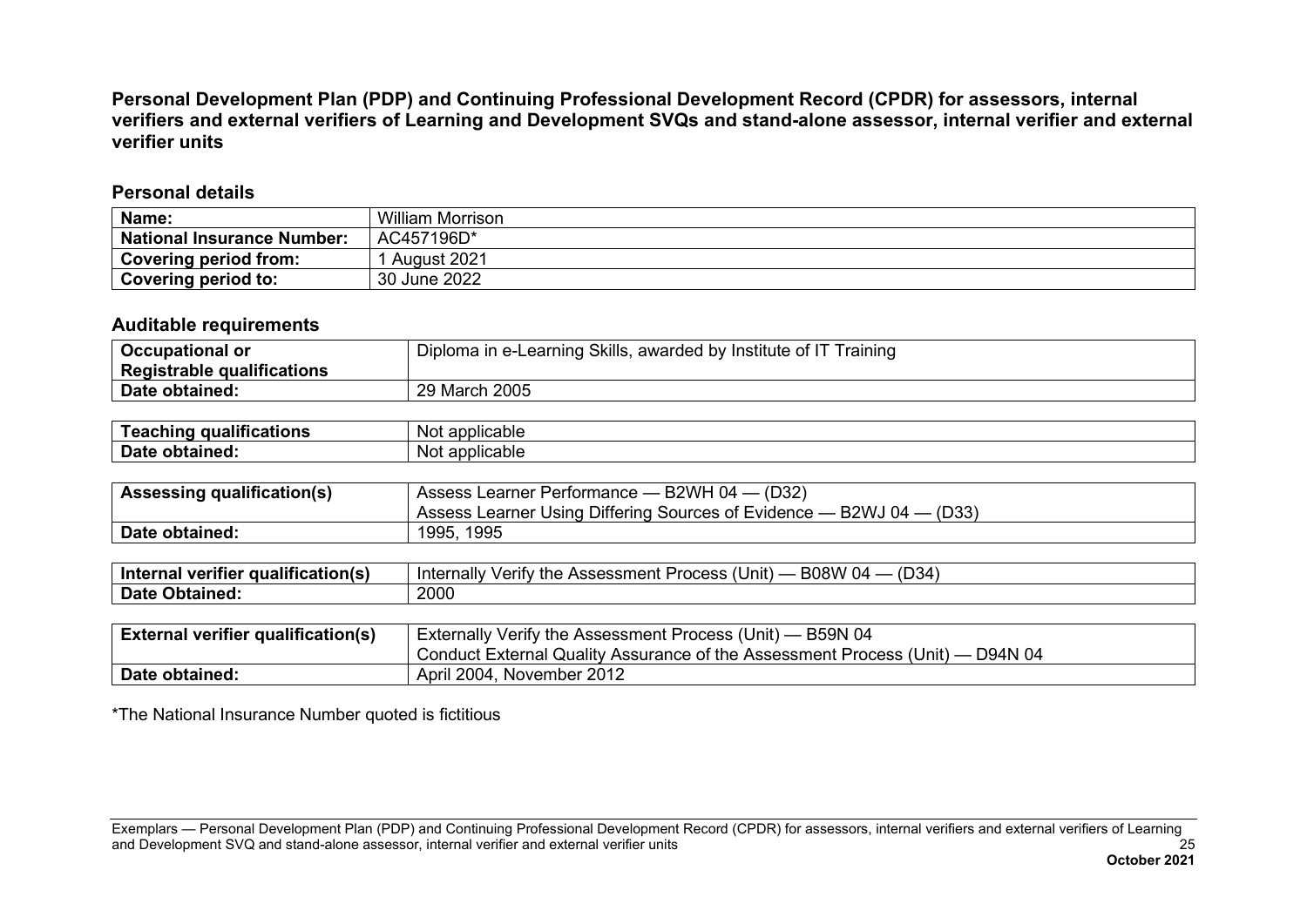#### **Planned outcome**

Where do I want to be by the end of this period? What do I want to be doing? (This may be evolutionary or 'more of the same').

| Stage 1                                                                                                                                          | Stage 2                                                                                                            | Stage 3                                                                                                                                                                                                                                                                        | Stage 4                                                                                                                                  | Stage 5                                             |
|--------------------------------------------------------------------------------------------------------------------------------------------------|--------------------------------------------------------------------------------------------------------------------|--------------------------------------------------------------------------------------------------------------------------------------------------------------------------------------------------------------------------------------------------------------------------------|------------------------------------------------------------------------------------------------------------------------------------------|-----------------------------------------------------|
| What do I want/need<br>to learn and why?                                                                                                         | What will I do to achieve<br>this?                                                                                 | What resources or support will<br>I need?                                                                                                                                                                                                                                      | What will my success<br>criteria be? (How have I<br>implemented my<br>learning and what<br>impact has this had at<br>work/outside work)? | <b>Target dates for</b><br>review and<br>completion |
| As EV:<br>Keep up-to-date with<br>new SQA ICT<br>systems.                                                                                        | Check all e-mails from<br>٠<br>SQA officials. Undertake<br>training as required.                                   | Training in new ICT system<br>٠<br>(AOS) once it is introduced.                                                                                                                                                                                                                | Able to use new<br>system effectively.<br>Positive feedback<br>from officers and<br>centres.                                             | 30 June 2022                                        |
| <b>Verification Groups</b><br>297 and 475<br>Maintain occupational<br>expertise in<br><b>Customer Service</b><br>and Ofqual Customer<br>Service. | Attend group<br>٠<br>standardisation meeting.<br><b>Review Internal</b><br>Assessment report from<br>last session. | Standardisation meeting<br>٠<br>papers and minutes.<br>Access to IA reports on SQA<br>٠<br>website.<br>Support from team by<br>٠<br>e-mail.<br>Information from update<br>sessions and/or team<br>meetings.<br>Information gathered from<br>◀<br>visits carried out this year. | Feeling of confidence<br>٠<br>in giving advice to<br>centres. Positive<br>feedback from centres<br>and colleagues.                       | 30 June 2022                                        |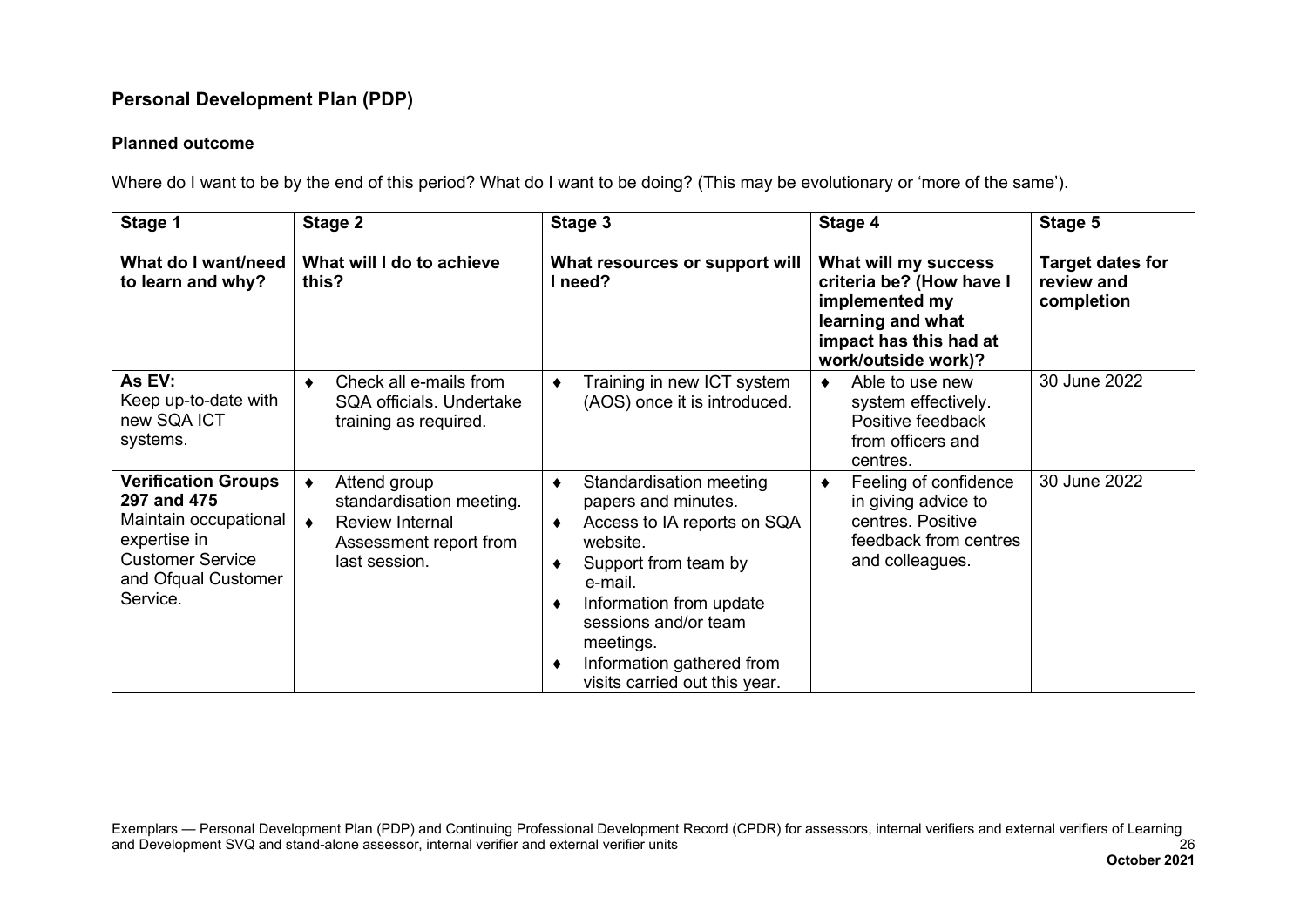| Stage 1                                                                                                                                                                                                              | Stage 2                                                                                                                          | Stage 3                                                                                                                                                                                                                                                                        | Stage 4                                                                                                                                  | Stage 5                                             |
|----------------------------------------------------------------------------------------------------------------------------------------------------------------------------------------------------------------------|----------------------------------------------------------------------------------------------------------------------------------|--------------------------------------------------------------------------------------------------------------------------------------------------------------------------------------------------------------------------------------------------------------------------------|------------------------------------------------------------------------------------------------------------------------------------------|-----------------------------------------------------|
| What do I want/need<br>to learn and why?                                                                                                                                                                             | What will I do to achieve<br>this?                                                                                               | What resources or support will<br>I need?                                                                                                                                                                                                                                      | What will my success<br>criteria be? (How have I<br>implemented my<br>learning and what<br>impact has this had at<br>work/outside work)? | <b>Target dates for</b><br>review and<br>completion |
| <b>Verification Groups</b><br>242, 362 and 486<br>Maintain occupational<br>expertise in Learning<br>and Development,<br>Learning and<br>Development (on-line<br>delivery) and Ofqual<br>Learning and<br>Development. | Attend group<br>$\bullet$<br>standardisation meeting.<br>Review internal<br>$\bullet$<br>Assessment report from<br>last session. | Standardisation meeting<br>٠<br>papers and minutes.<br>Access to IA reports on SQA<br>٠<br>website.<br>Support from team by<br>٠<br>e-mail.<br>Information from update<br>sessions and/or team<br>meetings.<br>Information gathered from<br>٠<br>visits carried out this year. | Feeling of confidence<br>٠<br>in giving advice to<br>centres. Positive<br>feedback from centres<br>and colleagues.                       | 30 June 2022                                        |
| Plan to update my<br>assessor and internal<br>verifier qualifications<br>to the current national<br>unit requirements.                                                                                               | I will do this by using the<br>$\bullet$<br>Recognition of Prior<br>Learning route that SQA<br>has provided.                     | Centre staff, where RPL in<br>٠<br>undertaken.                                                                                                                                                                                                                                 | Gaining updated<br>٠<br>certification as an<br>assessor and internal<br>verifier.                                                        | 1 August 2021 to<br>14 December 2021                |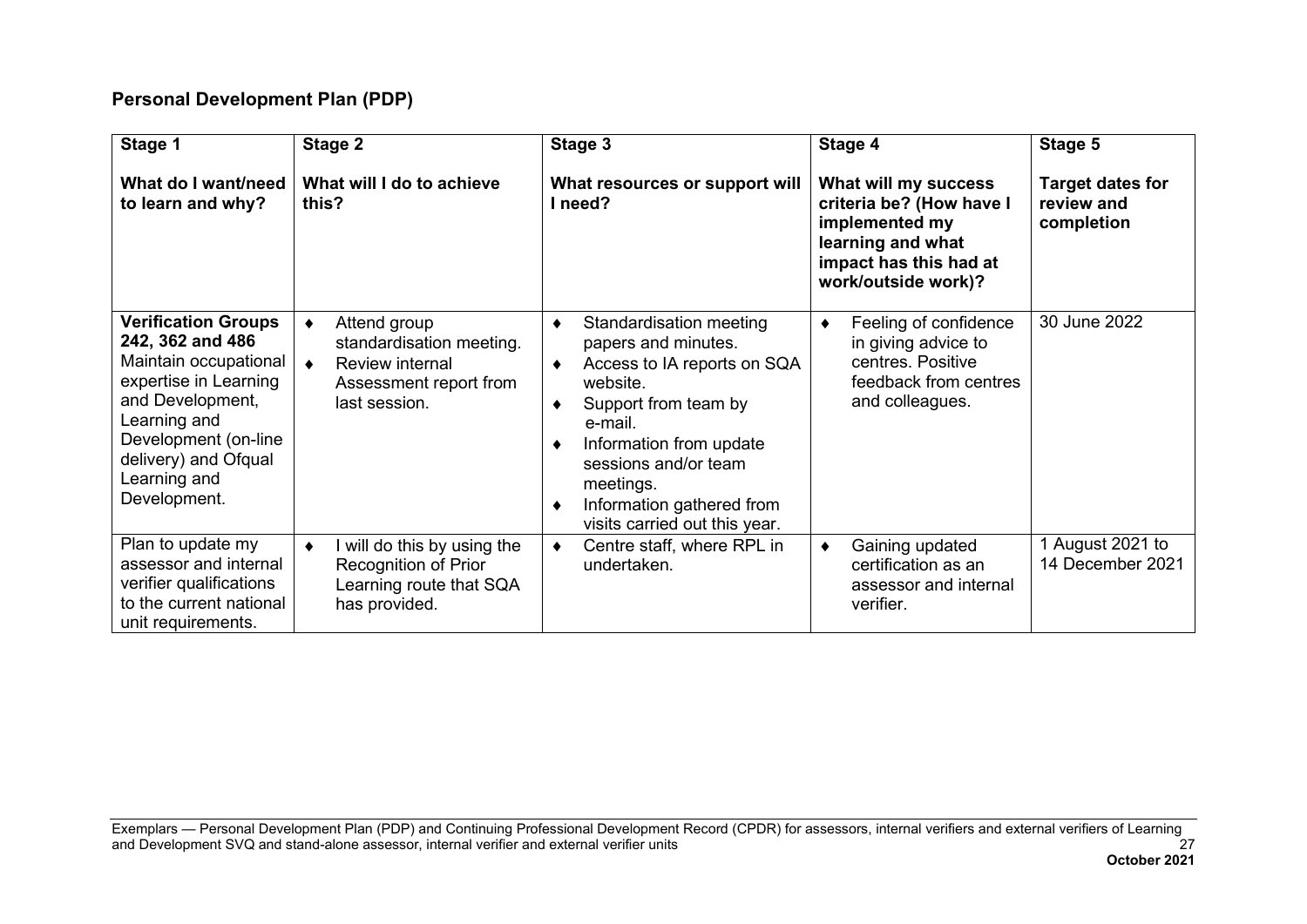| Stage 1                                                                                                      | Stage 2                                                                                                     | Stage 3                                                                                                                                                                                                                                                     | Stage 4                                                                                                                                  | Stage 5                                             |
|--------------------------------------------------------------------------------------------------------------|-------------------------------------------------------------------------------------------------------------|-------------------------------------------------------------------------------------------------------------------------------------------------------------------------------------------------------------------------------------------------------------|------------------------------------------------------------------------------------------------------------------------------------------|-----------------------------------------------------|
| What do I want/need<br>to learn and why?                                                                     | What will I do to achieve<br>this?                                                                          | What resources or support will<br>l need?                                                                                                                                                                                                                   | What will my success<br>criteria be? (How have I<br>implemented my<br>learning and what<br>impact has this had at<br>work/outside work)? | <b>Target dates for</b><br>review and<br>completion |
| <b>Verification Group</b><br>421<br>Maintain occupational<br>expertise in Ofqual<br><b>Justice Services.</b> | Attend group<br>٠<br>standardisation meeting.<br>Review internal<br>assessment report from<br>last session. | Standardisation meeting<br>papers and minutes.<br>Access to IA reports on SQA<br>website.<br>Support from team by e-<br>mail.<br>Information from update<br>sessions and/or team<br>meetings.<br>Information gathered from<br>visits carried out this year. | Feeling of confidence<br>٠<br>in giving advice to<br>centres. Positive<br>feedback from centres<br>and colleagues.                       | 30 June 2022                                        |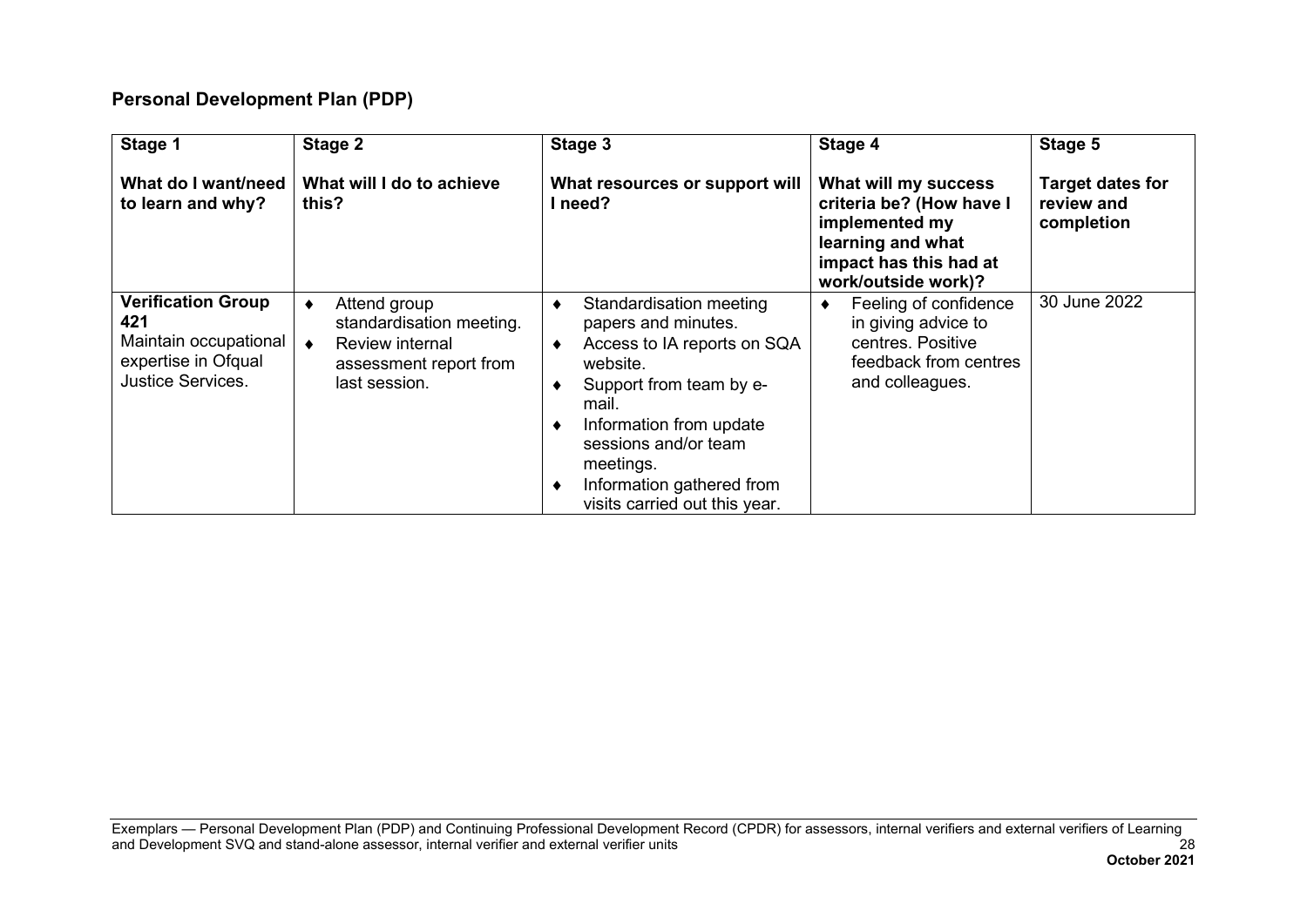| Stage 1<br>What do I want/need<br>to learn and why?                                                              | Stage 2<br>What will I do to achieve<br>this?                                                                 | Stage 3<br>What resources or support will<br>I need?                                                                                                                                                                                                       | Stage 4<br>What will my success<br>criteria be? (How have I                                                        | Stage 5<br><b>Target dates for</b><br>review and |
|------------------------------------------------------------------------------------------------------------------|---------------------------------------------------------------------------------------------------------------|------------------------------------------------------------------------------------------------------------------------------------------------------------------------------------------------------------------------------------------------------------|--------------------------------------------------------------------------------------------------------------------|--------------------------------------------------|
|                                                                                                                  |                                                                                                               |                                                                                                                                                                                                                                                            | implemented my<br>learning and what<br>impact has this had at<br>work/outside work)?                               | completion                                       |
| <b>Verification Group</b><br>69<br>Maintain occupational<br>expertise in SVQ<br>Warehousing and<br>Distribution. | Attend group<br>standardisation meeting.<br><b>Review internal</b><br>assessment report from<br>last session. | Standardisation meeting<br>papers and minutes.<br>Access to IA reports on SQA<br>website.<br>Support from team by<br>e-mail.<br>Information from update<br>sessions and/or team<br>meetings.<br>Information gathered from<br>visits carried out this year. | Feeling of confidence<br>٠<br>in giving advice to<br>centres. Positive<br>feedback from centres<br>and colleagues. | 30 June 2022                                     |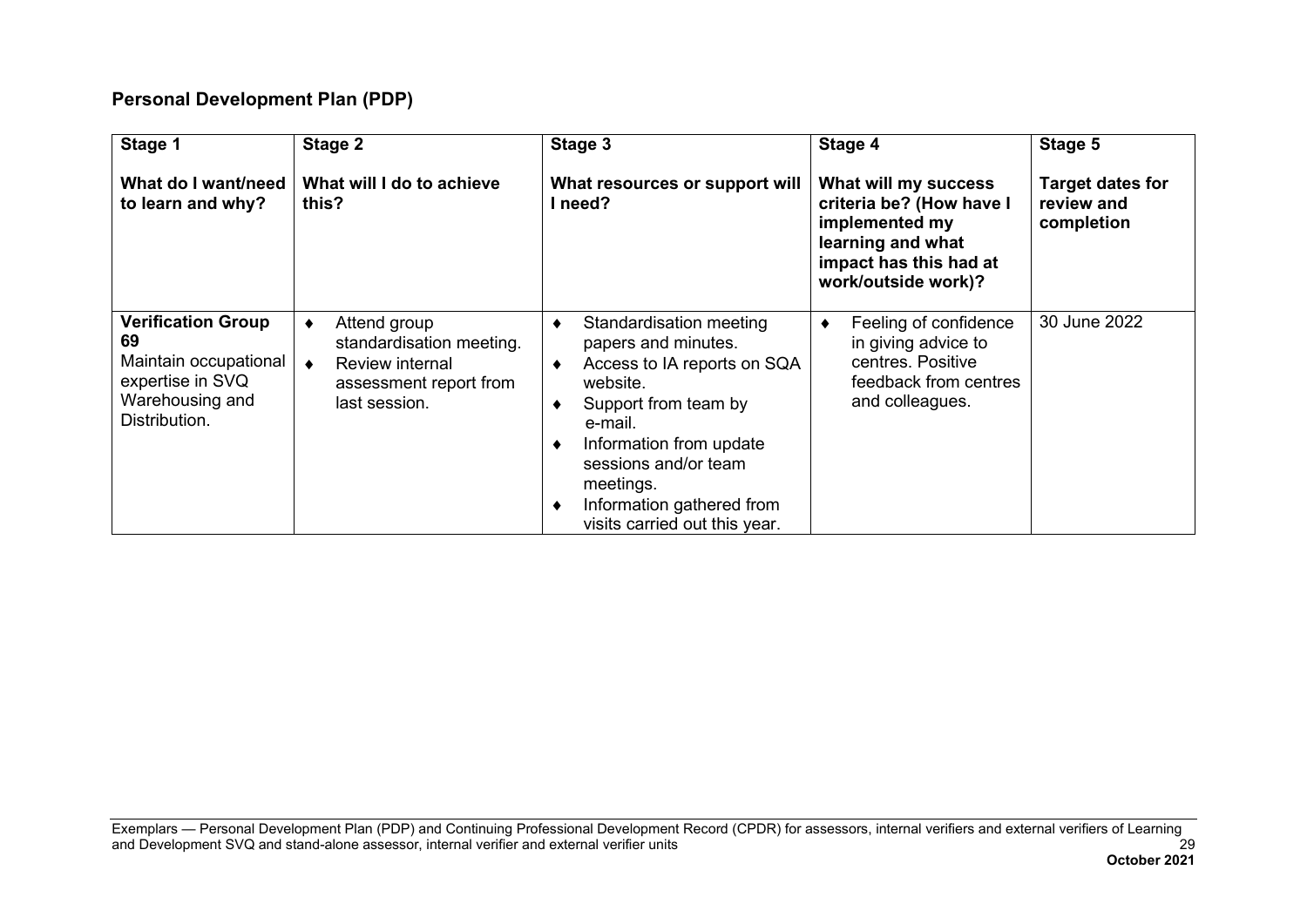| Stage 1                                                                                               | Stage 2                                                                                                        | Stage 3                                                                                                                                                                                                                                            | Stage 4                                                                                                                                  | Stage 5                                             |
|-------------------------------------------------------------------------------------------------------|----------------------------------------------------------------------------------------------------------------|----------------------------------------------------------------------------------------------------------------------------------------------------------------------------------------------------------------------------------------------------|------------------------------------------------------------------------------------------------------------------------------------------|-----------------------------------------------------|
| What do I want/need<br>to learn and why?                                                              | What will I do to achieve<br>this?                                                                             | What resources or support will<br>need?                                                                                                                                                                                                            | What will my success<br>criteria be? (How have I<br>implemented my<br>learning and what<br>impact has this had at<br>work/outside work)? | <b>Target dates for</b><br>review and<br>completion |
| As SEV:<br><b>Verification Group</b><br>72<br>Maintain occupational<br>expertise in SVQ<br>Retailing. | Lead standardisation<br>∢<br>meeting.<br>Review content for<br>Internal Assessment<br>report for this session. | Standardisation meeting<br>papers and minutes.<br>Access to IA reports on SQA<br>website.<br>Support team by e-mail.<br>Information from update<br>sessions and/or team<br>meetings.<br>Information gathered from<br>visits carried out this year. | Feeling of confidence<br>٠<br>in giving advice to<br>centres. Positive<br>feedback from centres<br>and colleagues.                       | 30 June 2022                                        |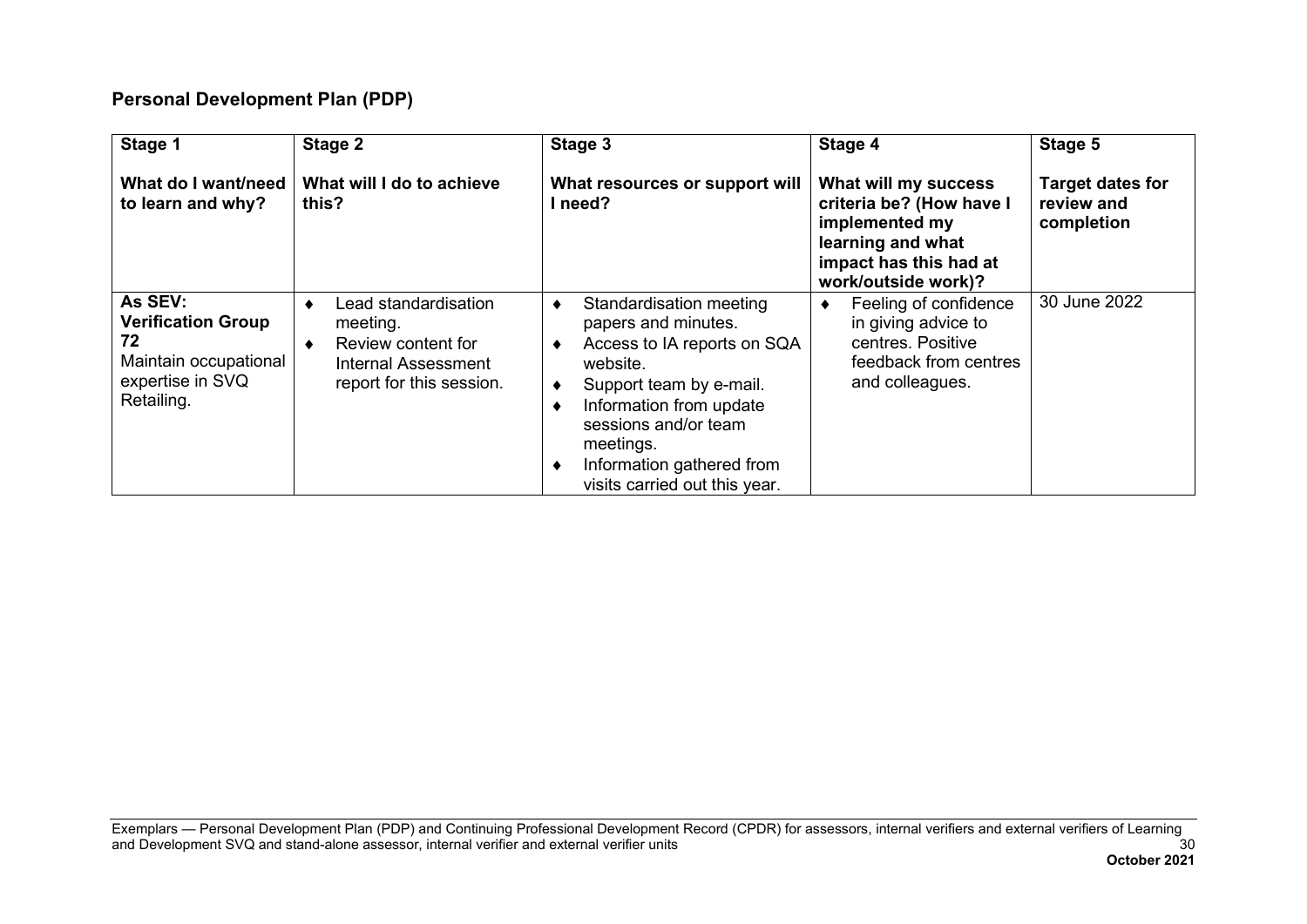**Continuing Professional Development Record for assessors, internal verifiers and external verifiers of Learning and Development SVQs and stand-alone assessor, internal verifier and external verifier units**

|  |  |  |  |  | Identify what you need to know or do to keep your practice up-to-date. |
|--|--|--|--|--|------------------------------------------------------------------------|
|--|--|--|--|--|------------------------------------------------------------------------|

| Date of<br>activity                    | Identify own current performance requirements | What did you do that contributed to your<br>CPD?                                                                                                                                                                                                                                                                                                                                     | Insert the<br>number of CPD<br>hours completed |
|----------------------------------------|-----------------------------------------------|--------------------------------------------------------------------------------------------------------------------------------------------------------------------------------------------------------------------------------------------------------------------------------------------------------------------------------------------------------------------------------------|------------------------------------------------|
| 11 August<br>2021 to 31<br>August 2021 |                                               | l attended a Senior EV update at SQA which<br>enabled me to update my knowledge of the<br>SEV role and also to identify any performance<br>requirements which might relate to my own<br>current performance as SEV for Retail SVQs,<br>EV for Learning and Development HN and SVQ<br>Units, EV for Customer Service and HN Units<br>and EV for Warehousing and Storage SVQ<br>Units. | 20 hours                                       |

|  | con<br>$-$<br><b>IMAL</b><br>Ac'<br>83<br>.<br>. . | CDD<br>--- | ron<br>-----<br>-----<br>---<br>.<br>. . |  | $\sim$ nn |  |
|--|----------------------------------------------------|------------|------------------------------------------|--|-----------|--|
|--|----------------------------------------------------|------------|------------------------------------------|--|-----------|--|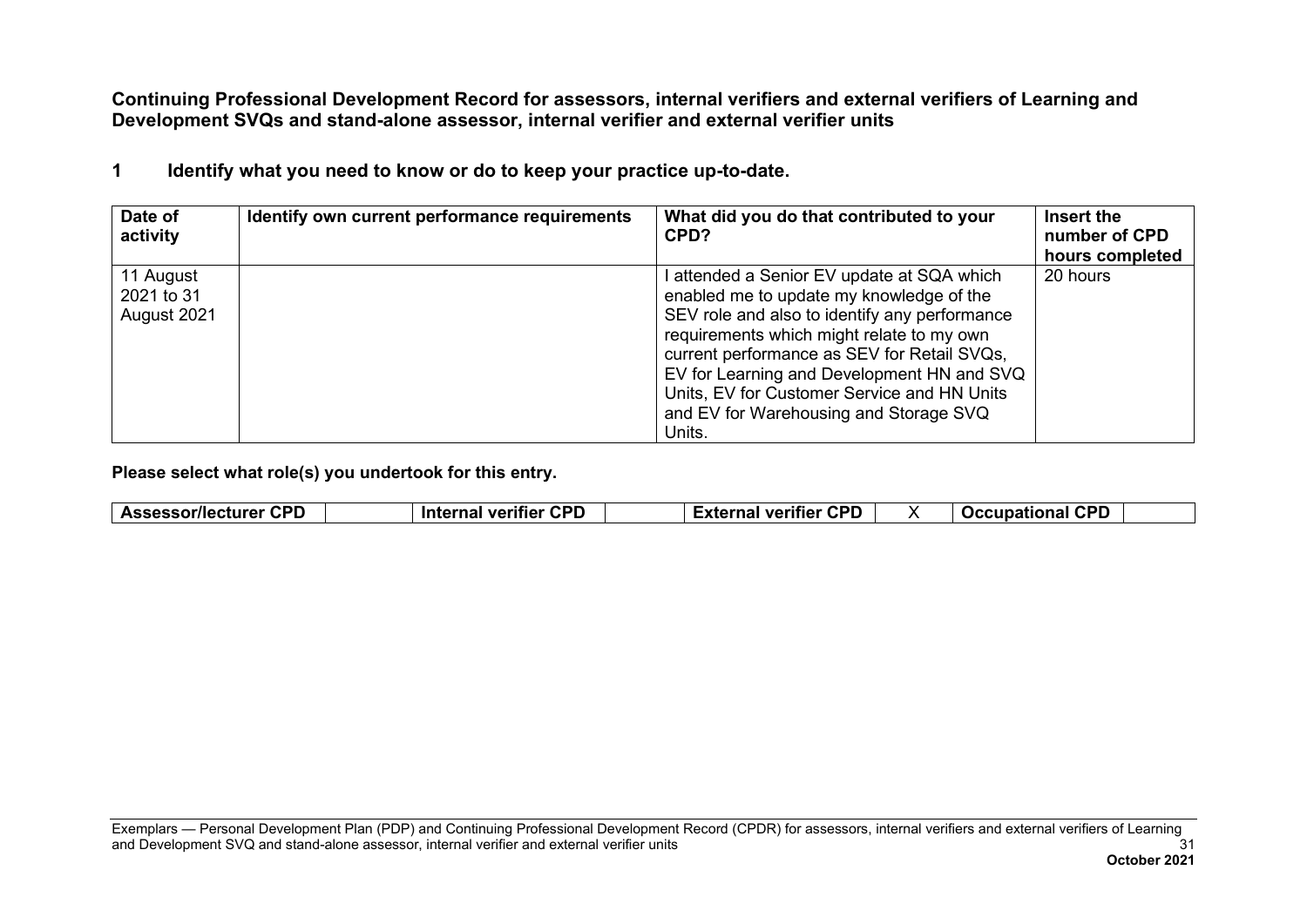#### **1 Identify what you need to know or do to keep your practice up-to-date.**

| Date of<br>activity | Identifying trends and developments relevant to<br>your skills, knowledge and practice | What did you do that contributed to your<br>CPD?                                                                                                                                                                                    | Insert the<br>number of CPD<br>hours completed |
|---------------------|----------------------------------------------------------------------------------------|-------------------------------------------------------------------------------------------------------------------------------------------------------------------------------------------------------------------------------------|------------------------------------------------|
| 11 August<br>2021   |                                                                                        | l attended a Senior EV update at SQA and<br>received information relating to changes to<br>SQA's quality assurance requirements for<br>session 2016/2017 and which would impact on<br>all of my EV roles and qualification sectors. | 7 hours                                        |
|                     |                                                                                        | Developments identified included changes to<br>report writing and recording of team<br>performance on SQA QASP report. The<br>changes were relevant to both HN and SVQ<br>Units.                                                    |                                                |

| <b>CPD</b><br>$\overline{C}$<br><b>CDP</b><br><b>CDF</b><br>. .<br>cturer.<br><b>Interna</b><br>-----<br>≅or/lectu.<br>------<br>veritier<br>. ıtier<br>. Jeeur<br><b>Assess</b><br>VC<br>wг<br><br>$-$ |
|---------------------------------------------------------------------------------------------------------------------------------------------------------------------------------------------------------|
|---------------------------------------------------------------------------------------------------------------------------------------------------------------------------------------------------------|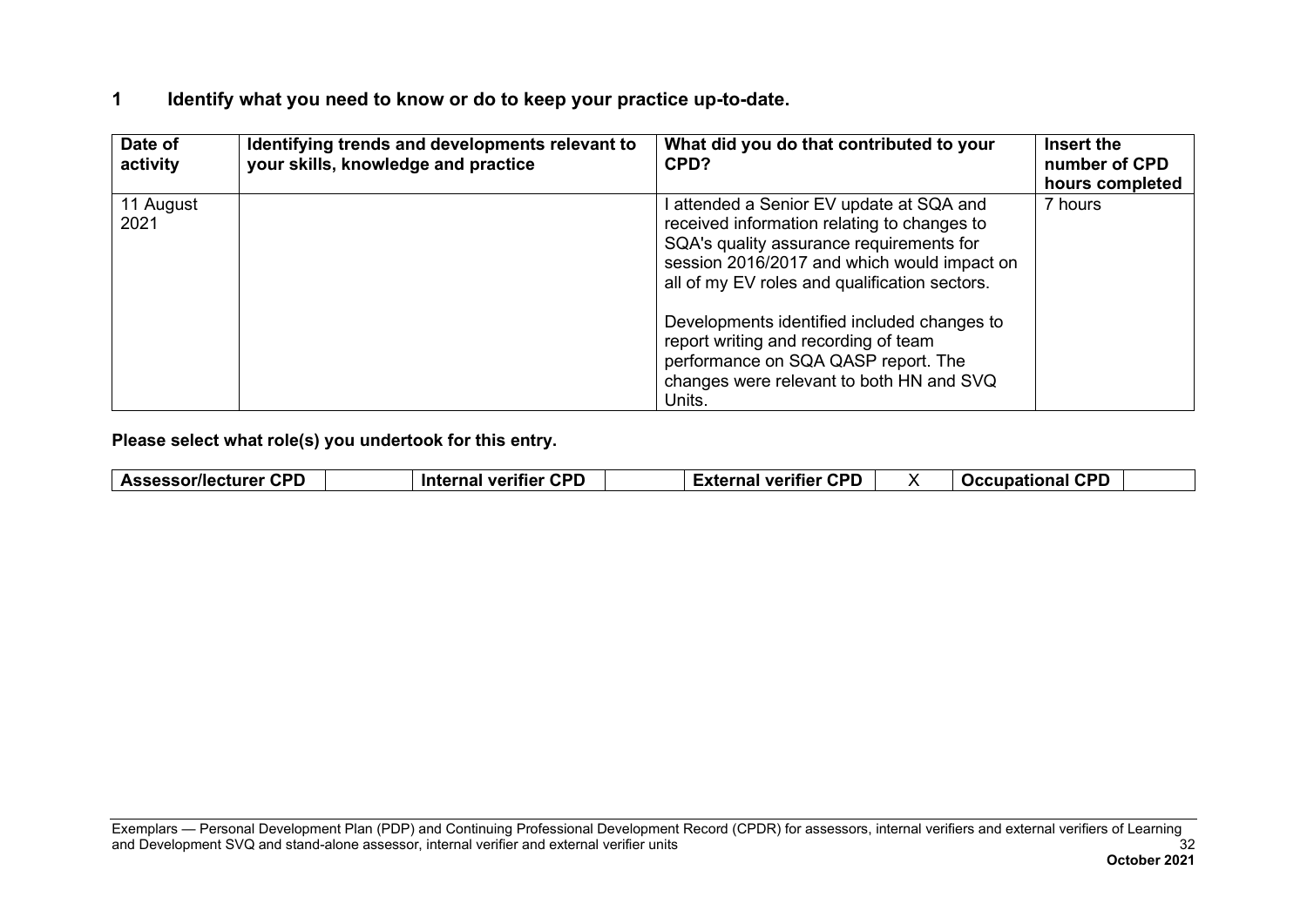#### **1 Identify what you need to know or do to keep your practice up-to-date.**

| Date of<br>activity | Identify and critically reflect on own beliefs and<br>attitudes and how these influence your own<br>practice | What did you do that contributed to your<br>CPD?                                                                                                                                                                                                                                                                                       | Insert the<br>number of CPD<br>hours completed                                                                                          |
|---------------------|--------------------------------------------------------------------------------------------------------------|----------------------------------------------------------------------------------------------------------------------------------------------------------------------------------------------------------------------------------------------------------------------------------------------------------------------------------------|-----------------------------------------------------------------------------------------------------------------------------------------|
| 11 August<br>2021   |                                                                                                              | As a Senior EV, and as part of EV teams for<br>other qualifications, I have a responsibility to<br>ensure that SQA's values are upheld and<br>implemented.<br>These values are 'Trusted', 'Progressive' and<br>'Enabling' and I apply these values to my role<br>within SQA, with my colleagues and also when<br>dealing with centres. | 12 hours<br>minimum.<br>Covered on every<br><b>SQA External</b><br>Verification visit<br>carried out during<br>the academic<br>session. |

| <b>CDF</b><br>Accaccar/lacturar<br><b>Inter</b><br>SUMELLUIE.<br>. | rdr<br>veritier<br>-----<br>VΔ<br>rna | CDC<br>$-$<br>. veritier<br>$\mathbf{v}$<br>$\cdot$ |  | rdr<br><b>TAAUBARABAL</b> |
|--------------------------------------------------------------------|---------------------------------------|-----------------------------------------------------|--|---------------------------|
|--------------------------------------------------------------------|---------------------------------------|-----------------------------------------------------|--|---------------------------|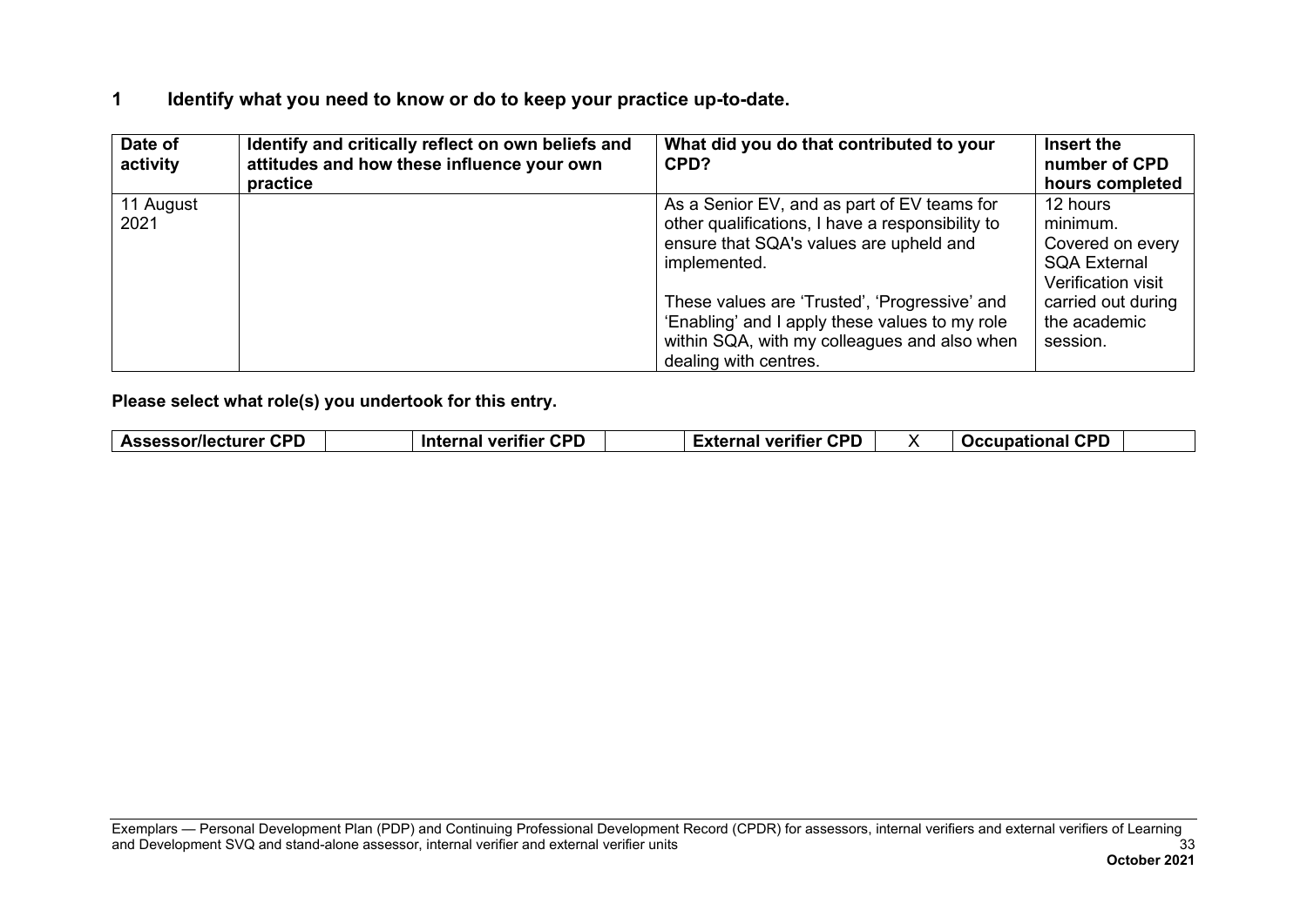| Date of<br>activity    | Seek feedback, collect information and reflect<br>this against your own performance | What did you do that contributed to your<br>CPD?                                                                                                                                                                                                                                         | Insert the<br>number of CPD<br>hours completed |
|------------------------|-------------------------------------------------------------------------------------|------------------------------------------------------------------------------------------------------------------------------------------------------------------------------------------------------------------------------------------------------------------------------------------|------------------------------------------------|
| 1 August<br>2021 to 30 |                                                                                     | I received feedback on my performance from<br>the Senior EVs that I report to for Learning and                                                                                                                                                                                           | 4 hours across all<br>occupations              |
| <b>June 2022</b>       |                                                                                     | Development, Customer Service and<br>Warehousing and Storage SVQ and HN Units.                                                                                                                                                                                                           |                                                |
|                        |                                                                                     | I received feedback following submission of<br>reports following a qualification verification visit<br>to China in October 2016 for Customer Service<br>and feedback was received following<br>submission of qualification verification reports<br>for Learning and development centres. |                                                |
|                        |                                                                                     | I also receive feedback from qualification<br>managers at SQA who consistently confirm that<br>reports that I submit are accurate and complete.                                                                                                                                          |                                                |

|  | ---<br>∙пг<br><b>Assessor/lecturer</b><br>. . | ron<br>- --<br><b>Internal</b><br>veritier | <b>CPP</b><br>---<br>. <del>.</del><br>veritier<br>. . |  | CPD<br>.<br><b>COCCUDATIL</b><br>опы<br>. . |  |
|--|-----------------------------------------------|--------------------------------------------|--------------------------------------------------------|--|---------------------------------------------|--|
|--|-----------------------------------------------|--------------------------------------------|--------------------------------------------------------|--|---------------------------------------------|--|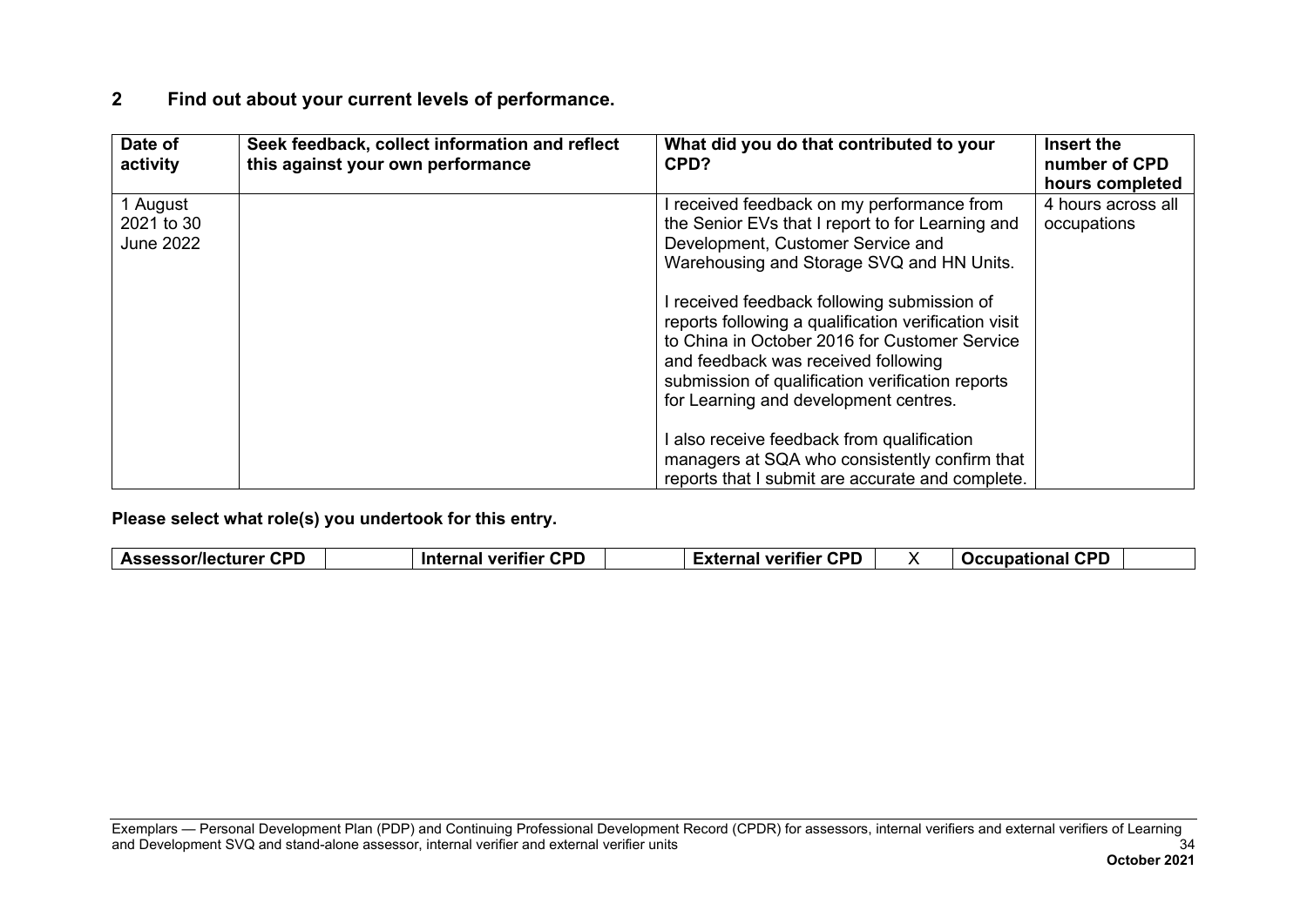| Date of<br>activity                        | Assess the extent of your own practice is<br>inclusive and how well you promote equality and<br>diversity | What did you do that contributed to your<br>CPD?                                                                                                                                                                                                                                                                                                       | Insert the<br>number of CPD<br>hours completed |
|--------------------------------------------|-----------------------------------------------------------------------------------------------------------|--------------------------------------------------------------------------------------------------------------------------------------------------------------------------------------------------------------------------------------------------------------------------------------------------------------------------------------------------------|------------------------------------------------|
| 1 August<br>2021 to 30<br><b>June 2022</b> |                                                                                                           | I follow the SQA guidance for preparing for,<br>planning and carrying out my external verifier<br>role. This includes the use of a standard<br>introduction email, use of the information<br>request form which is sent to all centres, use of<br>the SQA visit plan document and the<br>completion of the external quality assurance<br>visit report. | 2 hours per visit                              |
|                                            |                                                                                                           | I include a rationale for sampling in every EV<br>visit plan that I send to centres and the sample<br>requested is based on information provided by<br>the centre and takes account of learner<br>progress, learner location and assessors and<br>internal verifiers involved.                                                                         |                                                |

|  | ---<br>∙пг<br><b>Assessor/lecturer</b><br>. . | ron<br>- --<br><b>Internal</b><br>veritier | <b>CPP</b><br>---<br>. <del>.</del><br>veritier<br>. . |  | CPD<br>.<br><b>COCCUDATIL</b><br>опы<br>. . |  |
|--|-----------------------------------------------|--------------------------------------------|--------------------------------------------------------|--|---------------------------------------------|--|
|--|-----------------------------------------------|--------------------------------------------|--------------------------------------------------------|--|---------------------------------------------|--|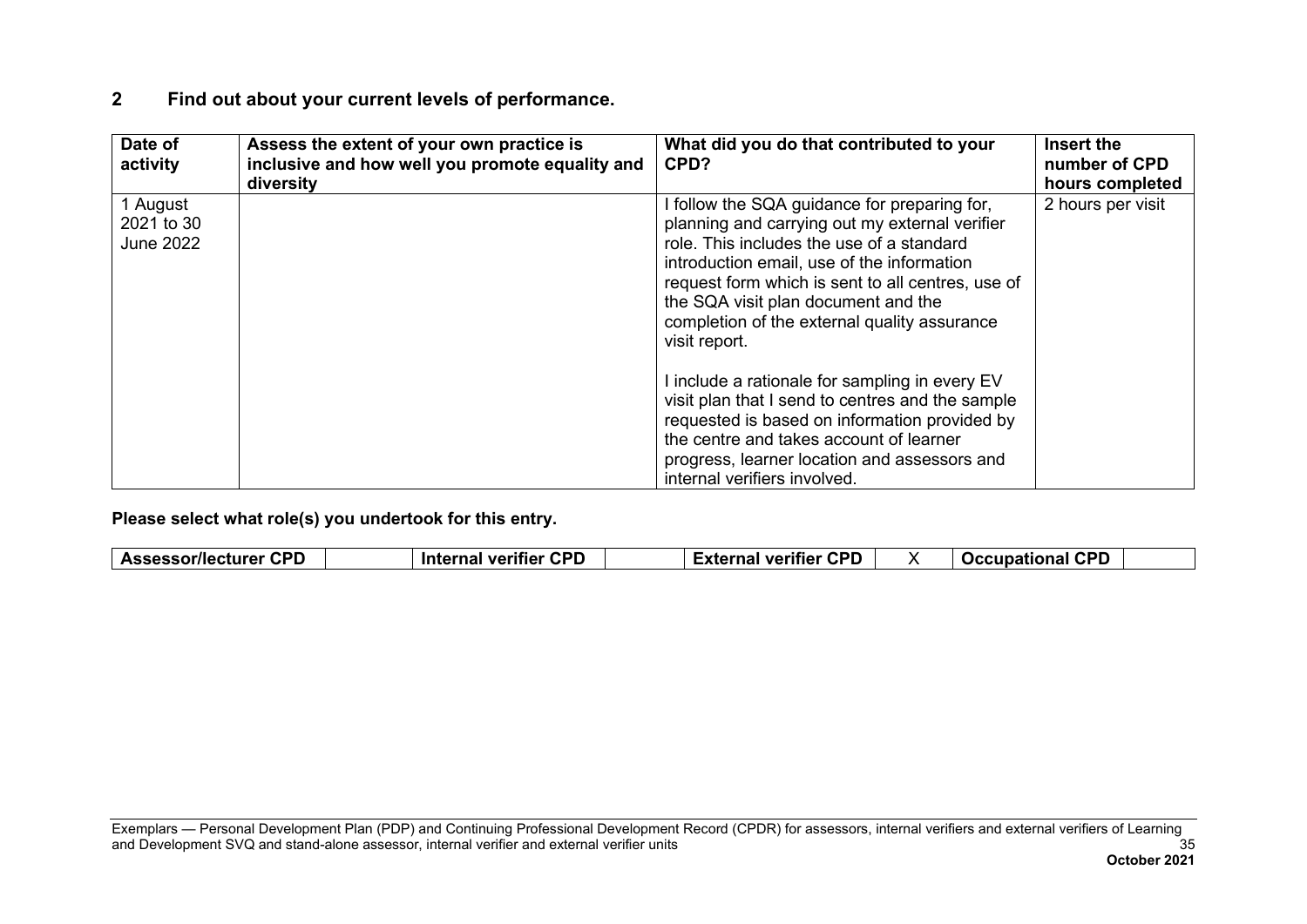| Date of<br>activity | Review and evaluate your own skills, knowledge<br>and practice against available information | Possible sources of evidence                      | Insert the<br>number of CPD |
|---------------------|----------------------------------------------------------------------------------------------|---------------------------------------------------|-----------------------------|
|                     |                                                                                              |                                                   | hours completed             |
| 1 August            |                                                                                              | I have completed the SQA CPD toolkit for          | 6 hours minimum             |
| 2021 to 30          |                                                                                              | assessors and internal verifiers to show how I    | over a 10 month             |
| June 2022           |                                                                                              | have updated my assessor and internal verifier    | period                      |
|                     |                                                                                              | practice to be in line with current unit          |                             |
|                     |                                                                                              | requirements. I also attend regular SQA EV        |                             |
|                     |                                                                                              | updates for each cognate group that I represent   |                             |
|                     |                                                                                              | which include standardisation activities for both |                             |
|                     |                                                                                              | SVQ and HN Units.                                 |                             |

| Assessor/lecturer<br><b>External verifier</b><br>Internal verifier<br>лыан<br>. | <b>CPD</b><br><b>CPD</b> | <b>CPD</b><br>ron |
|---------------------------------------------------------------------------------|--------------------------|-------------------|
|---------------------------------------------------------------------------------|--------------------------|-------------------|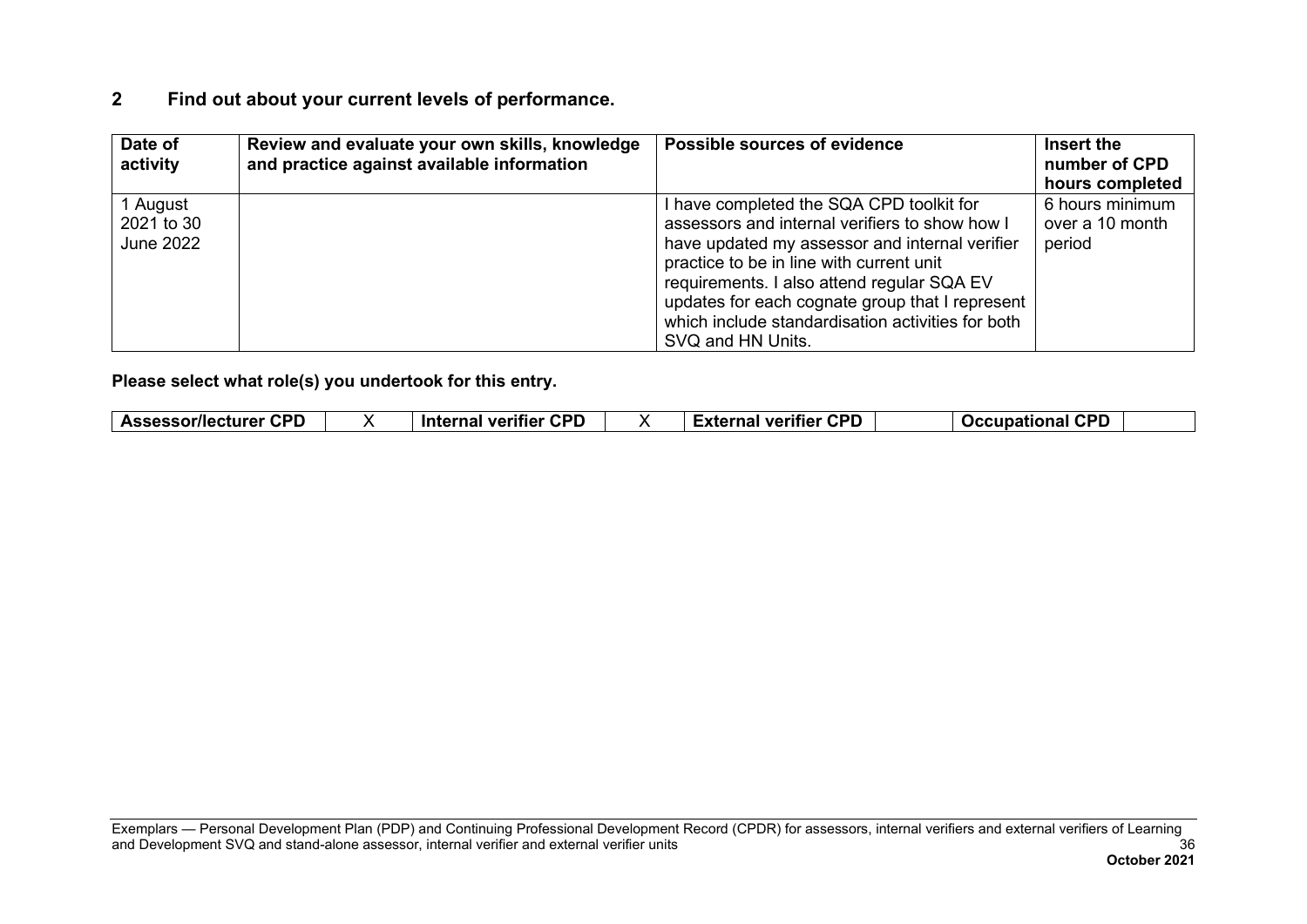#### **3 Plan your future CPD requirements.**

| Date of<br>activity                        | Prioritise areas for development and plan how<br>learning and development will be achieved | What did you do that contributed to your<br>CPD?                                                                                                                                                       | Insert the<br>number of CPD<br>hours completed |
|--------------------------------------------|--------------------------------------------------------------------------------------------|--------------------------------------------------------------------------------------------------------------------------------------------------------------------------------------------------------|------------------------------------------------|
| 1 August<br>2021 to 30<br><b>June 2022</b> |                                                                                            | I plan to update my assessor and internal<br>verifier units to the current national unit<br>requirements. I will do this by using the<br>recognition of prior learning route that SQA has<br>provided. | 3 hrs per month<br>over a 10 month<br>period   |

**Please select what role(s) you undertook for this entry.**

| Assessor/lecturer CPD | <b>CPD</b><br>Internal verifier | <b>CPD</b><br>External verifier | <b>Occupational</b> | <b>CPD</b> |
|-----------------------|---------------------------------|---------------------------------|---------------------|------------|
|                       |                                 |                                 |                     |            |

| Date of<br>activity | Inform relevant individuals and use appropriate<br>systems to report and address factors that<br>impact negatively on own practice | What did you do that contributed to your<br>CPD? | Insert the<br>number of CPD<br>hours completed |
|---------------------|------------------------------------------------------------------------------------------------------------------------------------|--------------------------------------------------|------------------------------------------------|
| 1 August            |                                                                                                                                    | I am in regular contact with my Senior EV for    | 4 hours over the                               |
| 2021 to 30          |                                                                                                                                    | Learning and Development SVQs and also with      | academic session                               |
| June 2022           |                                                                                                                                    | qualification managers at SQA. I will report any |                                                |
|                     |                                                                                                                                    | factors that might impact negatively on my       |                                                |
|                     |                                                                                                                                    | practice to my Senior EV and/or SQA              |                                                |
|                     |                                                                                                                                    | Qualification Managers, eg difficulty in making  |                                                |
|                     |                                                                                                                                    | quality assurance decisions or difficulty in     |                                                |
|                     |                                                                                                                                    | making contact with centres.                     |                                                |

**Please select what role(s) you undertook for this entry.**

| <b>Assessor/lecturer CPD</b> | <b>Internal verifier CPD</b> | External verifier CPD |  | <b>CDF</b><br>Occupational CPL |  |
|------------------------------|------------------------------|-----------------------|--|--------------------------------|--|
|------------------------------|------------------------------|-----------------------|--|--------------------------------|--|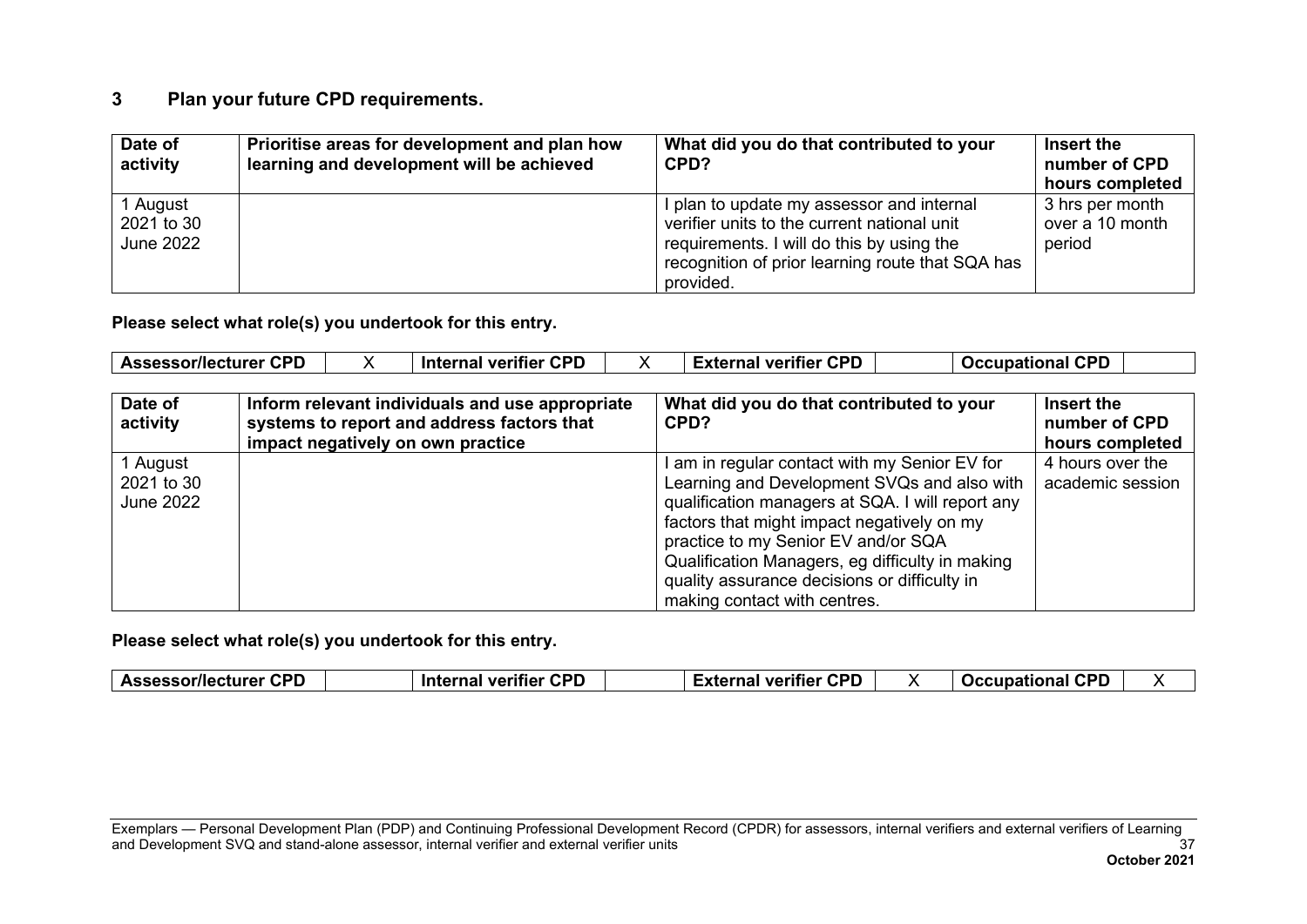| Date of<br>activity                 | Access personal development required to carry<br>out work more effectively, and continually use a<br>range of resources to keep own knowledge,<br>skills and practice up-to-date | What did you do that contributed to your<br>CPD?                                                                                              | Insert the number<br>of CPD hours<br>completed |
|-------------------------------------|----------------------------------------------------------------------------------------------------------------------------------------------------------------------------------|-----------------------------------------------------------------------------------------------------------------------------------------------|------------------------------------------------|
| 1 August<br>2021 to 30<br>June 2022 |                                                                                                                                                                                  | I have attended SQA EV updates for Learning<br>and Development, Retailing, Customer<br>Service and Warehousing and Storage<br>qualifications. | 36 hours over a 10<br>month period             |
|                                     |                                                                                                                                                                                  | Each of these events included standardisation<br>activities relating to both SVQ and HN<br>qualifications.                                    |                                                |

| <b>CPD</b><br>CDF<br>$- - -$<br>Assessor/lect<br>veritier<br>.<br>$\sim$ - $\sim$<br><b>Inter</b><br>лаашт<br>на | CDF<br><b>CDF</b><br>$-$<br>veritier<br>$T$ $\sim$<br>$\sim$<br>ю |  |
|------------------------------------------------------------------------------------------------------------------|-------------------------------------------------------------------|--|
|------------------------------------------------------------------------------------------------------------------|-------------------------------------------------------------------|--|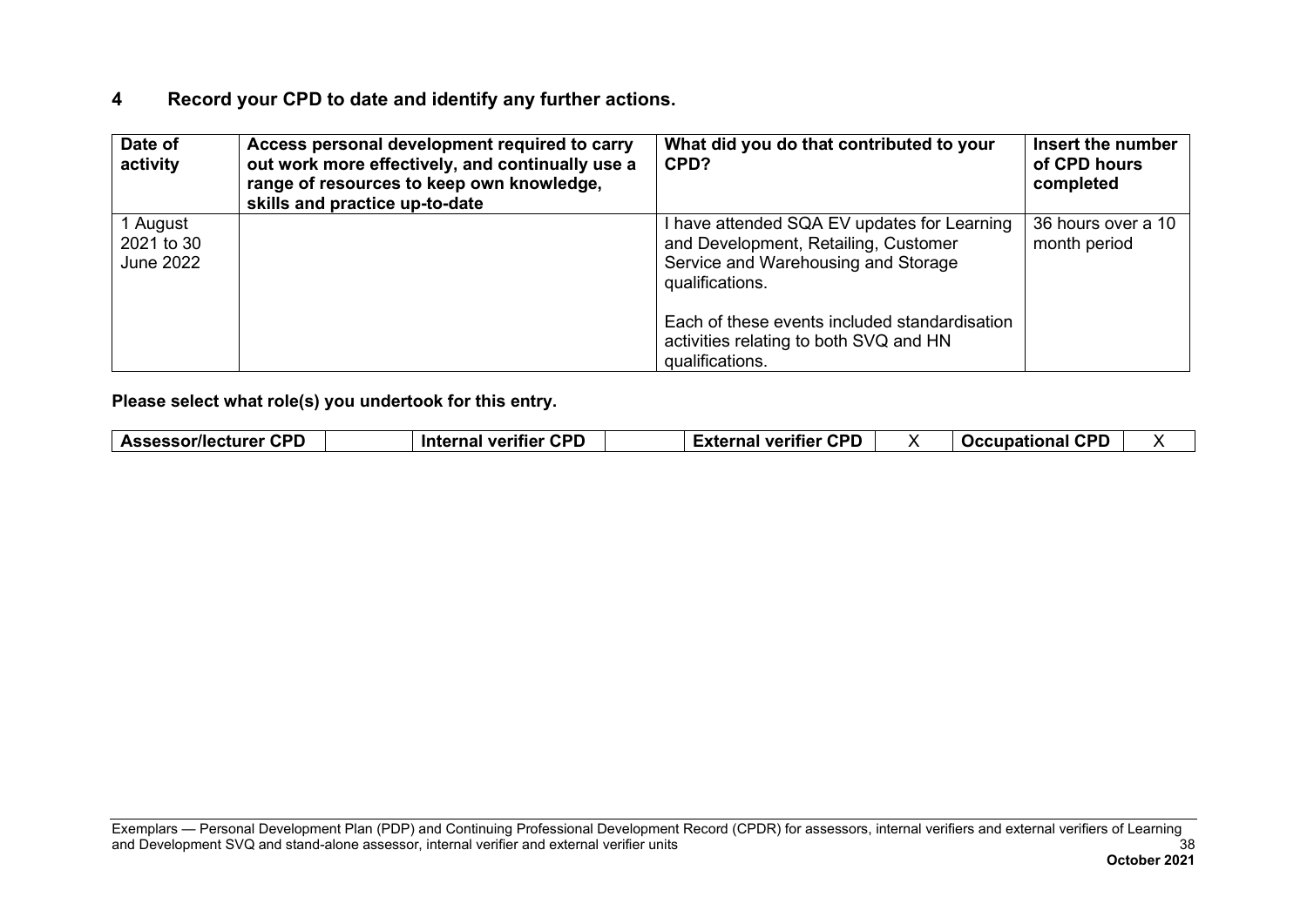| Date of<br>activity | Access personal development required to carry<br>out work more effectively, and continually use a<br>range of resources to keep own knowledge,<br>skills and practice up-to-date | What did you do that contributed to your<br>CPD?                                                                                                                                                                                                                                                                                                                                                                                                                                                                                                 | Insert the number<br>of CPD hours<br>completed |
|---------------------|----------------------------------------------------------------------------------------------------------------------------------------------------------------------------------|--------------------------------------------------------------------------------------------------------------------------------------------------------------------------------------------------------------------------------------------------------------------------------------------------------------------------------------------------------------------------------------------------------------------------------------------------------------------------------------------------------------------------------------------------|------------------------------------------------|
| 27 February<br>2022 |                                                                                                                                                                                  | I attended a unit writing session at SQA. The<br>unit writing session introduced me to the new<br>SQA online template which will be used in<br>future for all unit development materials.<br>I learned how to access the template from a<br>new portal and how to review and update any<br>new content before submitting to SQA for<br>vetting.<br>I am currently engaged in reviewing an<br>assessment support pack for a Skills for Work<br>Retail unit and I will apply these new skills<br>when developing content for submission to<br>SQA. | 6 hours                                        |

|  | <b>CPD</b><br><b>Assessor/lecturer</b> | CDP<br>$- - -$<br><b>Internal</b><br>veritier<br>. | <b>CPD</b><br>--<br>veritier<br>-waawaal<br>наг<br>-^ |  | CDF<br>∖ational<br>Occupat<br>. |  |
|--|----------------------------------------|----------------------------------------------------|-------------------------------------------------------|--|---------------------------------|--|
|--|----------------------------------------|----------------------------------------------------|-------------------------------------------------------|--|---------------------------------|--|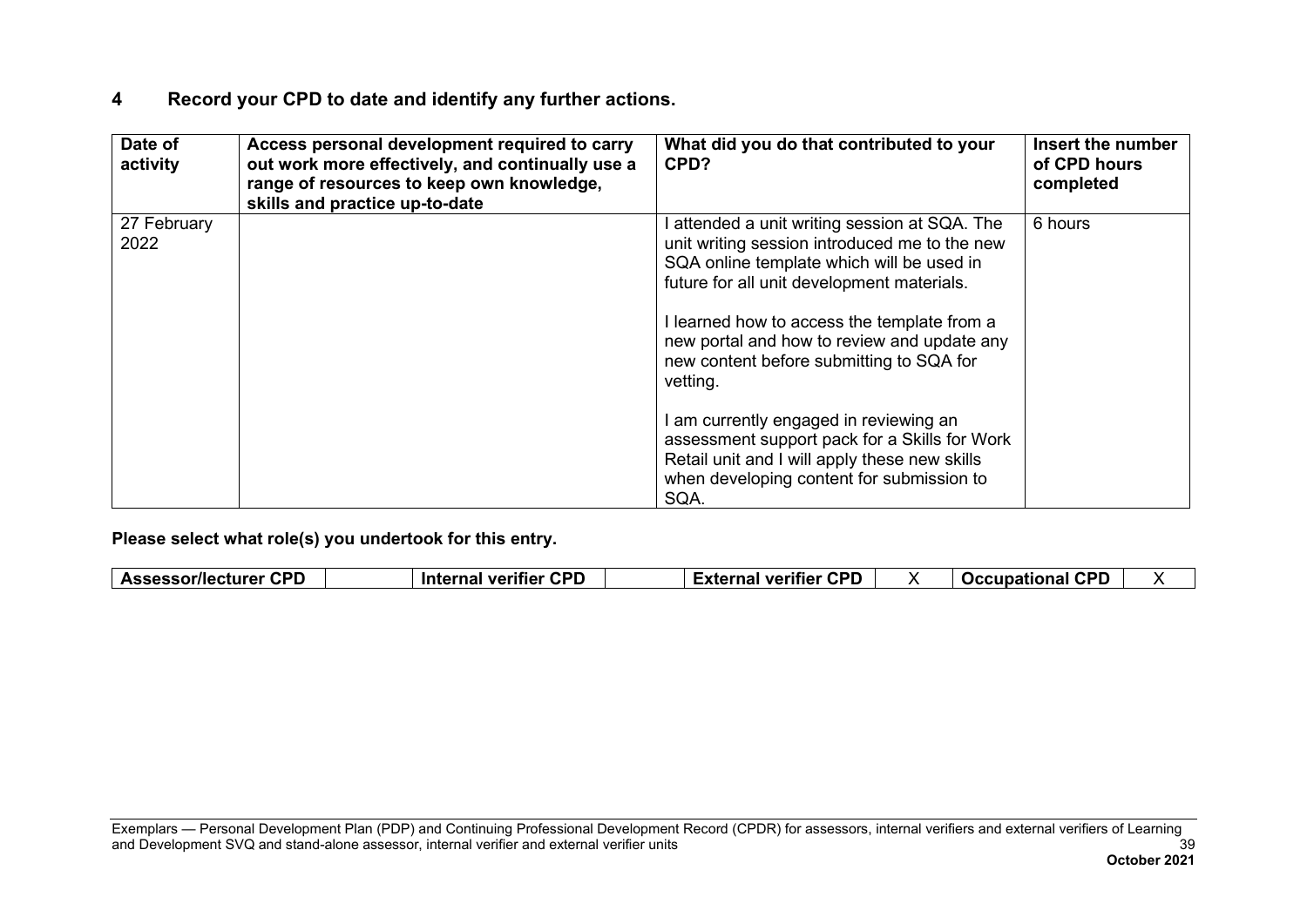| Date of<br>activity  | Access personal development required to carry<br>out work more effectively, and continually use a<br>range of resources to keep own knowledge,<br>skills and practice up-to-date | What did you do that contributed to your<br>CPD?                                                                                                                                                                                                                                                                                                                                                                                                                                                                                           | Insert the number<br>of CPD hours<br>completed |
|----------------------|----------------------------------------------------------------------------------------------------------------------------------------------------------------------------------|--------------------------------------------------------------------------------------------------------------------------------------------------------------------------------------------------------------------------------------------------------------------------------------------------------------------------------------------------------------------------------------------------------------------------------------------------------------------------------------------------------------------------------------------|------------------------------------------------|
| 2 to 4 March<br>2022 |                                                                                                                                                                                  | planned, delivered and evaluated a training<br>session for HN assessor and IV Units.<br>This activity helped to maintain my training<br>skills as required by the Learning and<br>Development Assessment Strategy.<br>I learned from this activity how to further<br>engage with trainees during a training session<br>by using questions to review the trainees<br>knowledge and understanding of the<br>assessment and IV processes. Evaluation<br>confirmed that the trainees had gained<br>understanding as a result of this exercise. | 18 hours                                       |
|                      |                                                                                                                                                                                  | will implement this activity in any future<br>similar training sessions.                                                                                                                                                                                                                                                                                                                                                                                                                                                                   |                                                |

| <b>Assessor/lecturer CPD</b><br><b>Internal verifier CPD</b> |  | <b>External verifier CPD</b> |  | <b>Occupational CPD</b> |  |
|--------------------------------------------------------------|--|------------------------------|--|-------------------------|--|
|--------------------------------------------------------------|--|------------------------------|--|-------------------------|--|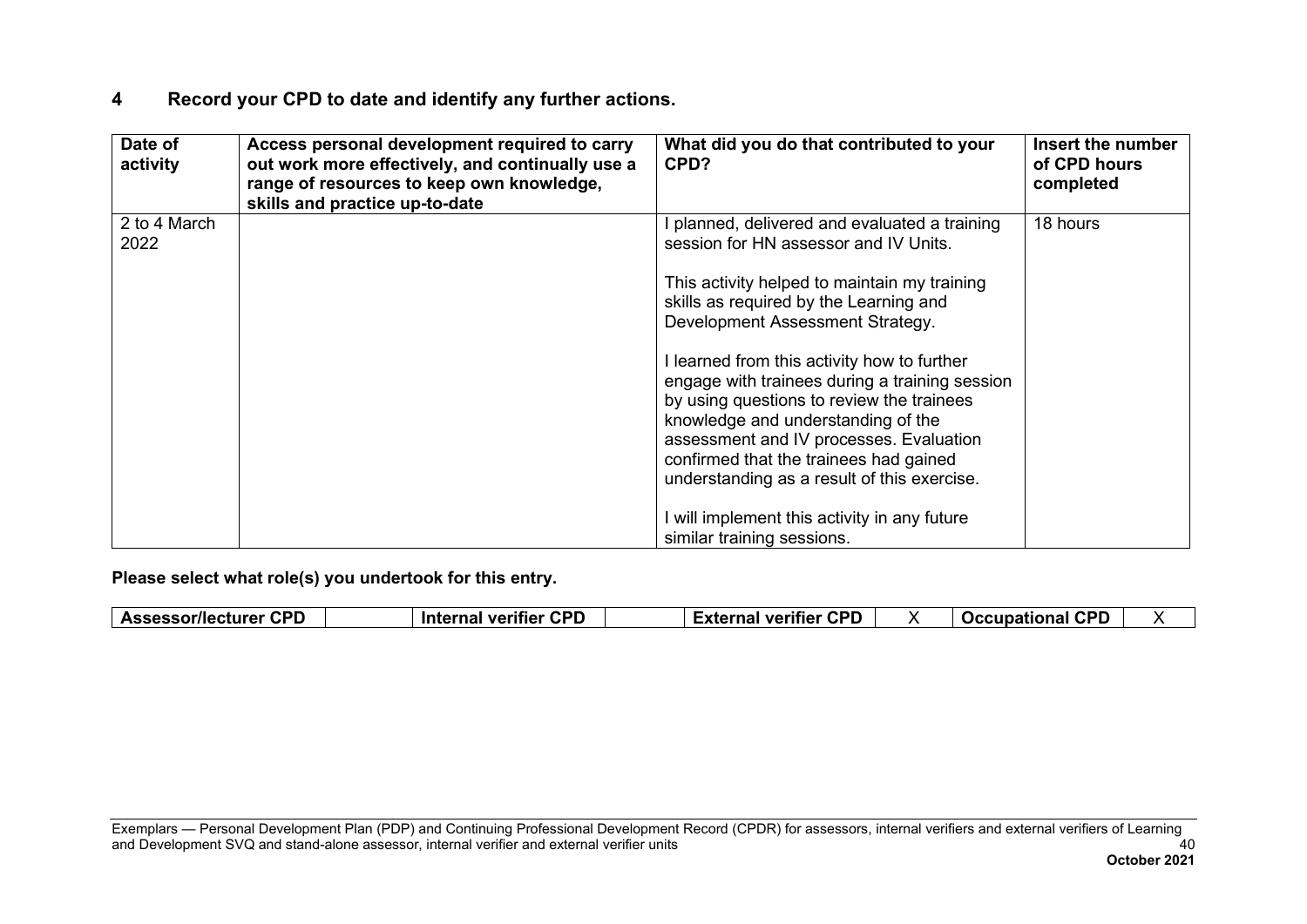| Date of<br>activity                        | Keep records of own actions, development plans<br>and progress, use them to support and inform<br>on-going reflective practice | What did you do that contributed to your<br>CPD?                                                                                                                                                                                                                                                                                                | Insert the number<br>of CPD hours<br>completed |
|--------------------------------------------|--------------------------------------------------------------------------------------------------------------------------------|-------------------------------------------------------------------------------------------------------------------------------------------------------------------------------------------------------------------------------------------------------------------------------------------------------------------------------------------------|------------------------------------------------|
| 1 August<br>2021 to 30<br><b>June 2022</b> |                                                                                                                                | complete my CPD record on an ongoing<br>basis, starting in August 2018 and finishing in<br>June/July 2019. My CPD record will contain<br>activities which contribute to the development<br>of my EV, assessor and internal verifier<br>practice to ensure that practice in each case is<br>in line with the national occupational<br>standards. | 3 to 4 hours over<br>the academic<br>session   |
|                                            |                                                                                                                                | To date I have logged activities including<br>attendance at SQA EV annual updates,<br>standardisation meetings and unit writing<br>events.                                                                                                                                                                                                      |                                                |

| <b>CPD</b><br><b>CPD</b><br>∵CPD<br>CDF<br><b>Assessor/lecturer</b><br><b>Occupational</b><br>External verifier<br>Internal verifier<br>. |
|-------------------------------------------------------------------------------------------------------------------------------------------|
|-------------------------------------------------------------------------------------------------------------------------------------------|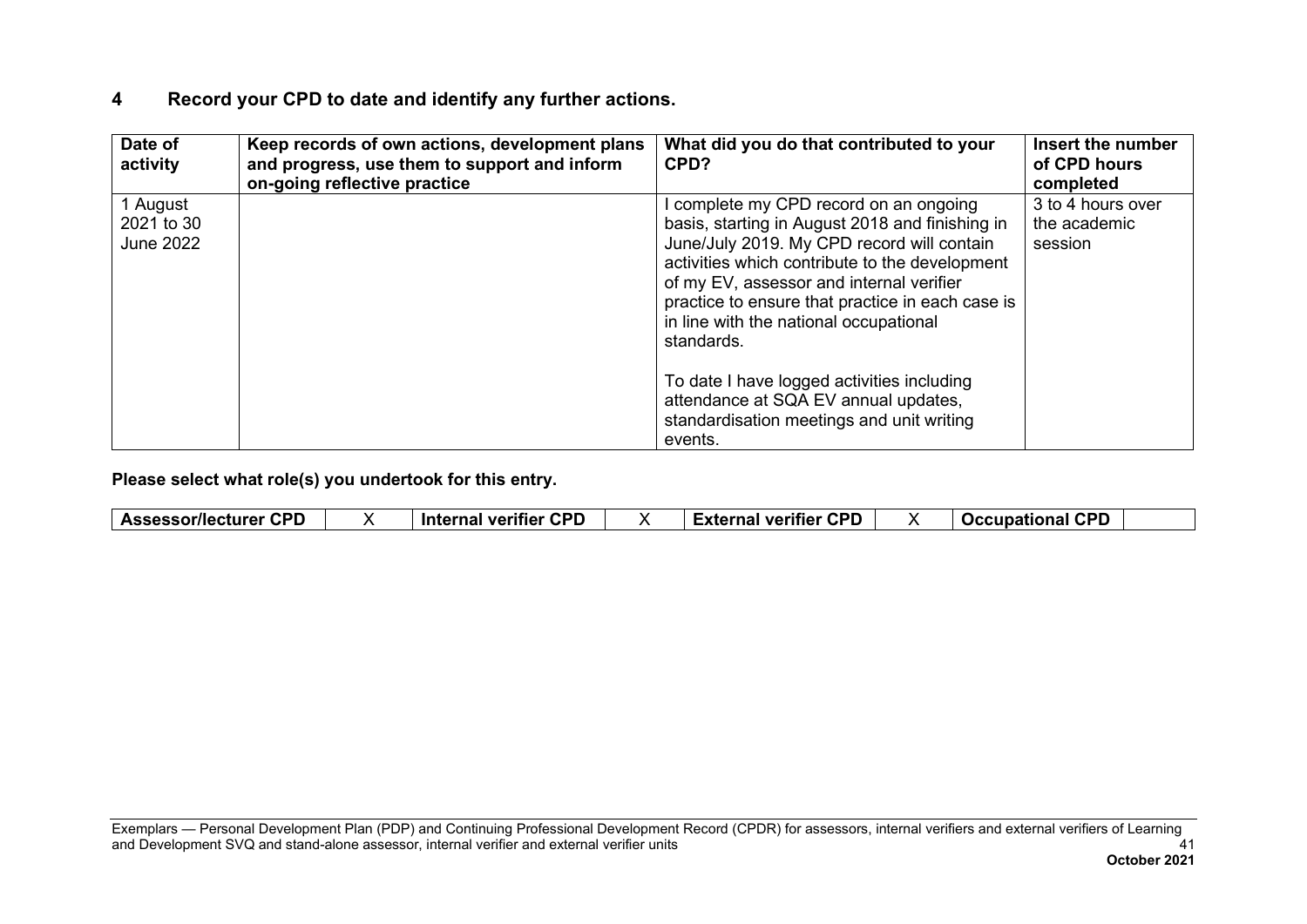| Date of<br>activity                        | Apply new knowledge and skills to consolidate<br>learning, improve own practice and review their<br>effectiveness | What did you do that contributed to your<br>CPD?                                                                                                                                         | Insert the number<br>of CPD hours<br>completed |
|--------------------------------------------|-------------------------------------------------------------------------------------------------------------------|------------------------------------------------------------------------------------------------------------------------------------------------------------------------------------------|------------------------------------------------|
| 1 August<br>2021 to 30<br><b>June 2022</b> |                                                                                                                   | I have implemented knowledge received<br>during SQA annual EV updates to improve my<br>report writing and to date have received<br>positive feedback on the content of my EV<br>reports. | 36 hours over a 10<br>month period             |
|                                            |                                                                                                                   | I have also completed standardisation<br>activities with all of the cognate groups that<br>I'm involved with to help ensure consistency of<br>my practice with other colleagues.         |                                                |

**Please select what role(s) you undertook for this entry.**

| <b>Assessor/lecturer CPD</b> | <b>Internal verifier CPD</b> |  | <b>External verifier CPD</b> |  | <b>Occupational CPD</b> |  |
|------------------------------|------------------------------|--|------------------------------|--|-------------------------|--|
|------------------------------|------------------------------|--|------------------------------|--|-------------------------|--|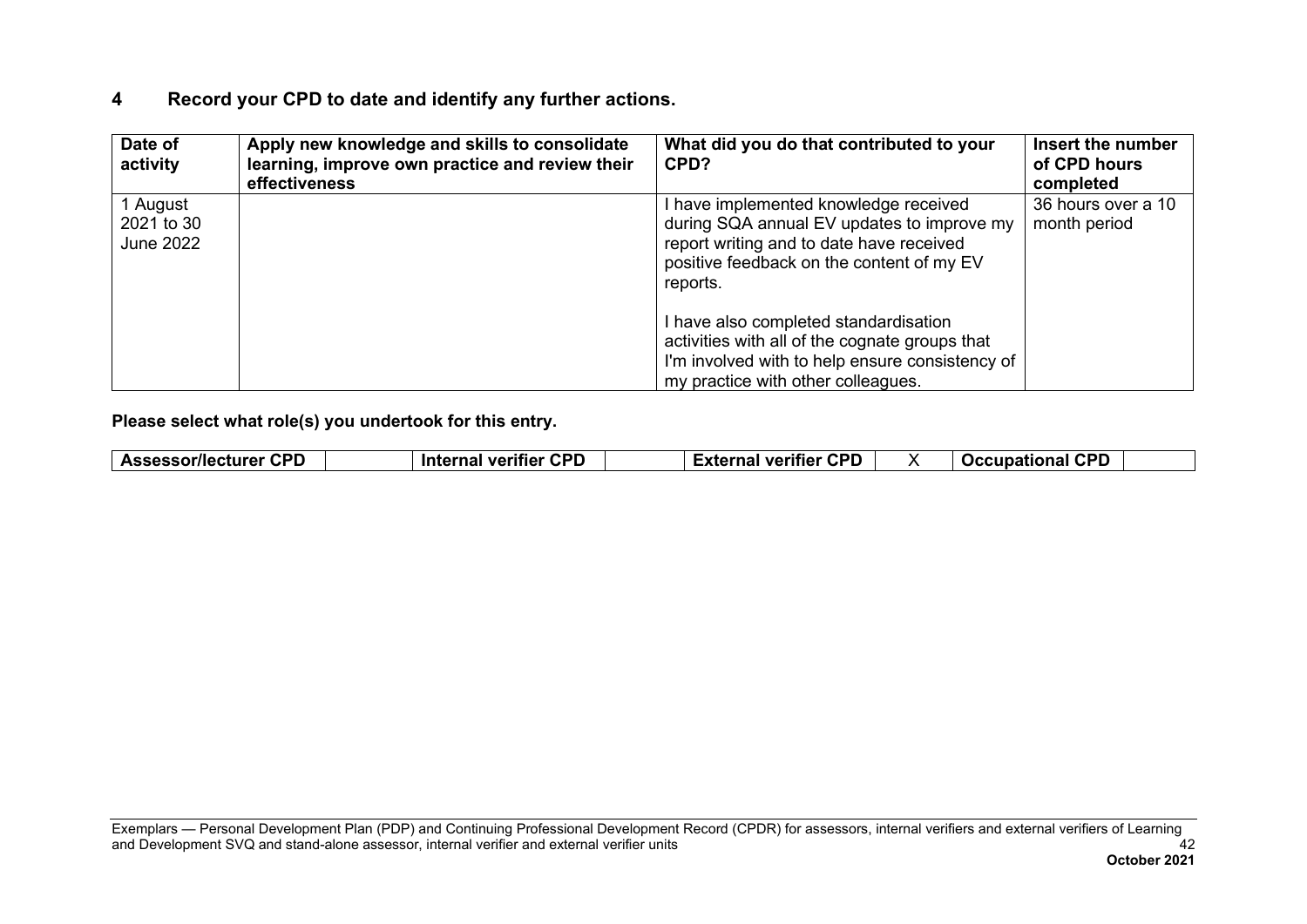| Date of<br>activity                 | Share knowledge, skills and improvements to<br>practice with colleagues where it is likely to be<br>beneficial to all concerned | What did you do that contributed to your<br>CPD?                                                                                                                                                                        | Insert the number<br>of CPD hours<br>completed |
|-------------------------------------|---------------------------------------------------------------------------------------------------------------------------------|-------------------------------------------------------------------------------------------------------------------------------------------------------------------------------------------------------------------------|------------------------------------------------|
| 1 August<br>2021 to 30<br>June 2022 |                                                                                                                                 | I have used knowledge and skills gained from<br>my SQA Senior EV update to inform my team<br>of changes to quality assurance requirements<br>for 2021/2022 and also implemented these<br>changes in to my own practice. | 36 hours over a 10<br>month period             |

**Please select what role(s) you undertook for this entry.**

**Remember to link actions identified in Stages 1 and 2 to Stages 3 and 4**